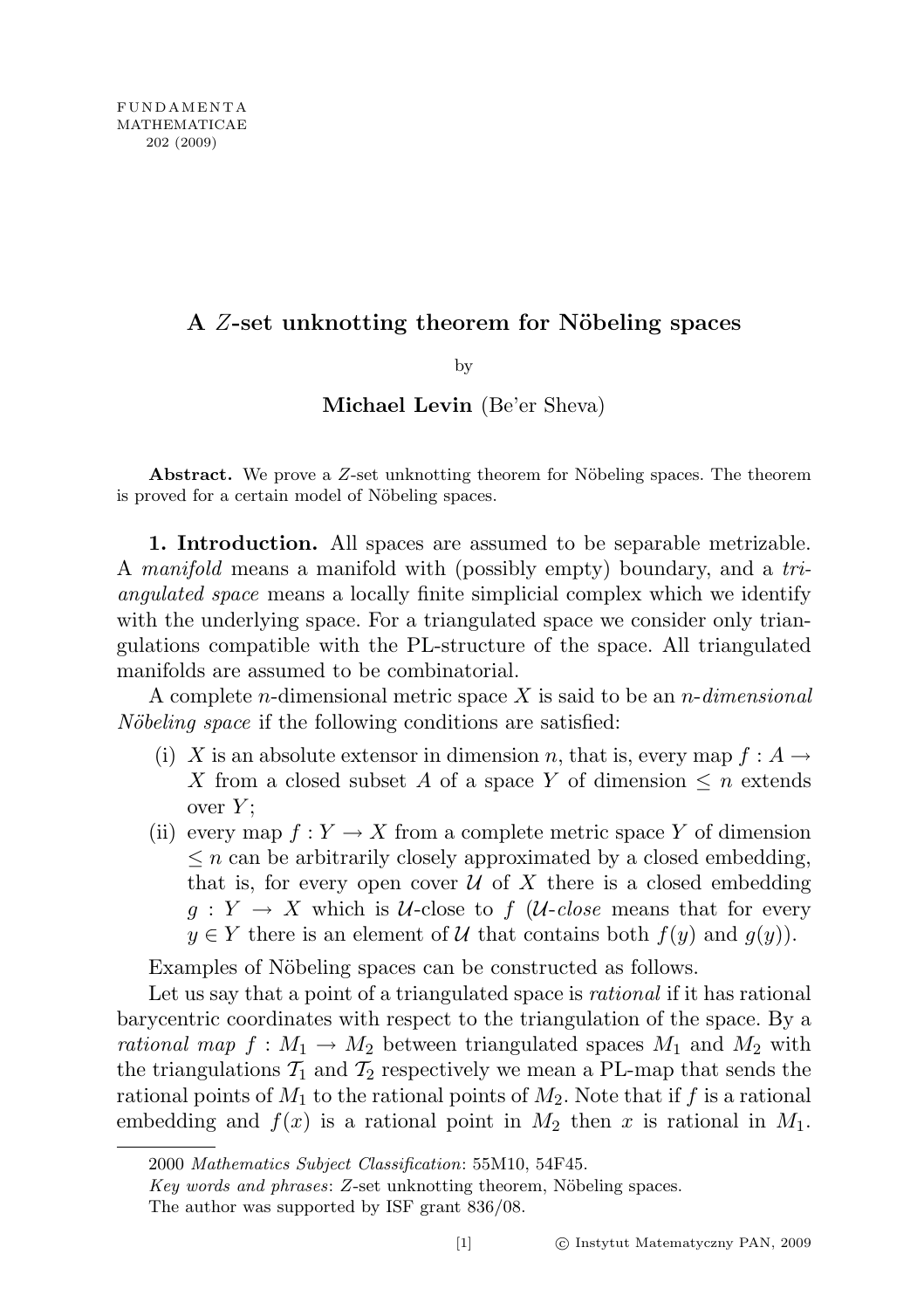Indeed, let  $\Delta_1$  be a simplex of  $\mathcal{T}_1$  containing x. Since f is a PL-embedding there are a simplex  $\Delta'_1$  linearly embedded into  $\Delta_1$  and a simplex  $\Delta_2 \in \mathcal{T}_2$ such that  $x \in \Delta'_1$ ,  $\dim \Delta'_1 = \dim \Delta_1$  and f linearly sends  $\Delta'_1$  into  $\Delta_2$ . Then the rational points of  $M_1$  contain a subset which is dense in  $\Delta'_1$  and therefore we can choose points  $x_0, \ldots, x_n \in \Delta'_1$ ,  $n = \dim \Delta'_1$ , which are rational in  $M_1$  and in general position in  $\Delta'_1$ . Since f is rational and linear on  $\Delta'_1$ , we see that  $f(x_0), \ldots, f(x_n)$  are rational in  $M_2$  and in general position in  $\Delta_2' = f(\Delta_1')$ . Hence, since  $f(x)$  is rational in  $M_2$ ,  $f(x)$  can be represented as  $f(x) = \lambda_0 f(x_0) + \cdots + \lambda_n f(x_n), \lambda_0 + \cdots + \lambda_n = 1$ , with  $\lambda_0, \ldots, \lambda_n$  (not necessarily non-negative) rational numbers. Then  $x = \lambda_0 x_0 + \cdots + \lambda_n x_n$  and hence x is rational in  $M_1$ .

Two triangulations of a space are said to be rationally equivalent if the identity map is a rational map with respect to these triangulations. Let  $M$ be a triangulated space. Every triangulation of  $M$  which is rationally equivalent to the given triangulation of  $M$  is said to be a *rational triangulation*, and the class of all rational triangulations is said to be the *rational structure* of M. Denote by  $M(k)$  the subspace of M which is the complement of the union of all the triangulated spaces of dimension  $\leq k$  which are rationally embedded in M.

The space  $M(k)$  admits the following interpretation. Let H be a Hilbert space. A point in  $H$  is said to be *rational* if it has rational coordinates and only finitely many of them are non-zero. A k-dimensional plane in  $H$  is said to be *rational* if it is spanned by  $k + 1$  rational points. Fix a rational triangulation of M and embed M in H by an embedding which sends the vertices to rational points and which is linear on every simplex of the triangulation. Denote by  $K$  the union of all rational  $k$ -dimensional planes in  $H$ . Then  $M(k) = M \setminus K$ . Indeed, for every simplex  $\Delta$  of M and every rational k-dimensional plane L,  $\Delta \cap L$  admits a triangulation for which it is rationally embedded in M and therefore  $M(k) \subset M \setminus K$ . Now let  $e : \Delta' \to M$ be a rational embedding of a simplex  $\Delta'$  of dimension  $\leq k$ . Then there is a (not necessarily rational) triangulation  $\mathcal T$  of  $\Delta'$  such that e is linear on every simplex of T. Since every  $\Delta'' \in T$  with dim  $\Delta'' = \dim \Delta'$  has a dense subset of points with rational barycentric coordinates with respect to  $\Delta'$ , we conclude that  $e(\Delta'')$  is contained in a k-dimensional rational plane in H. Thus  $e(\Delta') \subset K$  and hence  $M(k) = M \setminus K$ .

Let us state the following important fact, leaving its proof to the reader.

THEOREM 1.1. Let  $M$  be a triangulated m-dimensional manifold, let  $k \geq 0$  be an integer and let  $n = m - k - 1$ . If M is  $(n - 1)$ -connected and  $m \geq 2n+1$  then  $M(k)$  is an n-dimensional Nöbeling space.

A space  $M(k)$  satisfying the assumptions of Theorem 1.1 will be called a Nöbeling space *modeled* on a triangulated manifold.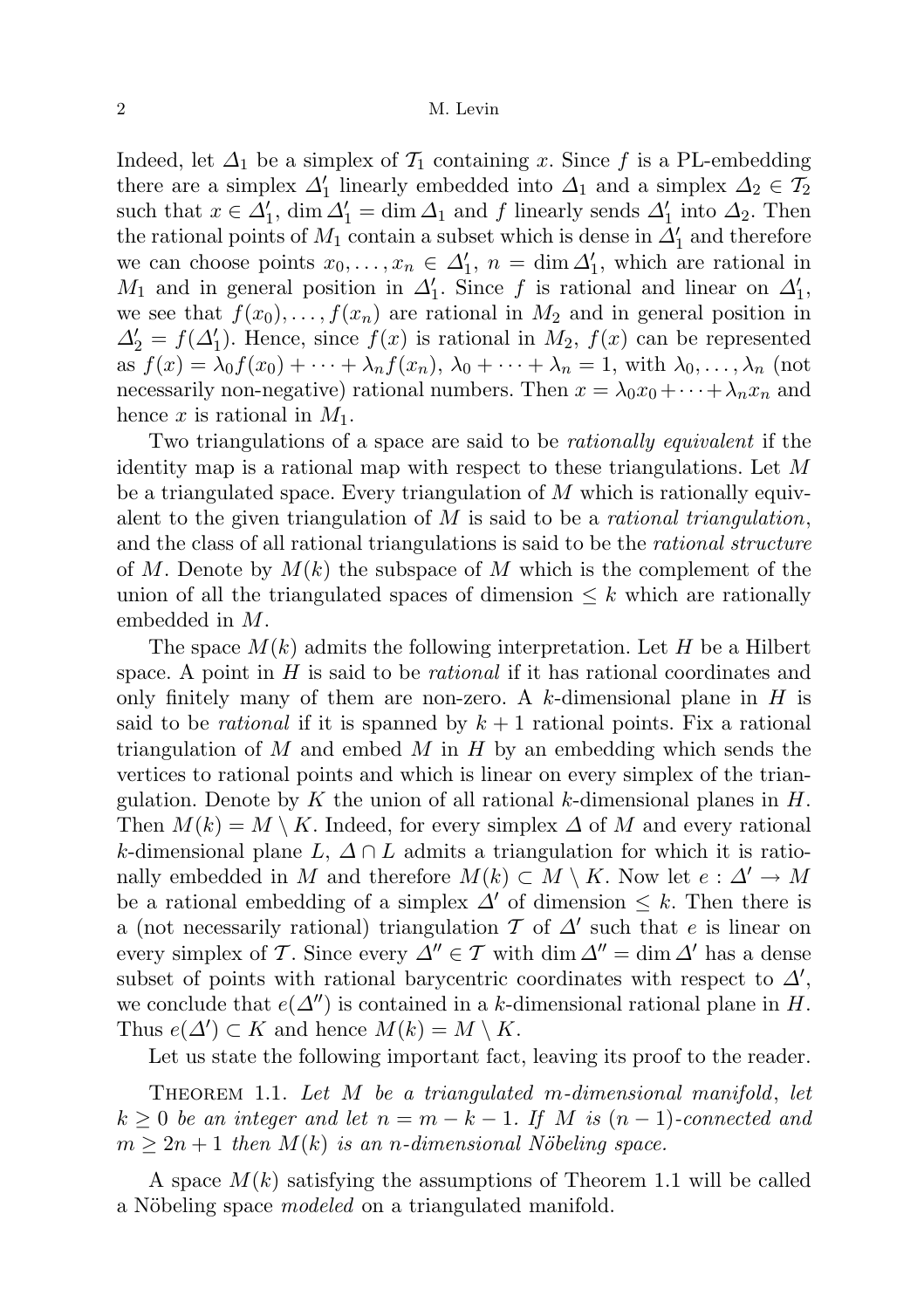A subset A of a space X is called a Z-set if A is closed in X and the identity map of  $X$  can be arbitrarily closely approximated by a map  $f: X \to X$  with  $f(X) \cap A = \emptyset$ . Note that if X is an *n*-dimensional Nöbeling space modeled on a manifold M and  $A \subset X$  is a Z-set in X then  $X \setminus A$  is also an *n*-dimensional Nöbeling space modeled on the manifold  $N = M \setminus$  the closure of A in M (the rational structure of N is defined such that the inclusion is a rational map; see the beginning of Section 3 for details).

The main result of this paper is the following Z-set unknotting theorem.

THEOREM 1.2. Let  $X_1$  and  $X_2$  be n-dimensional Nöbeling spaces and let  $A_1$  and  $A_2$  be Z-sets in  $X_1$  and  $X_2$  respectively such that  $X_1 \setminus A_1$  and  $X_2 \setminus A_2$  are homeomorphic to n-dimensional Nöbeling spaces modeled on triangulated manifolds. If  $A_1$  and  $A_2$  are homeomorphic then any homeomorphism between  $A_1$  and  $A_2$  can be extended to a homeomorphism between  $X_1$  and  $X_2$ .

In fact, we will prove a slightly stronger version of Theorem 1.2 which is presented in Theorem 3.1. Z-set unknotting theorems similar to Theorem 1.2 were also proved using different approaches by A. Nagórko  $[9]$  and for a restricted class of Z-sets by S. Ageev [1], [2], [3]. The proof of Theorem 1.2 is self-contained and relies only on well-known facts of PL-topology [6], [11], Nöbeling spaces [5] and elementary properties of partitions presented at the very beginning of [4]. Some ideas of the proof of Theorem 1.2 came from [7].

The results of this paper along with some additional arguments apply to validate the characterization theorem for Nöbeling saying that any two Nöbeling spaces of the same dimension are homeomorphic (see  $[8]$ ). The characterization theorem implies that the assumptions on the complements  $X_1 \backslash A_1$  and  $X_2 \backslash A_2$  in Theorem 1.2 are automatically satisfied and therefore can be dropped.

The characterization theorem for Nöbeling spaces was also proved by Nagórko  $[9]$  and Ageev  $[1]$ ,  $[2]$ ,  $[3]$ . Note that both a Z-set unknotting theorem and the characterization theorem were proved by Nagórko in a more general setting of Nöbeling manifolds.

I would like to thank the referee of this paper for valuable remarks and a simplification in Section 3.

### 2. Preliminaries

**2.1.** General. Let  $M$  be a triangulated manifold. The *geometric interior* Int  $M$  of  $M$  is the set of points having a neighborhood PL-homeomorphic to an Euclidean space of dimension dim M. The set  $\partial M = M \setminus \text{Int } M$  is the geometric boundary of M.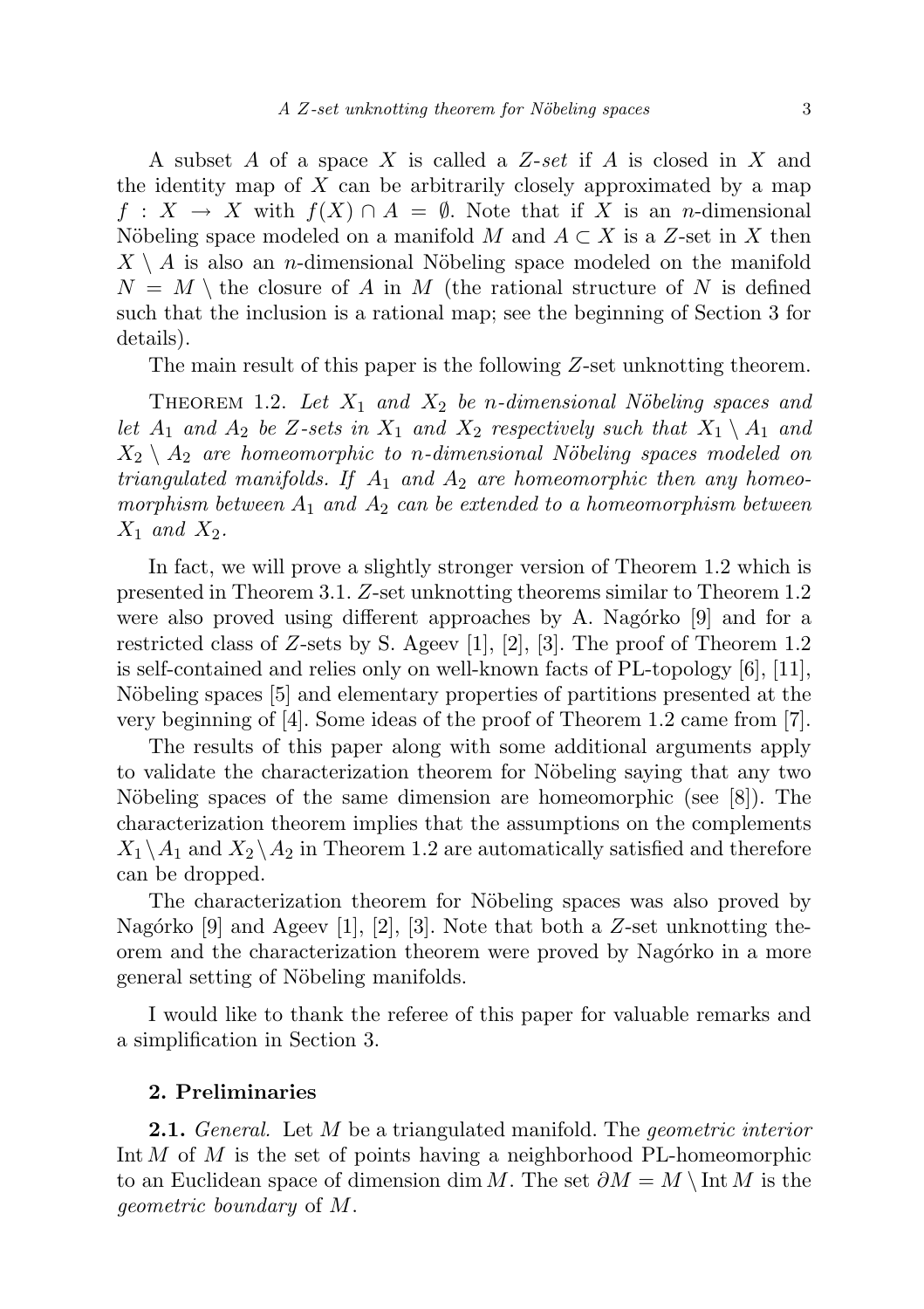A triangulated space (manifold) PL-embedded in M is said to be a PLsubspace  $(PL-submanifold)$  of M. An open subset of a triangulated space is always considered with the induced PL-structure for which the inclusion is a PL-map. Note that an open subset of a PL-submanifold of M is also a PL-submanifold of M.

A subset P of M is said to be a PL-subcomplex of M if there is a triangulation of M for which P is a subcomplex. A subset R of M is said to be a PL-presented subset of M if there are closed subsets  $R_1 \subset \cdots \subset R_n$ of M such that  $R_n = R$ ,  $R_1$  is a PL-subcomplex of M and  $R_{i+1} \setminus R_i$  is a PL-subcomplex of  $M \setminus R_i$ ,  $i = 1, ..., n - 1$ .

A collection  $P$  of subsets of M is said to be a *decomposition* of M if P is a locally finite cover of M and the elements of  $\mathcal P$  are PL-subcomplexes of M. By a *finite intersection* of a decomposition  $P$  we mean an intersection of finitely many elements of  $P$  (the elements of  $P$  are also considered as finite intersections). Note that since  $P$  is locally finite, any non-empty intersection of elements of  $P$  must be a finite intersection of  $P$ . It is clear that for a PLsubmanifold N of M, the restriction  $\mathcal{P}|N = \{P \cap N : P \in \mathcal{P}\}\$  of P to N is a decomposition of N.

A decomposition  $P$  of M is said to be a *partition* of M if each finite intersection of  $P$  is a PL-manifold, the geometric interiors of any two non-equal finite intersections are disjoint and for every non-empty finite intersection  $P = P_0 \cap \cdots \cap P_t$  of distinct elements  $P_0, \ldots, P_t \in \mathcal{P}$ , dim  $P = \dim M - t$ .

A decomposition  $P$  of M is said to be a partition on a PL-submanifold N of M if  $P|N$  is a partition of N (in this case we also say that P forms a partition on N or  $P$  restricted to N is a partition).

The PL-notions defined above can be translated to the corresponding rational notions by referring to the rational structure of M instead of the PL-structure (see Section 1). Thus  $P \subset M$  is a rational subspace if there is a triangulation of  $P$  for which the inclusion is a rational map,  $P$  is a rational subcomplex if there is a rational triangulation of M for which P is a subcomplex,  $P$  is a *rational decomposition* of M if the elements of P are rational subcomplexes etc. Note that an open subset of  $M$  is a rational subset of M and it is always considered with the rational structure for which the inclusion is a rational map. Thus the rationally presented sets are well-defined as well.

A subset P of M is q-connected,  $q \geq 0$ , if  $\pi_i(P)$  is trivial for every  $0 \leq i \leq q$ . We will say that P is l-co-connected,  $l \geq 0$ , if P is  $(\dim P - l)$ connected (we assume that P is q-connected for every  $q < 0$  and P is l-coconnected for every  $l > \dim P$ ). A partition P is said to be l-co-connected if every finite intersection of  $P$  is *l*-co-connected.

A map  $f: X \to M$  is said to be in general position with a triangulation of M if, for every simplex  $\Delta$  of the triangulation, dim  $f^{-1}(\Delta) \leq$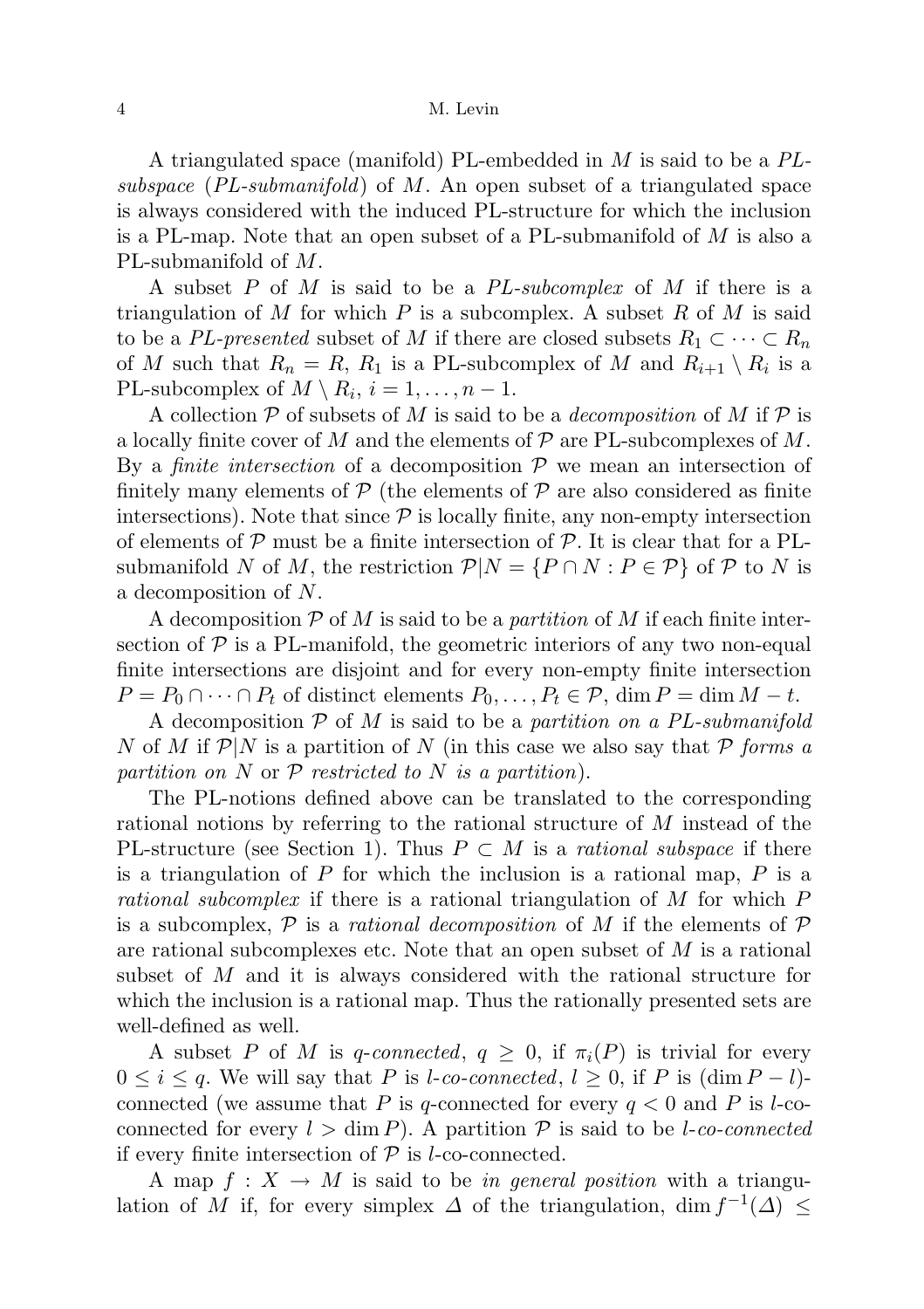$\dim X + \dim \Delta - \dim M$ . Every map from X to M can be arbitrarily closely approximated by a general position map. Moreover, let  $F$  be closed in  $X$ and a map  $f: X \to M$  restricted to F be in general position. Then f can be arbitrarily closely approximated by a general position map  $q: X \to M$  such that g coincides with f on F and  $g(X \setminus F) \subset \text{Int } M$ . A map  $f : X \to M$  is said to be in general position with a decomposition of  $M$  if it is in general position with a triangulation underlying this decomposition (a triangulation of M for which the elements of the decomposition are subcomplexes).

An *n*-dimensional cube  $B^n$  is a set of the form  $B^n = \{(x_1, \ldots, x_n)$ :  $-r_i \leq x_i \leq r_i, r_i > 0, i = 1, ..., n$  in the Euclidean space  $\mathbb{R}^n$ . Thus we always assume that the origin  $O$  is at the center of  $B<sup>n</sup>$ . Considering the product  $B^n \times B^m$  of two cubes we identify  $B^n$  and  $B^m$  with  $B^n \times O$  and  $O \times B^m$  respectively.

Let A and B be collections of subsets of a set X and let  $C \subset X$ . We define  $\text{st}(C, \mathcal{A}) = \bigcup \{A : A \in \mathcal{A}, A \cap C \neq \emptyset\}, \, \text{st}(\mathcal{A}, \mathcal{B}) = \{\text{st}(A, \mathcal{B}) : A \in \mathcal{A}\},\$ st  $\mathcal{A} = st^1 \mathcal{A} = st(\mathcal{A}, \mathcal{A})$  and by induction  $st^{i+1} \mathcal{A} = st(st^i \mathcal{A}).$ 

**2.2.** Elementary properties of partitions. If  $P$  is a partition of a triangulated manifold M then  $\mathcal{P}|V$  is a partition of V for every open  $V \subset M$ . Let  $P$  be a decomposition of a triangulated manifold M and let V be an open cover M such that  $\mathcal{P}|V$  is a partition of V for every  $V \in \mathcal{V}$ . Then  $\mathcal{P}$  is a partition of M.

Assume that M is a triangulated space. One can show that  $M \times (0,1)$ or  $M \times [0, 1)$  is a PL-manifold if and only if M is a PL-manifold. This implies that for a triangulated manifold N, the product  $M \times N$  is a PLmanifold if and only if M is a PL-manifold. Thus if M and N are triangulated manifolds and  $\mathcal P$  is a decomposition of  $M$ , then the decomposition  $\mathcal{P} \times N = \{P \times N : P \in \mathcal{P}\}\$ is a partition of  $M \times N$  if and only if  $\mathcal{P}$  is a partition of M.

The following properties are proved in [4] for compact manifolds, but their proof also applies for the non-compact case.

Let P be a partition of a triangulated manifold M, let  $P = \bigcup \{P_i :$  $i = 1, 2, \ldots$ } be a splitting of P into disjoint subfamilies  $P_i$  and let  $Q_i =$  $\bigcup \{P : P \in \mathcal{P}_i\}.$  Then  $\mathcal{Q} = \{Q_1, Q_2, \ldots\}$  is a partition of M (see 1.1.5 of [4]). In particular, any union of elements of a partition is a PL-manifold.

Let  $P$  be a partition of a triangulated manifold  $M$ . Then for every finite intersection P of P,  $P \cap \partial M \subset \partial P$  (see 1.1.9 of [4]).

Let M be an m-dimensional triangulated manifold,  $\mathcal P$  a partition of M and  $\mathcal Q$  a decomposition of M such that for every finite intersection  $P$ of P,  $\mathcal{Q} | P$  is a partition of P. Then Q is a partition of M (see 1.1.11) of [4]). In particular, if  $M = M_1 \cup M_2$  is a decomposition of M into two m-dimensional PL-submanifolds  $M_1$  and  $M_2$  such that  $N = M_1 \cap M_2$  is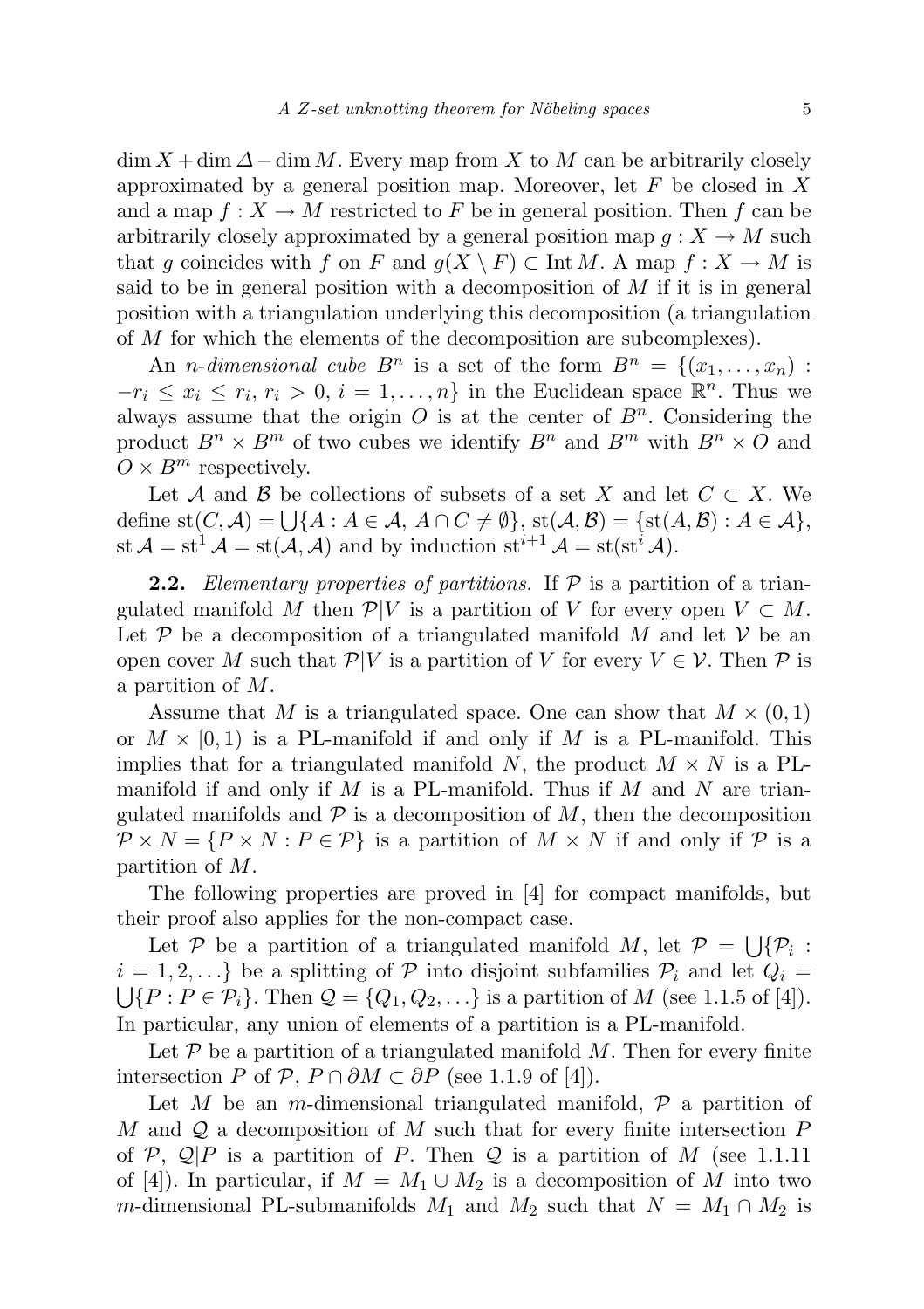an  $(m-1)$ -dimensional PL-submanifold of both  $\partial M_1$  and  $\partial M_2$ , and Q is a decomposition of M such that  $\mathcal{Q}|M_1, \mathcal{Q}|M_2$  and  $\mathcal{Q}|N$  are partitions, then  $Q$  is a partition of M.

**2.3.** A matching of partitions. Let  $\mathcal{P}_1$  and  $\mathcal{P}_2$  be partitions of triangulated manifolds  $M_1$  and  $M_2$  respectively. A one-to-one correspondence  $\mu : \mathcal{P}_1 \to \mathcal{P}_2$  is said to be a *matching* of  $\mathcal{P}_1$  and  $\mathcal{P}_2$  if it induces a one-to-one correspondence between non-empty intersections. This means that for every finite intersection  $P = P_0 \cap \cdots \cap P_t$  of distinct elements  $P_0, \ldots, P_t \in \mathcal{P}_1$ ,  $\mu(P) = \mu(P_0) \cap \cdots \cap \mu(P_t) = \emptyset$  if and only if  $P = \emptyset$ .

Assume that  $\mu : \mathcal{P}_1 \to \mathcal{P}_2$  is a matching of partitions  $\mathcal{P}_1$  and  $\mathcal{P}_2$  such that  $\mathcal{P}_2$  is l-co-connected. Let F be a closed subset of X such that dim  $X \leq$  $m_i - l + 1$ ,  $m_i = \dim M_i$ ,  $i = 1, 2$ , and let  $f_i : F \to M_i$  be maps such that  $f_1^{-1}(P) = f_2^{-1}(\mu(P))$  for every finite intersection P of  $\mathcal{P}_1$ . Assume that a map  $f_1' : X \to M_1$  extends  $f_1$  so that  $f_1'$  is in general position with  $\mathcal{P}_1$ . Then there is a map  $f_2 : X \to M_2$  such that  $f_2'$  extends  $f_2$  and  $(f'_1)^{-1}(P) = (f'_2)^{-1}(\mu(P))$  for every finite intersection P of  $\mathcal{P}_1$ .

The required extension of  $f_2$  can be constructed by induction on the codimension  $t = m_2, m_2 - 1, m_2 - 2, \ldots, 0$  of the intersections of  $\mathcal{P}_2$ . Assume that we have already extended  $f_2$  to  $f'_2$  on  $X_t$  = the union of the preimages of all the intersections of  $\mathcal{P}_2$  of dimension  $\leq m_2-t$  such that  $f'_2$  on  $X_t$  has the required properties and let an intersection P of  $\mathcal{P}_2$  be of dimension  $m_2-t+1$ . Then for  $X_P = (f'_1)^{-1}(\mu^{-1}(P)), \dim X_P \leq \dim X + \dim \mu^{-1}(P) - m_1 =$  $\dim X + \dim P - m_2$ . Since P is  $(\dim P - l)$ -connected and  $\dim P - l \ge$  $\dim P - m_2 + \dim X - 1 \ge \dim X_P - 1$ ,  $f'_2$  restricted to  $X_P \cap X_t$  can be extended over  $X_P$  so that  $f_2'(X_P \setminus X_t) \subset \text{Int } P$ .

Thus we can extend  $f_2$  to a map  $f'_2$  with the required properties. This extension will be called a *transfer* of the extension  $f'_1$  via the matching  $\mu$ .

Assume that  $\mu : \mathcal{P}_1 \to \mathcal{P}_2$  is a matching of partitions on manifolds  $M_1$ and  $M_2$  respectively such that  $\mathcal{P}_i$  is  $l_i$ -co-connected and  $m_1 - l_1 = m_2 - l_2$ where  $m_i = \dim M_i$ . Let  $n \leq m_1 - l_1$  and let  $P_1 \subset P'_1$  be subsets of  $M_1$  such that  $P_1, P'_1$  are unions of elements of  $P_1$  and the inclusion  $P_1 \subset P'_1$  induces the zero-homomorphism of the homotopy groups in dimensions  $\leq n$ . Then the inclusion  $P_2 = \mu(P_1) \subset P_2' = \mu(P_1')$  also induces the zero-homomorphism of the homotopy groups in dimensions  $\leq n$ . Indeed, take a map  $f_2: S^p \to P_2$ ,  $p \leq n$ , from a *p*-dimensional sphere  $S^p$  into  $P_2$ . Since  $P_2$  is a manifold we can homotope  $f_2$  inside  $P_2$  to a general position map. Thus we assume that  $f_2$  is a general position map and transfer this map via the matching  $\mu$  to  $f_1: S^p \to P_1$ . Extend  $f_1$  to a general position map  $f'_1: B^{p+1} \to P'_1$  of a  $(p + 1)$ -dimensional ball  $B^{p+1}$  such that  $S^p = \partial B^{p+1}$  and once again transfer this extension to an extension  $f_2': B^{p+1} \to P_2'$  of  $f_2$ . Thus  $f_2$  is null-homotopic in  $P'_2$ .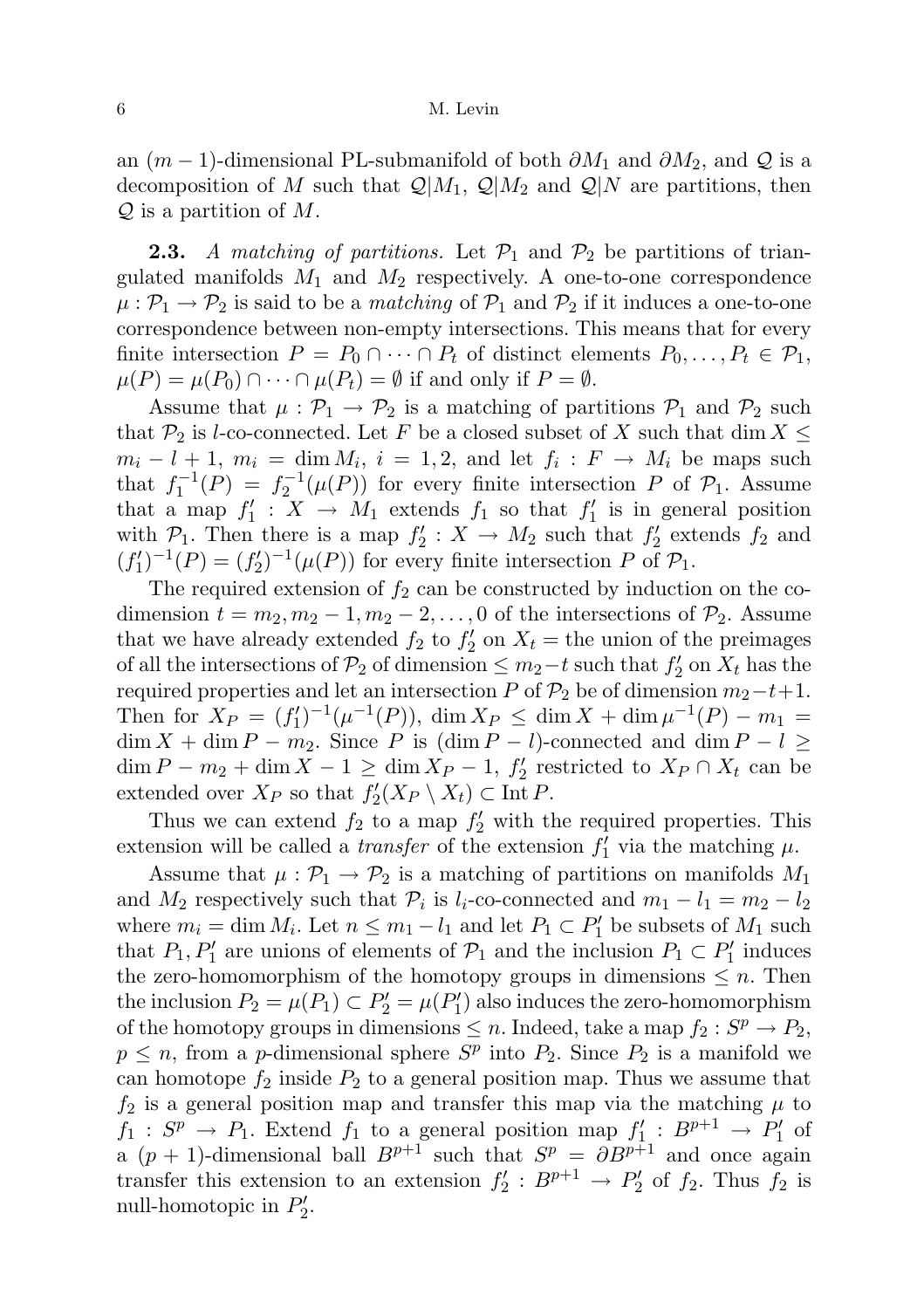**2.4.** Improving connectivity of intersections—a summary. Assume that  $m \geq 2q + 1$  and  $l = m - q + 2$ , M is a triangulated m-dimensional  $(q - 1)$ connected (=  $(l - 1)$ -co-connected) manifold and F is a PL-subcomplex of M lying in Int M. Let  $P$  be a decomposition of M which forms an l-coconnected partition on  $U = M \setminus F$  and let  $0 \le t \le m - l + 1$ . Suppose that the finite intersections of  $\mathcal{P}|U$  of dimension >  $m-t$  are  $(l-1)$ -co-connected. We will describe in Section 4 a procedure how to improve the connectivity of the intersections of  $\mathcal{P}|U$  of dimension  $m-t$ .

Namely, we will show how to modify M to an open subset  $M' \subset M$ , F to a PL-subcomplex F' of M' lying in  $\text{Int } M'$  and each  $P \in \mathcal{P}$  to a PL-subcomplex P' of M' so that  $R = M \setminus M'$  is a PL-presented subset of M,  $\dim R \leq q$ ,  $\dim F' \leq \max\{m-q-1, \dim F\}$ ,  $\mathcal{P}' = \{P' : P \in \mathcal{P}\}\$ is a decomposition of M' which forms an l-co-connected partition on  $U' =$  $M' \setminus F'$ , the finite intersections of dimension  $\geq m-t$  of  $\mathcal{P}'|U'$  are  $(l-1)$ co-connected and the correspondence between  $P$  and  $P'$  defined by sending  $P \in \mathcal{P}$  to its modification  $P' \in \mathcal{P}'$  induces a matching of partitions when  $\mathcal{P}'$ and  $\mathcal{P}'$  are restricted to U and U' respectively.

Moreover, if W is an open cover of M such that for every  $P \in \mathcal{P}$  there is  $W \in \mathcal{W}$  such that  $\text{st}(P, \mathcal{P}) \subset W$  and the inclusion of  $\text{st}(P, \mathcal{P})$  into W induces the zero-homomorphism of the homotopy in dimensions  $\leq q-1$ , then  $\mathcal{P}'$  can be constructed so that for each  $P \in \mathcal{P}$  and its modification  $P' \in \mathcal{P}'$ ,  $P' \subset \text{st}(P, \text{st}^2 \mathcal{W})$ .

A detailed description of the procedure of improving connectivity of intersections is given in Subsections 4.1–4.4.

**2.5.** Improving the total connectivity of a partition. Let  $M$  be a triangulated  $(q-1)$ -connected m-dimensional manifold with  $m \geq 2q+1$  and let  $l = m-q+2$ . Assume that F is a PL-subcomplex of M lying in Int M and P is a decomposition of M such that dim  $F \leq m-q$  and  $P$  is an l-co-connected partition on  $U = M \setminus F$ .

Apply 2.4 to improve the connectivity of the elements of  $\mathcal{P}|U$  to the  $(l-1)$ -co-connectivity, again apply 2.4 to the modified decomposition to improve the connectivity of the intersections of dimension  $m-1$  (of the modified decomposition restricted to the complement of the modified  $F$ ) to the  $(l-1)$ -co-connectivity and thus proceed on the dimension of the intersections  $\geq l-1$  until we modify M to an open subset  $M' \subset M$ , P to a decomposition  $\mathcal{P}'$  of  $M'$  and F to a PL-subcomplex F' of  $M'$  lying in Int  $M'$ such that  $M \setminus M'$  is a closed PL-presented subset of  $M$ ,  $\dim(M \setminus M') \leq q$ ,  $\dim F' \leq \max\{m-q-1, \dim F\} \leq m-q$ ,  $\mathcal{P}'$  is an  $(l-1)$ -co-connected partition on  $U' = M' \backslash F'$  and  $P$  admits a natural one-to-one correspondence to  $P'$ which sends each element of  $P$  to its modification in  $P'$  and which becomes a matching of partitions when  $P$  and  $P'$  are restricted to U and U' respectively.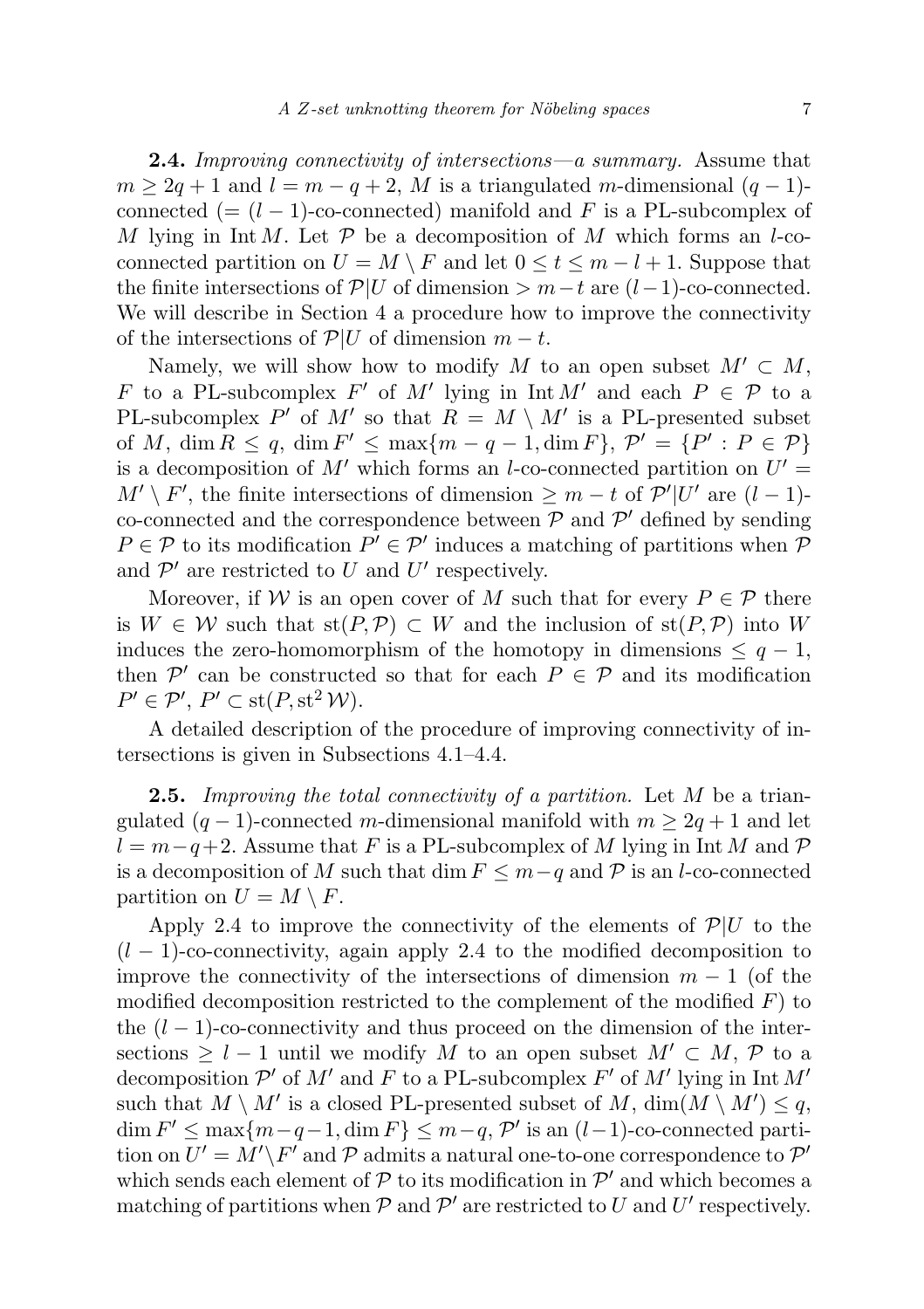**2.6.** Absorbing simplexes—a summary. Let M be a triangulated  $(q-1)$ connected m-dimensional manifold with  $m \geq 2q + 1$  and let  $l = m - q + 1$ . Assume that F is a PL-subcomplex of M lying in  $\text{Int } M$  such that  $U = M \backslash F$ is l-co-connected (=  $(q-1)$ -connected) and dim  $F \leq m-q$ , and assume that P is a decomposition of M such that P is an l-co-connected partition on U. In Section 4 we will describe a procedure of reducing the dimension of  $F$ by 1 by absorbing the  $(m - q)$ -dimensional simplexes of F into U.

Namely, we will show how to modify M to an open subset  $M'$  of M, F to a PL-subcomplex F' of M' lying in  $\text{Int } M'$  and each  $P \in \mathcal{P}$  to a PL-subcomplex P' of M' so that  $F' =$  the  $(m - q - 1)$ -skeleton of F with respect to some triangulation of F,  $R = M \setminus M'$  is a PL-subcomplex of M,  $\dim R \leq q, \mathcal{P}' = \{P' : P \in \mathcal{P}\}\$ is a decomposition of M', P' restricted to  $U' = M' \setminus F'$  is an *l*-co-connected partition and the natural one-to-one correspondence from  $P$  to  $P'$  defined by sending  $P \in \mathcal{P}$  to its modification  $P' \in \mathcal{P}'$  becomes a matching of partitions when  $\mathcal{P}$  and  $\mathcal{P}'$  are restricted to  $U$  and  $U'$  respectively.

Moreover, let  $W$  be an open cover of M having the following property: for every  $P \in \mathcal{P}$  there are  $W \in \mathcal{W}$  and a set H such that  $\text{st}(P, \mathcal{P}) \subset H \subset W$ , H is a union of elements of P and the inclusion  $st(P, P) \cap U \subset H \cap U$  induces the zero-homomorphism of the homotopy groups in dimensions  $\leq q-1$ . Then  $\mathcal{P}'$  can be constructed so that for every  $P \in \mathcal{P}$  and its modification  $P' \in \mathcal{P}'$ ,  $P' \subset \text{st}(P, \text{st}^2 \mathcal{W})$ .

A detailed description of the procedure of absorbing simplexes is given in Subsection 4.5 (which is based on Subsections 4.1 and 4.3).

**2.7.** Improving connectivity via a matching. Let  $M_i$  be  $l_i$ -co-connected triangulated manifolds such that  $m_i = \dim M_i \geq 2(m_i - l_i) + 3$ ,  $i = 1, 2$ , and  $m_1 - l_1 = m_2 - l_2$ . Suppose that  $\mathcal{P}_1$  and  $\mathcal{P}_2$  are partitions of  $M_1$  and  $M_2$  respectively such that there is a matching between  $\mathcal{P}_1$  and  $\mathcal{P}_2$ , and  $\mathcal{P}_1$  is  $l_1$ -co-connected. We will show how to modify  $M_2$  to  $M'_2$  and  $\mathcal{P}_2$  to  $\mathcal{P}'_2$  so that  $M'_2$  is an open  $l_2$ -co-connected submanifold of  $M_2$ ,  $M_2 \backslash M'_2$  is a PL-presented closed subset of  $M_2$ ,  $\dim(M_2 \setminus M_2') \leq l_2 - 2$  and  $\mathcal{P}_2'$  is an  $l_2$ -co-connected partition of  $M'_2$  which admits a natural matching to  $\mathcal{P}_2$  defined by sending each element of  $\mathcal{P}_2$  to its modification in  $\mathcal{P}'_2$ .

By 2.5 modify  $M_2$  to  $M_2^0 \subset M_2$ ,  $\mathcal{P}_2$  to  $\mathcal{P}_2^0$  and construct a subset  $F^0$ . of  $M_2^0$  so that  $M_2 \setminus M_2^0$  is a PL-presented closed subset of  $M_2$ , dim  $M_2 \setminus M_2^0$  $\leq 1$ ,  $F^0$  is a PL-subcomplex of  $M_2^0$ , dim  $F^0 \leq m_2 - 2$ , and  $\mathcal{P}_2^0$  is a decomposition of  $M_2^0$  such that  $\mathcal{P}_2^0$  restricted to  $M_2^0 \setminus F^0$  is an  $m_2$ -co-connected partition that admits a matching to  $\mathcal{P}_2$  and therefore to  $\mathcal{P}_1$ .

Now assume that for  $0 \le t < m_2 - l_2$  we have constructed  $M_2^{2t}$ ,  $\mathcal{P}_2^{2t}$  and  $F^{2t}$  such that that  $M_2 \setminus M_2^{2t}$  is a PL-presented closed subset of  $M_2$ ,  $\dim(M_2 \backslash M_2^{2t}) \leq t+1$ ,  $F^{2t}$  is a PL-subcomplex of  $M_2^{2t}$ ,  $\dim F^{2t} \leq m_2-t-2$ ,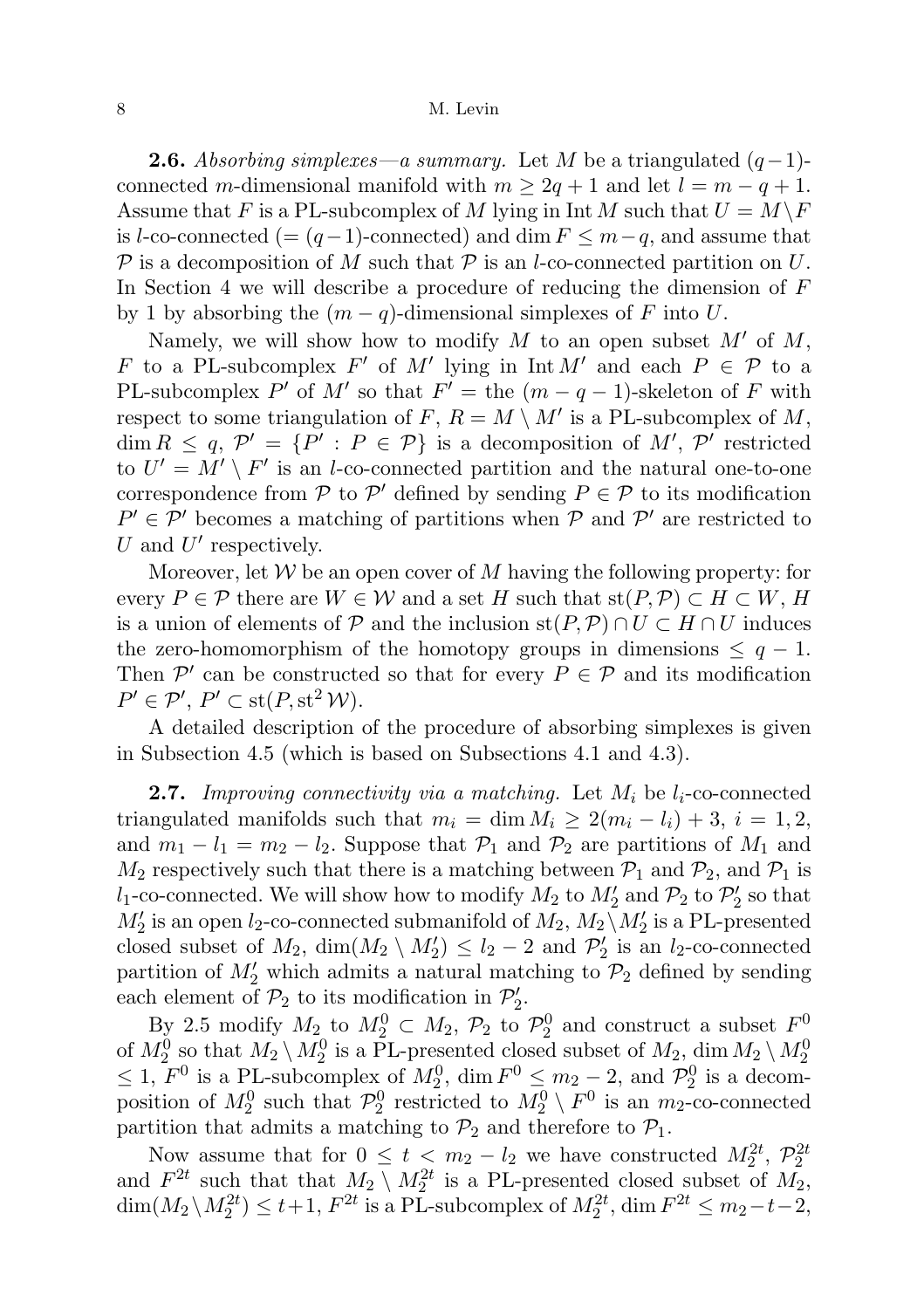and  $\mathcal{P}_2^{2t}$  is a decomposition of  $M_2^{2t}$  such that  $\mathcal{P}_2^{2t}$  restricted to  $M_2^{2t} \setminus F^{2t}$  is an  $(m_2 - t)$ -co-connected partition that admits a matching to  $\mathcal{P}_2$  and therefore to  $P_1$ . Proceed to  $t + 1$  as follows.

By 2.5 modify  $M_2^{2t}$  to  $M_2^{2t+1} \subset M_2^{2t}$ ,  $\mathcal{P}_2^{2t}$  to  $\mathcal{P}_2^{2t+1}$ ,  $F^{2t}$  to  $F^{2t+1}$  so that  $M_2^{2t} \setminus M_2^{2t+1}$  is a PL-presented closed subset of  $M_2^{2t}$ , dim $(M_2^{2t} \setminus M_2^{2t+1}) \leq t+2$ ,  $F^{2t+1}$  is a PL-subcomplex of  $M_2^{2t+1}$ , dim  $F^{2t+1} \n\t\leq m_2 - t - 2$ ,  $\mathcal{P}_2^{2t+1}$  is a decomposition of  $M_2^{2t+1}$ , and  $\mathcal{P}_2^{2t+1}$  restricted to  $M_2^{2t+1} \setminus F_2^{2t+1}$  is an  $(m_2 - t - 1)$ -co-connected partition that admits a matching to  $\mathcal{P}_2^{2t}$  restricted to  $M_2^{2t} \setminus F^{2t}$  and therefore to  $\mathcal{P}_2$  and  $\mathcal{P}_1$ .

Then since  $\mathcal{P}_1$  is  $l_1$ -co-connected on the  $l_1$ -co-connected manifold  $M_1$  we conclude by 2.3 that  $M_2^{2t+1} \setminus F^{2t+1}$  is  $(m_2 - t - 1)$ -co-connected. Therefore, by 2.6,  $M_2^{2t+1}$ ,  $F^{2t+1}$  and  $\mathcal{P}_2^{2t+1}$  can be modified to  $M_2^{2t+2}$ ,  $F^{2t+2}$  and  $\mathcal{P}_2^{2t+2}$  respectively such that  $M_2^{2t+2} \subset M_2^{2t+1}$ ,  $M_2^{2t+1} \setminus M_2^{2t+2}$  is a PL-subcomplex of  $M_2^{2t+1}$ ,  $\dim(M_2^{2t+1} \setminus M_2^{2t+2}) \le t+2$ ,  $F^{2t+2}$  is a PL-subcomplex of  $M_2^{2t+2}$ ,  $\dim F_{2t}^{2t} \leq m_2-t-3$ ,  $\mathcal{P}_2^{2t+2}$  is a decomposition of  $M_2^{2t+2}$ , and  $\mathcal{P}_2^{2t+2}$  restricted to  $M_2^{2t+2} \setminus F^{2t+2}$  is an  $(m_2 - t - 1)$ -co-connected partition that admits a matching to  $\mathcal{P}_2^{2t+1}$  restricted to  $M_2^{2t+1} \setminus F^{2t+1}$  and therefore to  $\mathcal{P}_2$  and  $\mathcal{P}_1$ .

Then for  $t = m_2 - l_2$  we have  $M'_2 = M_2^{2t} \setminus F^{2t}$ , and  $\mathcal{P}'_2 = \mathcal{P}_2^{2t}$  restricted to  $M'_2$  will have the required properties (note that  $m_2 - l_2 + 1 \leq l_2 - 2$  and therefore  $\dim(M_2 \setminus M'_2) \leq l_2 - 2$ .

**2.8.** Moving to a rational position. Let M be a triangulated manifold with the rational structure determined by a triangulation  $\mathcal T$  (see Section 1). Assume that  $\mathcal{T}'$  is a (not necessarily rational) triangulation of M. We will show that the identity map of  $M$  can be arbitrarily closely approximated by a PL-homeomorphism  $f : M \to M$  such that for very  $\Delta' \in \mathcal{T}'$ ,  $f(\Delta')$  is a rational subcomplex of M.

Embed  $M$  into a Hilbert space by a map which is linear on every simplex of  $\mathcal T$  and refer to this Hilbert space when properties of linearity are used. Let  $\mathcal{T}''$  be a triangulation of M such that  $\mathcal{T}''$  is a subdivision of both T and  $\mathcal{T}',$ and the simplexes of  $\mathcal{T}''$  are linear. Approximate every vertex v of  $\mathcal{T}''$  by a rational point  $p_v$  (= a point with rational barycentric coordinates with respect to T) such that for every simplex  $\Delta$  of T,  $p_v \in \Delta$  if and only if  $v \in \Delta$ . The approximation of the vertices of  $\mathcal{T}''$  can be extended to the PL-map  $f: M \to M$  sending each vertex v of  $T''$  to  $p_v$  so that f is linear on each simplex of  $\mathcal{T}''$ . If  $p_v$  is sufficiently close to v for every vertex  $v \in \mathcal{T}''$ then the map  $f$  is a PL-homeomorphism that can be chosen to be arbitrarily close to the identity map. Clearly, f sends every simplex of  $\mathcal{T}''$  to a rational simplex and therefore f sends every simplex of  $\mathcal{T}'$  to a rational subcomplex of M.

Let  $M$  be an open subset of a space  $Y$  and  $d$  a metric on  $Y$ . We can assume that the homeomorphism  $f : M \to M$  constructed above satisfies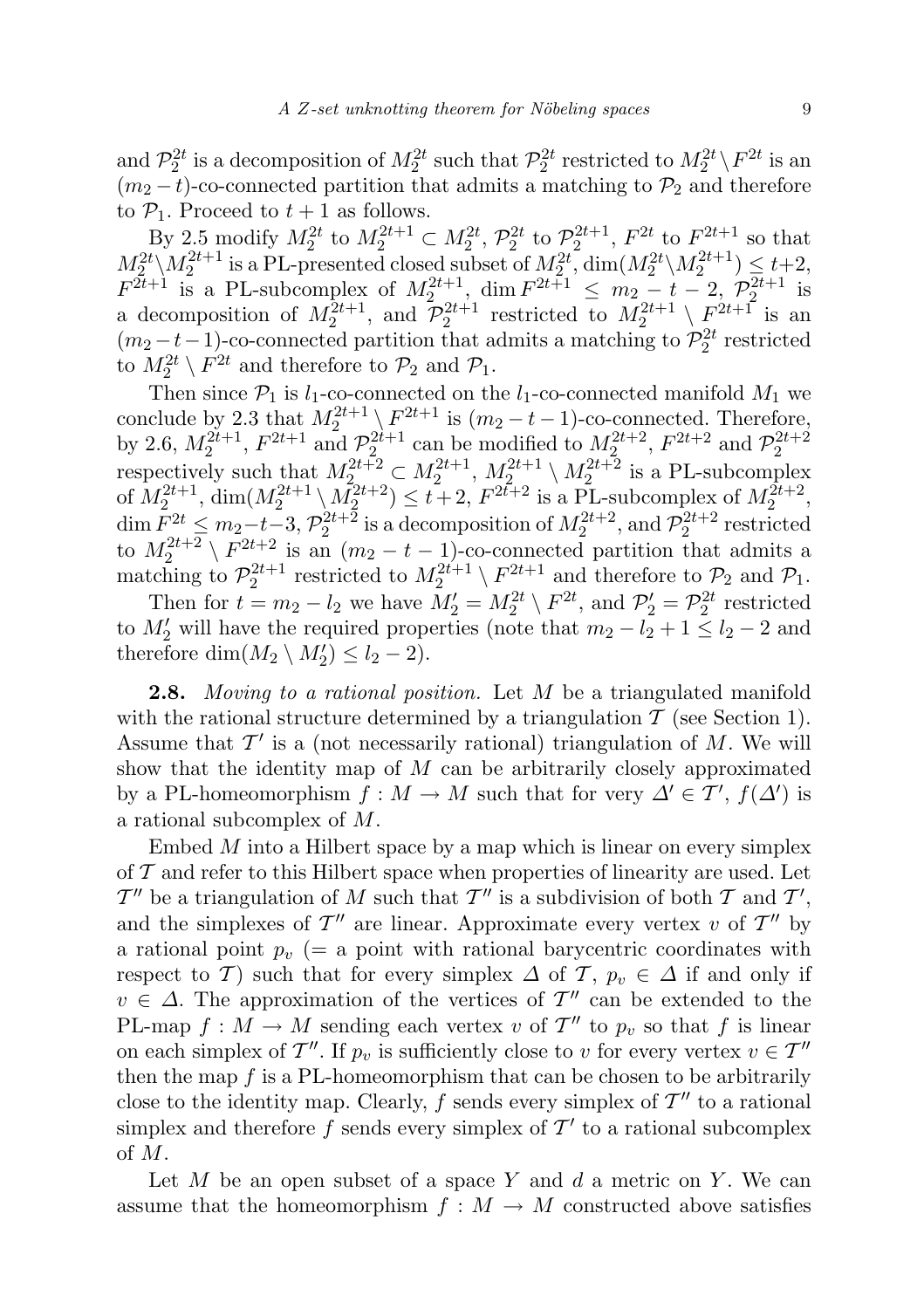$d(y, f(y)) \leq d(y, Y \setminus M)$  for every  $y \in M$ . Then f extends to the homeomorphism  $g: Y \to Y$  such that  $g(y) = y$  if  $y \in Y \setminus M$  and  $g(y) = f(y)$ if  $y \in M$ . Now assume that R is a PL-presented subset of M and let  $R_1 \subset R_2 \subset \cdots \subset R_n$  be closed subsets of M such that  $R = R_n, R_1$ is a PL-subcomplex of M and  $R_{i+1} \setminus R_i$  is a PL-subcomplex of  $M \setminus R_i$ ,  $i = 1, \ldots, n - 1$ . Let us show that the identity map of Y can be arbitrarily closely approximated by a homeomorphism  $g: Y \to Y$  such that  $g(y) = y$ for every  $y \in Y \setminus M$ ,  $q(R)$  is a closed rationally presented subset of M, and g restricted to  $M \setminus R$  is a PL-homeomorphism to  $M \setminus g(R)$  sending  $P$  to a rational decomposition of  $M \setminus g(R)$  (note that the rational structure of M induces the corresponding rational structure on open subsets of M such that the inclusions are rational maps).

Approximate the identity map of Y by a homeomorphism  $g_1: Y \to Y$ such that  $g_1$  does not move the points of  $Y \setminus M$ ,  $g_1$  restricted to M is a PL-homeomorphism and  $g_1(R_1)$  is a rational subcomplex of M. Approximate  $g_1$  by a map  $g_2: Y \to Y$  such that  $g_2$  does not move the points of  $(Y \setminus M) \cup g_1(R_1)$ ,  $g_2$  restricted to  $M \setminus g_1(R_1)$  is a PL-homeomorphism and  $g_2(g_1(R_2 \setminus R_1))$  is a rational subcomplex of  $M \setminus g_1(R_1)$ . Proceed by induction and construct for every  $i = 1, \ldots, n-1$  an approximation of the identity map of Y by a homeomorphism  $g_{i+1}: Y \to Y$  such that  $g_{i+1}$  does not move the points of  $(Y \setminus M) \cup (g_i \circ \cdots \circ g_1)(R_i)$ ,  $g_{i+1}$  restricted to  $M \setminus (g_i \circ \cdots \circ g_1)(R_i)$  is a PL-homeomorphism and  $(g_{i+1} \circ \cdots \circ g_1)(R_{i+1} \setminus R_i)$  is a rational subcomplex of  $M \setminus (g_i \circ \cdots \circ g_1)(R_i)$ . Finally, construct  $g_n$  with the additional property that  $g = g_n \circ \cdots \circ g_1$  sends P to a rational decomposition of  $M \setminus g(R)$ . Then g will have the required properties.

3. Proof of the Z-set unknotting theorem. A map  $\psi : X \to \Gamma$ between two spaces X and  $\Gamma$  is said to be  $UV^{n-1}$  if  $\psi(X)$  is dense in I and, for every point  $p \in \Gamma$  and every neighborhood U of p, there is a smaller neighborhood V of p such that the inclusion of  $\psi^{-1}(V)$  into  $\psi^{-1}(U)$  induces the zero-homomorphism of the homotopy groups in dimensions  $\leq n-1$ . In this section we will prove the following Z-set unknotting theorem which is slightly stronger than Theorem 1.2.

THEOREM 3.1. Let  $X_1$  and  $X_2$  be n-dimensional Nöbeling spaces and let  $A_1$  and  $A_2$  be homeomorphic Z-sets in  $X_1$  and  $X_2$  respectively such that  $X_1 \setminus A_1$  and  $X_2 \setminus A_2$  are homeomorphic to Nöbeling spaces modeled on triangulated manifolds. Then every homeomorphism  $f_A : A_1 \rightarrow A_2$  extends to a homeomorphism  $f_X : X_1 \to X_2$ .

Moreover, for any  $UV^{n-1}$ -maps  $\psi_1: X_1 \to \Gamma$  and  $\psi_2: X_2 \to \Gamma$  to a space  $\Gamma$  and every open cover  $\mathcal{O}^+$  of  $\Gamma$  there is an open cover  $\mathcal{O}^-$  of  $\Gamma$ such that  $\mathcal{O}^-$  does not depend on  $A_1$ ,  $A_2$  and  $f_A$  and  $\mathcal{O}^-$  has the following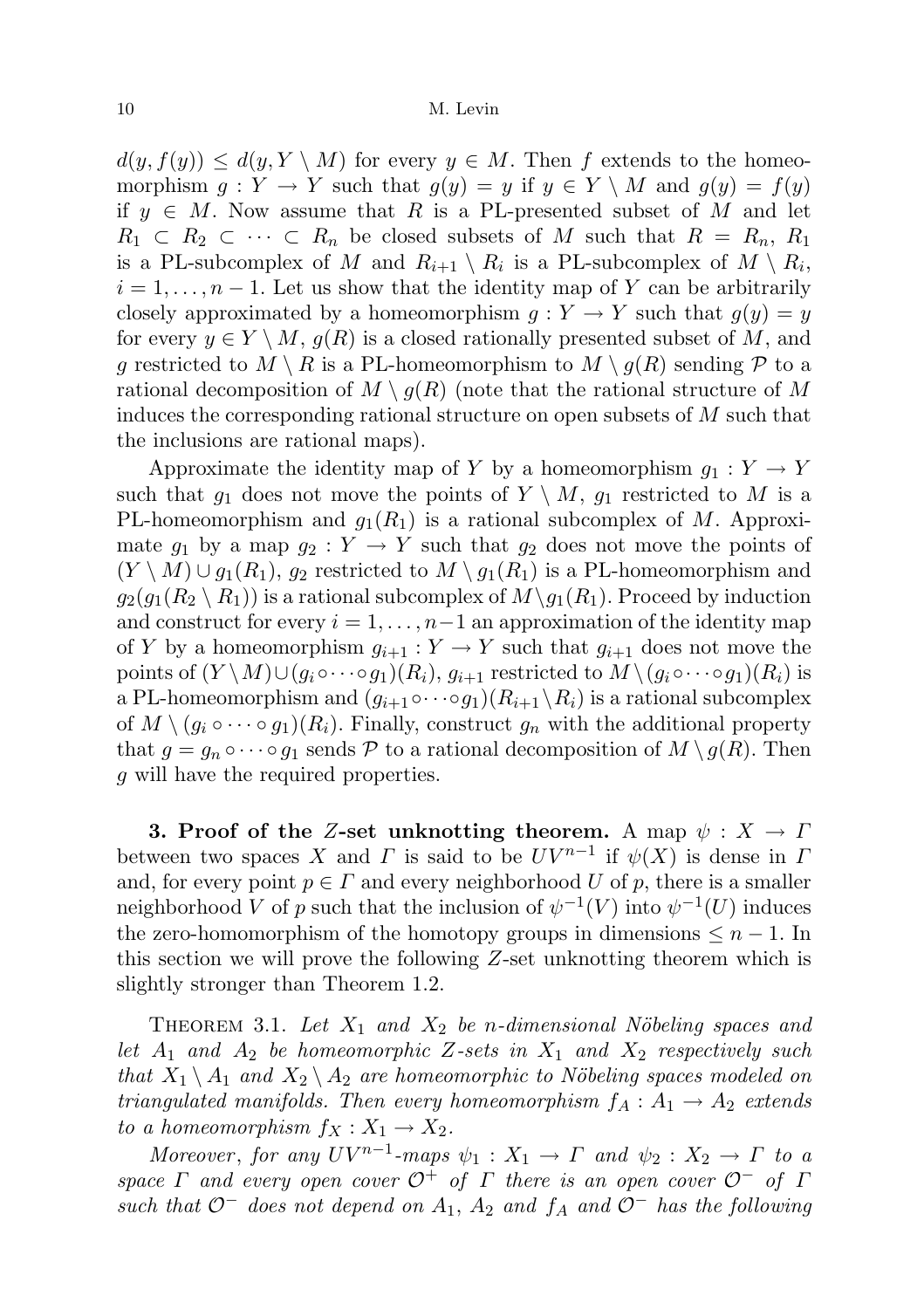property: if  $\psi_1$  restricted to  $A_1$  and  $\psi_2 \circ f_A$  are  $\mathcal{O}^-$ -close then  $f_X$  can be constructed so that  $\psi_1$  and  $\psi_2 \circ f_X$  are  $\mathcal{O}^+$ -close.

The proof of Theorem 3.1 is based on a few propositions; before each proposition or its proof we present notions, notations and properties used in that proposition.

Let  $M$  be a triangulated space and let  $P$  be either a rational subcomplex or an open subset of  $M$ . We always consider  $P$  with the induced rational structure for which the inclusion of  $P$  into  $M$  is a rational map. Then there are rational triangulations of  $P$  and  $M$  respectively such that the simplexes of  $P$  are linearly and rationally embedded in the simplexes of  $M$ . Now we can derive from the interpretation of  $M(k)$  given in Section 1 that  $P \cap M(k) = P(k).$ 

Let  $M$  be a triangulated manifold. It can also be derived from the interpretation of  $M(k)$  given in Section 1 that  $M \setminus M(k)$  is a countable union of simplexes of dimension  $\leq k$  which are PL-embedded in M. Then for an integer q such that dim  $M \geq q + k$  every map f from a  $(q - 1)$ -dimensional sphere  $S^{q-1}$  to M can be arbitrarily closely approximated by a map into  $M(k)$  and therefore f can be homotoped into  $M(k)$ . In particular, this implies that if  $M(k)$  is  $(q-1)$ -connected and M' is an open subset of M such that  $M(k) \subset M'$  then, since  $M'(k) = M(k)$ , we deduce that M' is  $(q-1)$ -connected as well.

Let A be a closed subset of a space X. A collection C of subsets  $X \setminus A$  is said to properly approach A if for every sequence  $\{C_i\}$  of elements of C such that there is a sequence of points  $x_j \in C_j$  converging to a point  $a \in A$  we have  $\lim_{j\to\infty} C_j = a$  (that is,  $\lim_{j\to\infty} y_j = a$  for every sequence  $\{y_j\}$  with  $y_j \in C_j$ ). Note that if C properly approaches A then the closure in X of no  $C \in \mathcal{C}$  intersects A. Also if collections C and C' of subsets of  $X \setminus A$  properly approach A then  $st(C, C')$  properly approaches A as well.

Let X be a subspace of a space Y. Saying that  $\mathcal U$  is an open cover of X we mean that  $\mathcal U$  is a cover of X by subsets open in X.

Let X be a dense subset of a space Y and U an open subset of X. By the extension  $U_Y$  of U to Y we understand the largest open subset  $U_Y$  of Y such that  $U = U_Y \cap X$ . By the extension to Y of a collection U of open subsets of X we mean the collection of the extensions to Y of the elements of  $\mathcal{U}$ . Note that if A is a closed subset of X such that A is also closed in Y, and U is a collection of open subsets of  $X \setminus A$  such that U properly approaches A, then for the extension  $\mathcal{U}_Y$  of U to Y we deduce that  $\mathcal{U}_Y$  properly approaches A as well.

Let  $A_1$  and  $A_2$  be homeomorphic subsets of spaces  $Y_1$  and  $Y_2$  respectively, let  $f_A: A_1 \to A_2$  be a homeomorphism and let  $\mu: C_1 \to C_2$  be a one-toone correspondence between collections of subsets of  $Y_1 \setminus A_1$  and  $Y_2 \setminus A_2$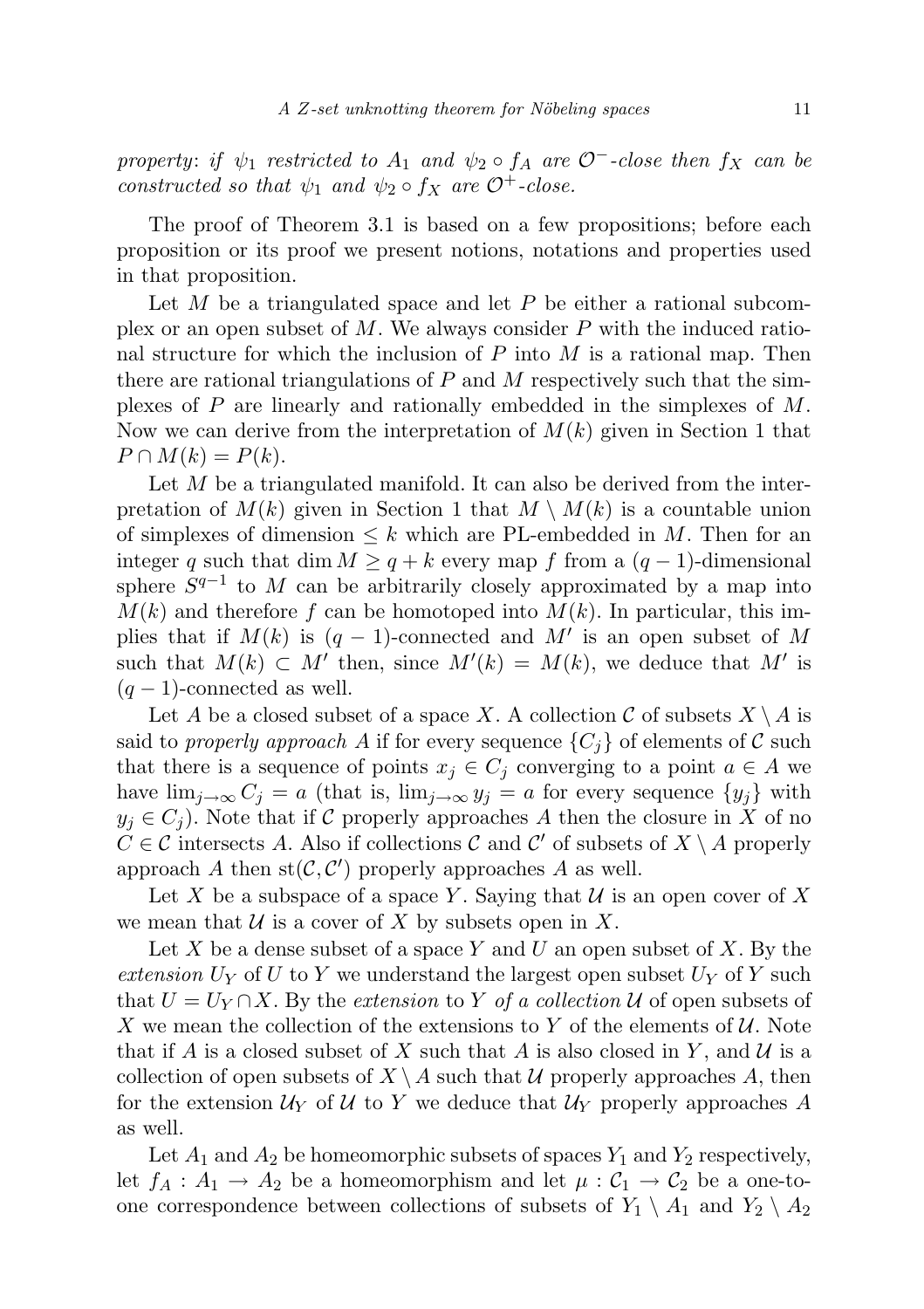respectively. We say that  $\mu$  agrees with  $f_A: A_1 \to A_2$  if for every sequence  $C_j$ ,  $j = 1, 2, \ldots$ , of elements of  $C_1$ ,  $C_j$  converge to  $a \in A_1$  in  $Y_1$  (as  $j \to \infty$ ) if and only  $\mu(C_j)$  converge to  $f_A(a)$  in  $Y_2$ . It is easy to check that if  $C_1$ and  $\mathcal{C}_2$  properly approach  $A_1$  and  $A_2$  respectively,  $\mu$  agrees with  $f_A$  and a collection C of subsets of  $Y_1 \setminus A_1$  properly approaches  $A_1$ , then  $\mu(st(\mathcal{C},\mathcal{C}_1))$ properly approaches  $A_2$ , where  $\mu(\text{st}(\mathcal{C}, \mathcal{C}_1)) = {\mu(\text{st}(C, \mathcal{C}_1)) : C \in \mathcal{C}}$  and  $\mu(\text{st}(C, C_1)) = \bigcup \{\mu(C') : C' \in C_1, C' \cap C \neq \emptyset\}.$ 

Let  $X_i$ ,  $i = 1, 2$ , be subsets  $X_i \subset Y_i$  such that  $X_i$  is dense in  $Y_i$  and let  $\psi_i: X_i \to \Gamma$  be maps to a space  $\Gamma$  and  $\mathcal O$  an open cover of  $\Gamma$ . We say that  $\mu, \psi_1$  and  $\psi_2$  agree with respect to O if for every  $C \in \mathcal{C}_1$  there is an element  $\Omega \in \mathcal{O}$  such that C is contained in the extension of  $\psi_1^{-1}(\Omega)$  to  $Y_1$  and  $\mu(C)$ is contained in the extension of  $\psi_2^{-1}(\Omega)$  to  $Y_2$ 

Let M be a triangulated manifold. Then  $(\partial M)(k)$  is a Z-set in  $M(k)$ . Indeed, take an open cover U of  $M(k)$  and let  $\mathcal{U}_M$  be the extension of U to M and M' the union of the elements of  $\mathcal{U}_M$ . The identity map of M' can be arbitrarily closely approximated by a PL-embedding  $f$  of  $M'$  into Int  $M'$ such that  $f(M')$  is a PL-subcomplex of M'. Then, by 2.8, we may assume that f is rational and  $\mathcal{U}_M$ -close to the identity map of  $M'$ , and hence f induces a  $\mathcal{U}\text{-close map from } M(k)$  into  $(\text{Int }M)(k)$ .

Suppose that A is a closed subset of X and  $X \setminus A$  is embedded in a space M. Let us show that there are an open subset V of M containing  $X \setminus A$  and a space Y such that X and V embed into Y so that  $Y = X \cup V$ ,  $A = Y \setminus V$  and A is closed in Y.

Let H be a Hilbert space. Consider the space  $H \times [0, 1]$ . Let U be an open cover of  $H \times (0, 1]$  such that U properly approaches  $H \times \{1\}$ . Take any embedding  $e: X \to H \times [0,1]$  such that  $e(A) \subset H \times \{1\}$  and  $e(X \setminus A) \subset$  $H \times (0, 1]$ . By Walsh's lemma  $e|X \setminus A$  can be U-closely approximated by a map  $g_{X\setminus A}: X\setminus A \to H \times (0,1]$  such that  $g_{X\setminus A}$  extends over an open subset  $X \setminus A \subset V$  of M to a map  $g_V : V \to H \times (0, 1]$ . Approximate  $g_V$  by a U-close embedding  $h_V : V \to H \times (0,1]$  and define  $h : Y = A \cup V \to H \times [0,1]$  by  $h(y) = e(y)$  if  $y \in A$  and  $h(y) = h<sub>V</sub>(y)$  if  $y \in V$ . Now we can transfer the topology of  $h(Y)$  to Y and it is easy to see that then Y has the required properties.

Assume that  $X_i$  and  $A_i$ ,  $i = 1, 2$ , satisfy the assumptions of Theorem 3.1, let  $f_A: A_1 \to A_2$  be a homeomorphism and let  $X_i \setminus A_i$  be homeomorphic to  $M_i(k_i)$ , where  $M_i$  is an  $l_i$ -co-connected triangulated manifold such that  $n = m_i - l_i + 1$ ,  $k_i = l_i - 2$  and  $m_i \ge 2(m_i - l_i) + 3$  for  $n = \dim X_1 = \dim X_2$ and  $m_i = \dim M_i$  (note that by Theorem 1.1,  $M_i(k_i)$  is an *n*-dimensional Nöbeling space). Identify  $X_i \setminus A_i$  with  $M_i(k_i)$  and, by the property proved above, replace  $M_i$  by an open subset of  $M_i$  containing  $M_i(k_i)$  and assume that  $X_i$  and  $M_i$  are subspaces of a space  $Y_i$  such that  $Y_i = X_i \cup M_i$ ,  $A_i =$  $Y_i \setminus M_i$  and  $A_i$  is closed in  $Y_i$ .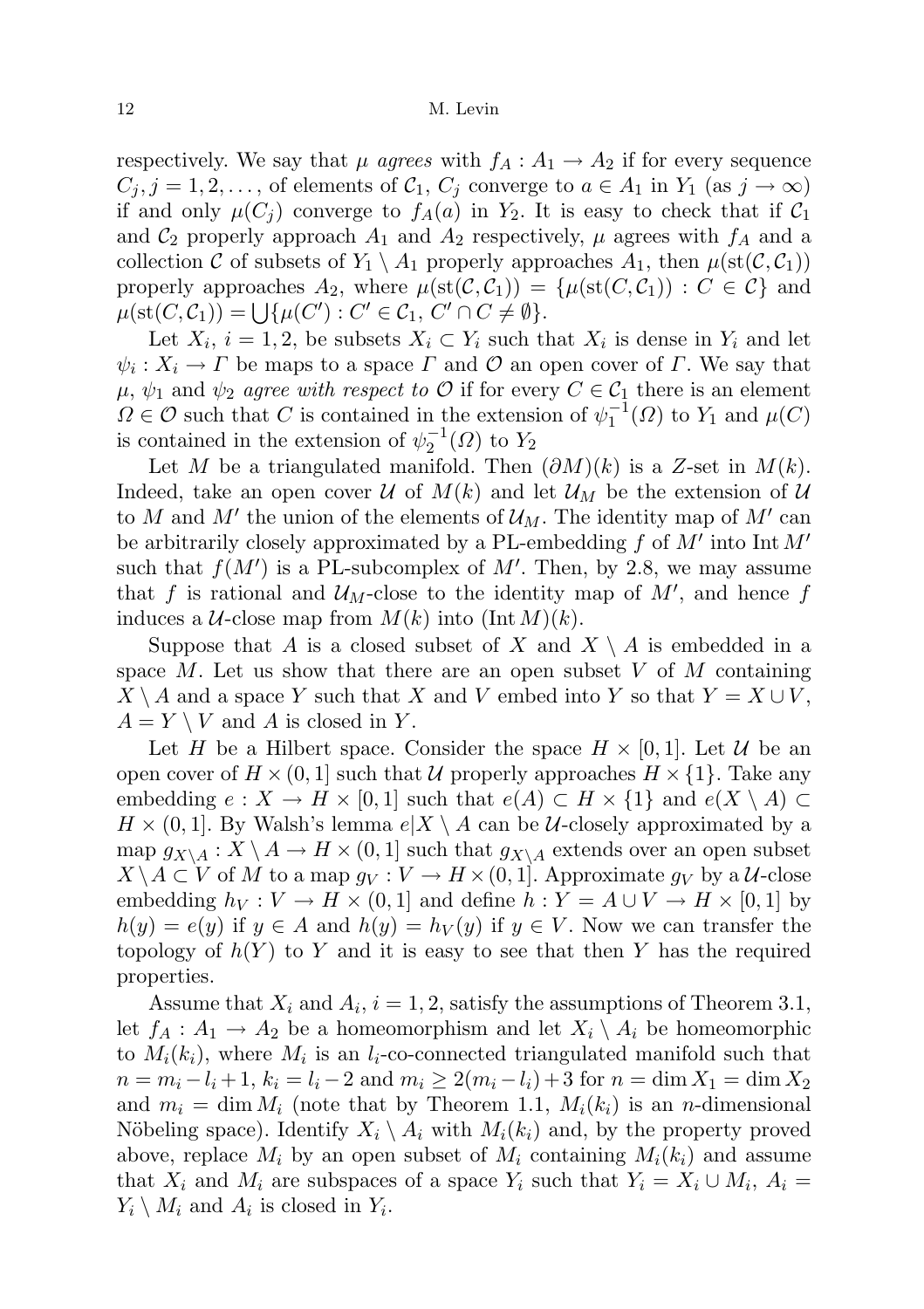PROPOSITION 3.2. Let  $X_i$ ,  $A_i$ ,  $f_A$ ,  $Y_i$ ,  $M_i$ ,  $k_i$ ,  $l_i$ ,  $m_i$ , n be as above. Then for every  $l_1$ -co-connected rational partition  $\mathcal{P}_1$  of an open subset  $M'_1$  of  $M_1$ such that  $M_1(k_1) \subset M'_1$ ,  $\mathcal{P}_1$  properly approaches  $A_1$  and  $\mathcal{P}_1$  contains no finite intersections of dimension  $\leq l_1-2$ , there are an open subset  $M'_2$  of  $M_2$ and an  $l_2$ -co-connected rational partition  $\mathcal{P}_2$  of  $M'_2$  such that  $M_2(k_2) \subset M'_2$ ,  $\mathcal{P}_2$  properly approaches  $A_2$ ,  $\mathcal{P}_2$  contains no finite intersections of dimension  $\leq l_2-2$  and  $\mathcal{P}_1$  and  $\mathcal{P}_2$  admit a matching  $\mu : \mathcal{P}_1 \to \mathcal{P}_2$  which agrees with  $f_A$ .

Moreover, for any  $UV^{n-1}$ -maps  $\psi_1: X_1 \to \Gamma$  and  $\psi_2: X_2 \to \Gamma$  to a space  $\Gamma$  and every open cover  $\mathcal{O}^+$  of  $\Gamma$  there is an open cover  $\mathcal{O}^-$  of  $\Gamma$ which refines  $\mathcal{O}^+$  such that  $\mathcal{O}^-$  does not depend on  $A_1$ ,  $A_2$  and  $f_A$  and  $\mathcal{O}^$ has the following property: if  $\psi_1|A_1$  and  $\psi_2 \circ f_A$  are  $\mathcal{O}^-$ -close and  $\mathcal{P}_1$  refines the extension of  $\psi_1^{-1}(\mathcal{O}^-)$  to  $Y_1$  then  $M'_2$ ,  $\mathcal{P}_2$  and  $\mu$  can be constructed so that  $\mu, \psi_1$  and  $\psi_2$  agree with respect to  $\mathcal{O}^+$ .

Let us show how Theorem 3.1 can be derived from Proposition 3.2.

Proof of Theorem 3.1. Assume that the conclusion holds in dimensions  $\leq n-1$  and let us prove it in dimensions n. Fix complete metrics on  $X_1$ and  $X_2$  and let  $\varepsilon > 0$ . Take an open cover U of  $X_1 \setminus A_1$  of mesh  $U < \varepsilon$  such that U properly approaches  $A_1$ . Denote by  $\mathcal{U}_M$  the extension to  $M_1$  of U and let  $M'_1$  be the union of the elements of  $\mathcal{U}_M$ . Take a rational triangulation of  $M'_1$  such that for the partition  $\mathcal{P}_1$  of  $M'_1$  formed by the stars of the vertices with respect to the first barycentric subdivision of the triangulation,  $P_1$ refines  $\mathcal{U}_M$ . Then  $\mathcal{P}_1$  is a rational partition,  $\mathcal{P}_1$  properly approaches  $A_1$ and for every  $P \in \mathcal{P}_1$ , diam  $P \cap X_1 < \varepsilon$ . Since the intersections of  $\mathcal{P}_1$  of dimension  $\leq l_1 - 2$  do not intersect  $M_1(k_1)$  we can remove them from  $M'_1$  and the elements of  $\mathcal{P}_1$ , and assume that  $\mathcal{P}_1$  has no non-empty intersections of dimension  $\leq l_1 - 2$ . Note that all the intersections of  $\mathcal{P}_1$  remain contractible and hence  $\mathcal{P}_1$  is  $l_1$ -co-connected.

By Proposition 3.2 there are an open submanifold  $M'_2$  of  $M_2$  and an  $l_2$ co-connected rational partition of  $M'_2$  such that  $M_2(k_2) \subset M'_2$ ,  $\mathcal{P}_2$  properly approaches  $A_2$  and  $\mathcal{P}_2$  admits a matching  $\mu : \mathcal{P}_1 \to \mathcal{P}_2$  which agrees with  $f_A: A_1 \rightarrow A_2.$ 

We are going to construct homeomorphisms  $f_P : P(k_1) \to \mu(P)(k_2)$ for all finite intersections P of  $\mathcal{P}_1$  of dimension  $\leq m_1 - 1$  which will agree on the common intersections. Let  $t \leq m_1 - 1$  and assume that for every finite intersection P of dimension  $\leq t-1$  we already constructed  $fp$ . Take an intersection P of  $\mathcal{P}_1$  such that dim  $P = t$ . By Theorem 1.1,  $P(k_1)$  is a Nöbeling space of dimension  $\leq n-1$ . Note that for the union P' of the intersections of  $\mathcal{P}_1$  of dimension  $\langle t \rangle$  that are contained in  $P$ ,  $P'$  lies in  $\partial P$  and hence  $P'(k_1)$  is a Z-set in  $P(k_1)$ . Define the homeomorphism  $f_{P'}$ :  $P'(k_1) \to \mu(P')(k_2)$  by the homeomorphisms of the intersections forming P'. According to our assumption Theorem 3.1 holds in dimensions  $\leq n-1$ . Therefore  $f_{P'}$  can be extended to a homeomorphism  $f_P : P(k_1) \to \mu(P)(k_2)$ .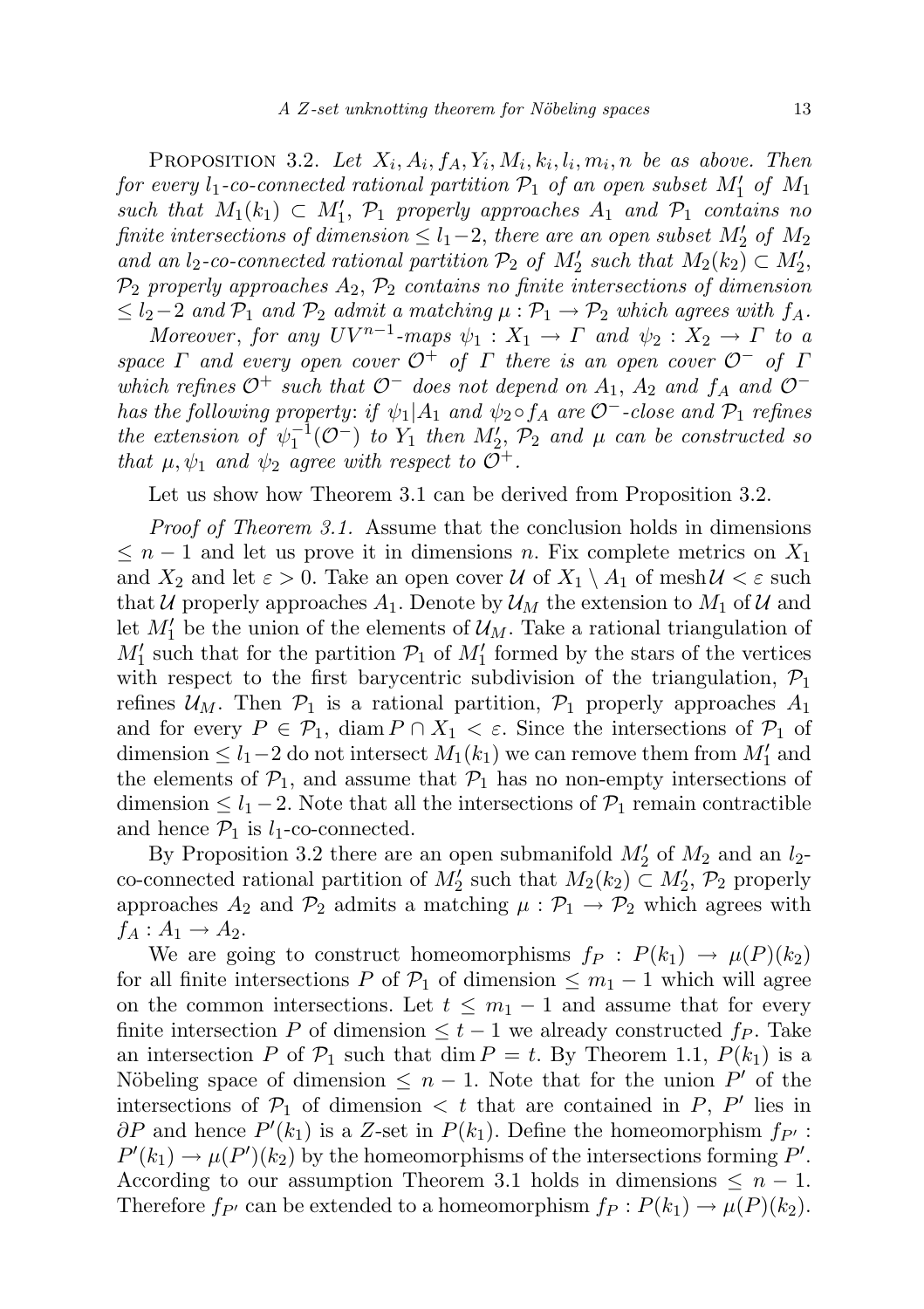Recall that  $P_1$  and  $P_2$  properly approach  $A_1$  and  $A_2$  respectively and the matching  $\mu$  agrees with  $f_A$ . Then a homeomorphism extending  $f_X$  between  $X_1$  and  $X_2$  can be obtain by pasting homeomorphisms from  $P(k_1)$  to  $\mu(P)(k_2)$  for  $P \in \mathcal{P}_1$  which extend the already defined homeomorphisms on intersections of  $\mathcal{P}_1$  of dimension  $\leq m_1 - 1$ .

Fix  $P \in \mathcal{P}_1$  and let  $P'$  be the union of the intersections of  $\mathcal{P}_1$  of dimension  $\leq m_1 - 1$  that are contained in P. The homeomorphism  $f_{P'} : P'(k_1) \to$  $\mu(P')(k_2)$  is a homeomorphism of Z-subsets of  $P(k_1)$  and  $\mu(P)(k_2)$  respectively. Therefore we can repeat for P and  $\mu(P)$  the same procedure that we did for  $M_1$  and  $M_2$  but this time in the opposite direction from  $\mu(P)$  to P, first "splitting"  $\mu(P)$  into small pieces and then defining the corresponding splitting of P.

Thus going back and forth we are able after each iteration to extend  $f_A$ to a partial homeomorphism of larger and larger parts of  $X_1$  and  $X_2$  and simultaneously to restrict for each point of  $X_1$  and  $X_2$  the set to which this point can be sent under a possible extension of f. Finally, passing to the limit and using the completeness of  $X_1$  and  $X_2$  we get the desired homeomorphism  $f_X: X_1 \to X_2$ . It is clear from the construction that  $f_X(P \cap X_1) = \mu(P) \cap X_2$ for every  $P \in \mathcal{P}_1$ .

Now let  $\psi_i: X_i \to \Gamma$ ,  $i = 1, 2$ , be  $UV^{n-1}$ -maps to a space  $\Gamma$  and  $\mathcal{O}^+$  an open cover of  $\Gamma$ . Assume that an open cover  $\mathcal{O}^-$  of  $\Gamma$  satisfies the conclusions of Proposition 3.2 and assume that  $\psi_1|A$  and  $\psi_2 \circ f_A$  are  $\mathcal{O}^-$ -close. Then we can take the cover  $\mathcal{U}$  of  $X_1 \setminus A_1$  such that  $\mathcal{U}$  refines  $\psi_1^{-1}(\mathcal{O}^-)$  and will find that  $\mathcal{P}_1$  refines the extension of  $\psi_1^{-1}(\mathcal{O}^-)$  to  $Y_1$ . Now, by Proposition 3.2, we can construct  $M'_2$ ,  $\mathcal{P}_2$  and  $\mu$  so that  $\mu$ ,  $\psi_1$ and  $\psi_2$  agree with respect to  $\mathcal{O}^+$ . Then for every  $P \in \mathcal{P}_1$  there is an element of  $\mathcal{O}^+$  containing both  $\psi_1(P \cap X_1)$  and  $\psi_2(\mu(P) \cap X_2)$  and, since  $f_X(P \cap X_1) = \mu(P) \cap X_2$  for every  $P \in \mathcal{P}_1$ , we see that the maps  $\psi_1$  and  $\psi_2 \circ f_X$  are  $\mathcal{O}^+$ -close.

In the proof of Proposition 3.2 we will use the following propositions and facts.

A map  $\phi: Y \to X$  is said to be a Z-embedding if  $\phi$  is a closed embedding of Y into X and  $\phi(Y)$  is a Z-set in X. Let X be a Nöbeling space. It is well-known that if Y is a complete space of dimension  $\leq n$ , A is a closed subset of Y and  $f : A \to X$  is a Z-embedding, then every extension of f over Y can be arbitrarily closely approximated by an extension which is a Z-embedding. It is also well-known (and can be derived from the previous fact) that for every Z-set  $A \subset X$  the identity map on X can be arbitrarily closely approximated by a Z-embedding whose image misses A. Another simple property of  $Z$ -sets says that if a closed subset A of X is a countable union of  $Z$ -sets then  $A$  is a  $Z$ -set as well.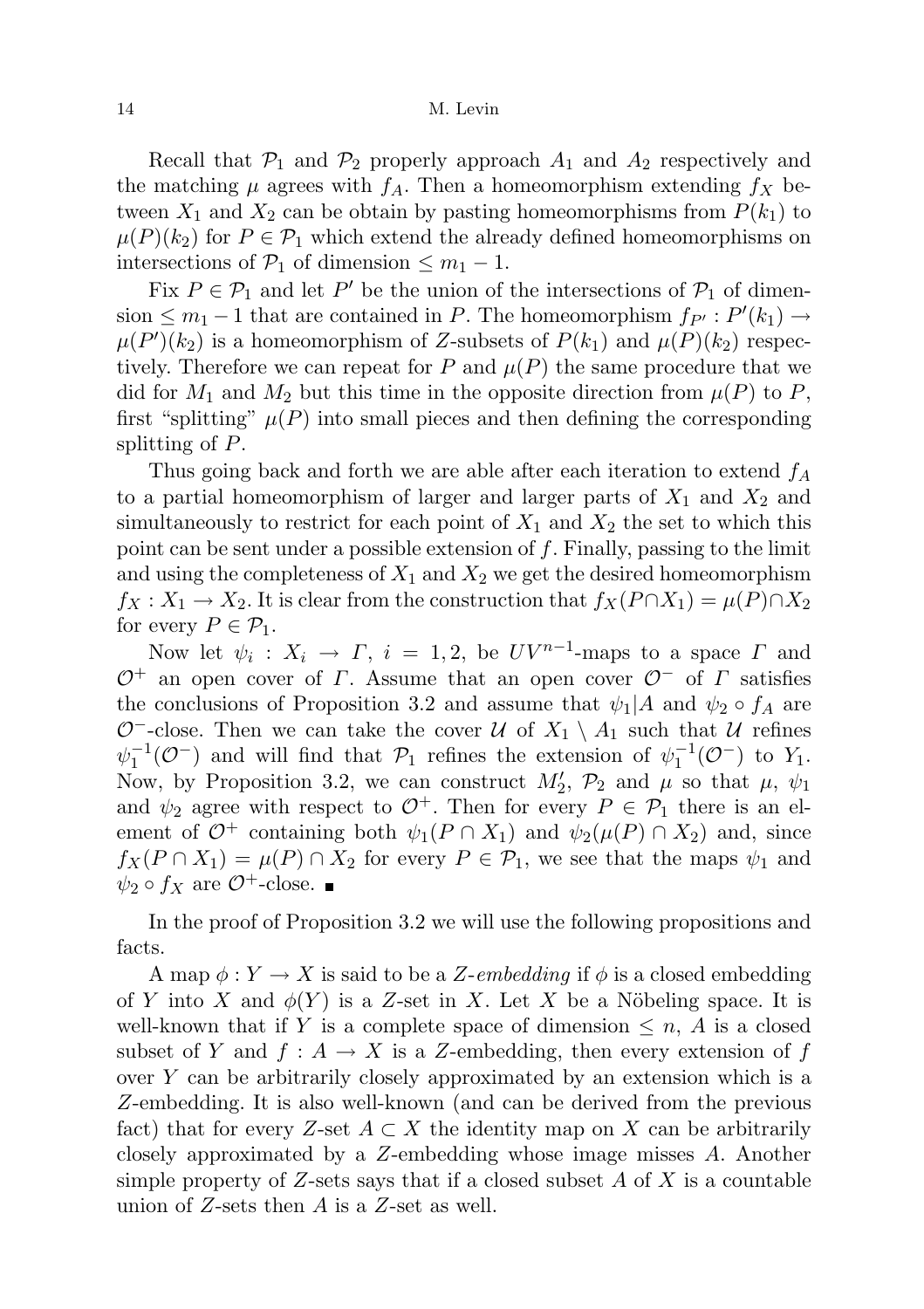We say that for two collections V and U of subsets of a space  $X, V$  is an  $(n-1)$ -refinement of U, written  $V \prec_{n-1} U$ , if for every  $V \in V$  there is  $U \in \mathcal{U}$  such that  $V \subset U$  and the inclusion of V into U induces the zero-homomorphism of the homotopy groups in dimensions  $\leq n-1$ .

PROPOSITION 3.3. Let  $X$  be an n-dimensional Nöbeling space and let  $\psi: X \to \Gamma$  be a  $UV^{n-1}$ -map. Then for every open cover  $\mathcal{U}^+$  of  $\Gamma$  there is an open cover  $U^-$  of  $\Gamma$  having the following property: for every complete space Y of dimension  $\leq n$ , a closed subset A of Y, a map  $f: Y \to \Gamma$  and a Z-embedding  $\phi_A : A \to X$  such that f restricted to A and  $\psi \circ \phi_A$  are U<sup>-</sup>-close, we can extend  $\phi_A$  to a Z-embedding  $\phi: Y \to X$  such that f and  $\psi \circ \phi$  are  $\mathcal{U}^+$ -close.

*Proof.* Let open covers  $\mathcal{U}^0, \mathcal{U}^1, \ldots, \mathcal{U}^{n+2}$  of  $\Gamma$  be such that st  $\mathcal{U}^i$  refines  ${\cal U}^{i+1},$  st  $\psi^{-1}({\cal U}^i)\prec_{n-1}\psi^{-1}({\cal U}^{i+1}),$   $0\leq i < n+2,$  and  ${\cal U}^{n+2}={\cal U}^+.$  Note that since  $\psi(X)$  is dense in  $\Gamma$  we have st  $\psi^{-1}(\mathcal{U}^i) = \psi^{-1}(\text{st } \mathcal{U}^i)$ . Set  $\mathcal{U}^- = \mathcal{U}^0$  and assume that  $f|A$  and  $\psi \circ \phi_A$  are  $\mathcal{U}^0$ -close. Since dim  $Y \leq n$  there is a surjective map  $p: Y \to Y'$  such that  $p^{-1}(p(A)) = A$ ,  $p|A$  is a homeomorphism between A and  $p(A)$ ,  $K = Y' \setminus p(A)$  is a simplicial complex of dimension  $\leq n$ , the collection T of the simplexes of K properly approaches A and  $p^{-1}(\mathcal{T})$  refines  $f^{-1}(\mathcal{U}^0)$ . Identify A with  $p(A)$  and consider A as a subset of Y'.

We will construct a continuous extension  $\phi'$  of  $\phi_A$  over Y'. Fix a metric d on Y'. For every 0-dimensional simplex (= vertex)  $\Delta$  of K choose a point  $a_{\Delta} \in A$  such that  $d(a_{\Delta}, \Delta) \leq 2d(A, \Delta)$ . If there is  $U \in \mathcal{U}^0$  such that  $p^{-1}(\Delta) \subset f^{-1}(U)$  and  $\phi_A(a_{\Delta}) \in \psi^{-1}(U)$  then define  $\phi'(\Delta) = \phi_A(a_{\Delta}),$ otherwise choose  $U \in \mathcal{U}^0$  such that  $p^{-1}(\Delta) \subset f^{-1}(U)$  and define  $\phi'(\Delta)$ as any point in  $\psi^{-1}(U)$ . It is easy to see that, since  $f|A$  and  $\psi \circ \phi_A$  are  $\mathcal{U}^0$ -close,  $\phi'$  is continuous on  $A\cup K^0$ , where  $K^i$  is the *i-skeleton* of  $K$  (= the union of the simplexes of dimension  $\leq i$ ). Assume that  $\phi'$  is already defined on  $A \cup K^i$ ,  $i \leq n-1$ , and such that the images of the simplexes of K of dimension  $\leq i$  refine  $\psi^{-1}(\mathcal{U}^i)$ .

Let  $\Delta$  be an  $(i + 1)$ -dimensional simplex of K. Fix a metric on X and define  $d_{\Delta} = \inf \{ \text{diam } C : \phi'(\partial \Delta) \subset C, \phi'(\partial \Delta) \text{ is null-homotopic in } C \}$ and there is  $U \in \mathcal{U}^{i+1}$  such that  $C \subset \psi^{-1}(U)$ . Since st  $\psi^{-1}(\mathcal{U}^i) \prec_{n-1}$  $\psi^{-1}(\mathcal{U}^{i+1})$  we conclude that  $d_{\Delta}$  is well-defined. Extend  $\phi'$  from  $\partial \Delta$  to  $\Delta$ so that diam  $\phi'(\Delta) \leq d_{\Delta} + d(A, \Delta)$  and  $\phi'(\Delta)$  is contained in an element of  $\psi^{-1}(\mathcal{U}^{i+1})$ . Thus we extend  $\phi'$  over  $A \cup K^{i+1}$  and this extension is continuous. Indeed, if a sequence  $\Delta_i$  of  $(i + 1)$ -dimensional simplexes of K converges to a point  $a \in A$  then  $\phi'(\partial \Delta_j)$  converges to  $\phi'(a)$  and hence  $d_{\Delta_j}$ converges to 0 because X is locally  $(n-1)$ -connected. Then  $\phi'(\Delta_j)$  converges to  $\phi'(a)$  and hence  $\phi'$  is continuous on  $A \cup K^{i+1}$ . Clearly, the images of the  $(i+1)$ -dimensional simplexes of K refine  $\psi^{-1}(\mathcal{U}^{i+1})$ . Thus, by induction, we can extend  $\phi_A$  to  $\phi' : Y' = A \cup K \to X$  such that  $\phi'(T)$  refines  $\psi^{-1}(\mathcal{U}^n)$ .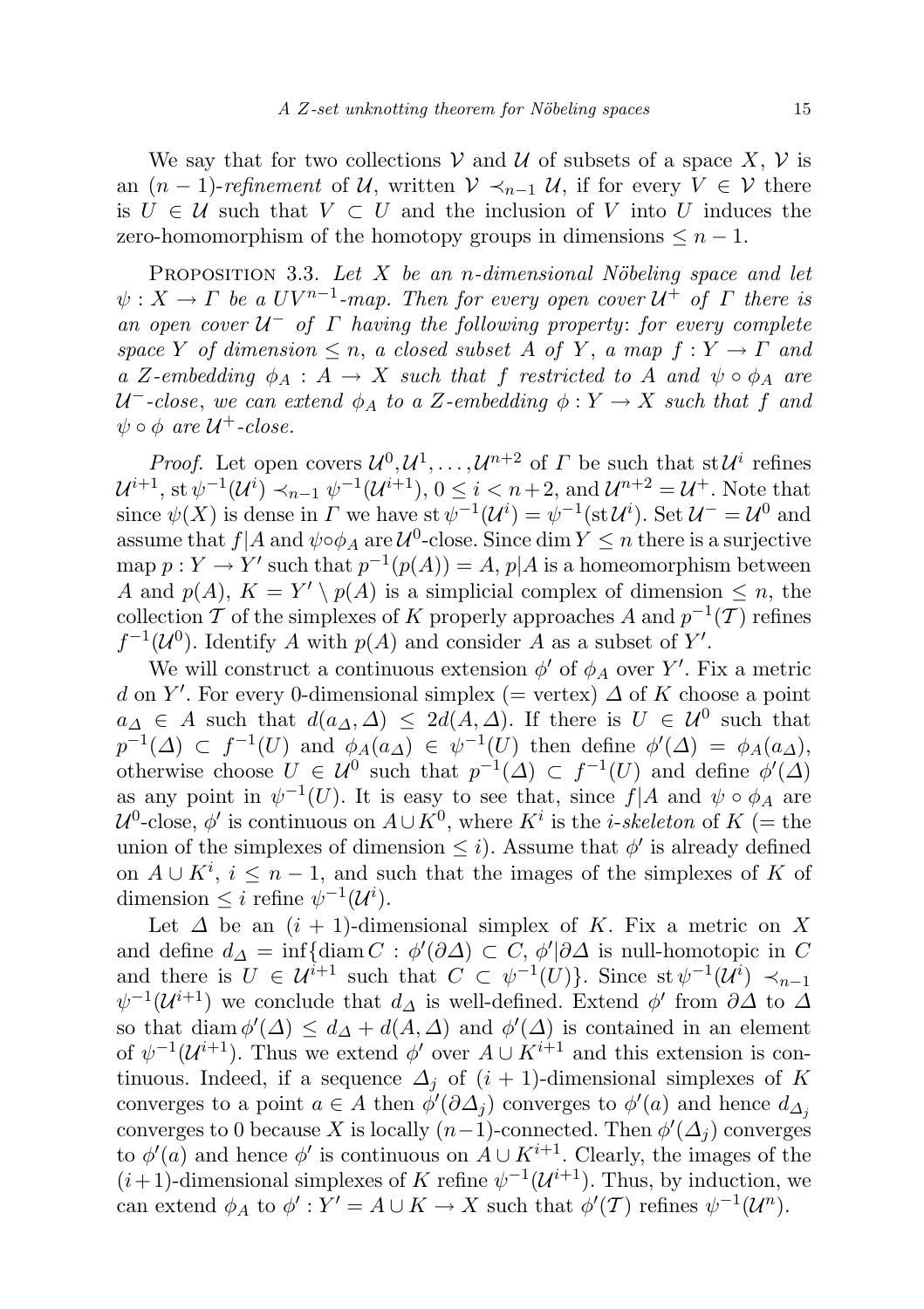Since  $f(p^{-1}(\Delta))$  and  $\psi(\phi'(\Delta))$  are  $\mathcal{U}^0$ -close for every 0-dimensional simplex  $\Delta$  of K, and since  $p^{-1}(\mathcal{T})$  refines  $f^{-1}(\mathcal{U}^0)$  and  $\phi'(\mathcal{T})$  refines  $\psi^{-1}(\mathcal{U}^n)$ , we deduce that f and  $\psi \circ \phi' \circ p$  are  $st(\mathcal{U}^0, \mathcal{U}^n)$ -close, and hence f and  $\psi \circ \phi' \circ p$  are  $\mathcal{U}^{n+1}$ -close. Now we can approximate  $\phi' \circ p$  by a Z-embedding  $\phi: Y \to X$  which coincides with  $\phi_A$  on A such that f and  $\psi \circ \phi$  are  $\mathcal{U}^{n+2}$ -close  $(=\mathcal{U}^+$ -close) and we are done.

Let X be an *n*-dimensional Nöbeling space and  $\mathcal{U}$  an open cover of X. It is well-known (and can be easily shown) that if two maps from a space Y of dimension  $\leq n-1$  into X are sufficiently close then they are U-homotopic (= there is a homotopy  $H: Y \times [0,1] \to X$  which connects the maps such that for every  $y \in Y$ ,  $H(y \times [0,1])$  is contained in an element of  $\mathcal{U}$ .

PROPOSITION 3.4. Let X be an n-dimensional Nöbeling space, let A be a Z-set in X and let C be a cover of  $X \setminus A$  that properly approaches A. Then there is an open cover  $\mathcal V$  of  $X \setminus A$  such that  $\mathcal V$  properly approaches A and  $\mathcal{C} \prec_{n-1} \mathcal{V}$ . Moreover, if W is an open cover of X such that  $\mathcal{C} \prec_{n-1} \mathcal{W}$ then V can be constructed so that V refines  $st^3W$ .

*Proof.* Fix a metric d on X such that  $d(x, y) \leq 1$  for every  $x, y \in X$ . If  $C \in \mathcal{C}$  is not a singleton, write  $d_C$  for the infimum of diam(G) for open subsets G of X such that  $C \subset G$ , G is contained in an element of W and the inclusion  $C \subset G$  induces the zero-homomorphism of the homotopy groups in dimensions  $\leq n-1$ . If  $C \in \mathcal{C}$  is a singleton, define  $d_C = d(C, A)$ . For every  $C \in \mathcal{C}$  fix an open set  $G_C$  such that  $\text{diam}(G_C) \leq 2d_C$ , G is contained in an element of W and the inclusion  $C \subset G_C$  induces the zero-homomorphism of the homotopy groups in dimensions  $\leq n-1$ .

Define  $C_i = \{C \in \mathcal{C} : 1/i + 1 < d_C \leq 1/i\}$ . Note that the closure of the union of the elements of  $\mathcal{C}_i$  does not intersect A since otherwise there is a point of A to which a sequence of elements of  $\mathcal{C}_i$  converges and therefore  $\mathcal{C}_i$  would contain elements C with arbitrarily small  $d_C$  because X is locally  $(n-1)$ -connected.

Let U be an open cover of  $X \setminus A$  such that U properly approaches A and U refines W. Then for every i we can approximate the identity map of X by a closed embedding  $e_i: X \to X$  such that  $e_i(X) \subset X \setminus A$ ,  $e_i$  is W-close to the identity map of X and, for every  $C \in \mathcal{C}_i$ ,  $\text{diam}(e_i(G_C)) \leq \text{diam}(G_C) +$  $1/i, e_i(C) \subset st(C, \mathcal{U})$  and every map  $f : S^p \to C$  from a p-dimensional sphere  $S^p$ ,  $p \leq n-1$ , can be homotoped into  $e_i(C)$  inside st $(C, \mathcal{U})$ . Write  $Y_C = st(C, \mathcal{U}) \cup e_i(G_C)$  for  $C \in \mathcal{C}_i$ . Clearly, the inclusion  $C \subset Y_C$  induces the zero-homomorphism of the homotopy groups in dimensions  $\leq n-1$ .

Define  $\mathcal{G}_i = \{e_i(G_C) : C \in \mathcal{C}_i\}$  and  $\mathcal{G} = \bigcup \{\mathcal{G}_i : i = 1, 2, \ldots\}$ . Recall that  $\text{diam}(e_i(G_C)) \leq \text{diam}(G_C) + 1/i \leq 3/i$  for  $C \in \mathcal{C}_i$ . Then, since the elements of  $\mathcal{G}_i$  are contained in the closed subset  $e_i(X)$  which does not meet A, we can conclude that the collection  $G$  properly approaches A. Since each  $e_i$  is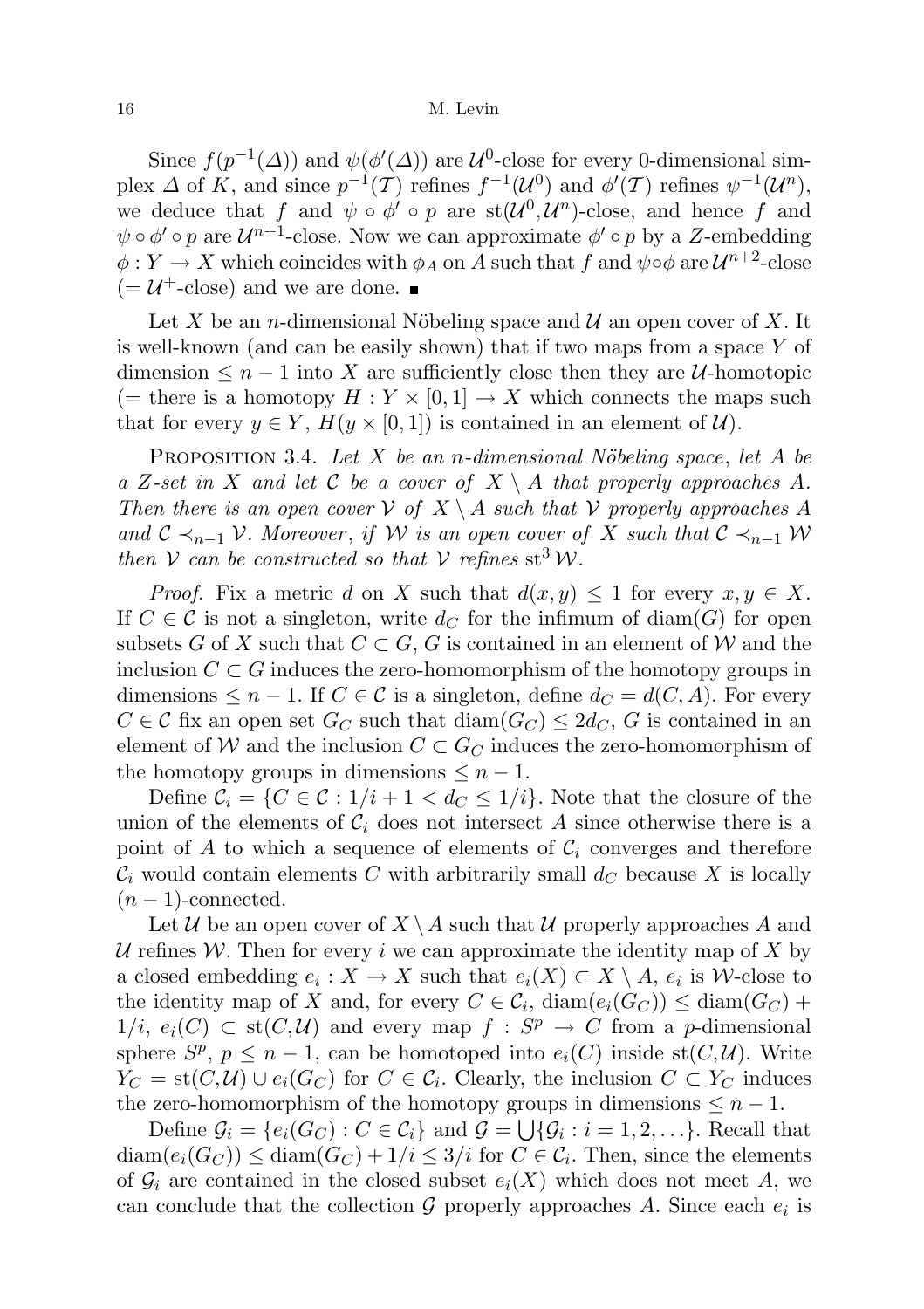W-close to the identity map of X and each  $G_C$  is contained in an element of W, we deduce that  $\mathcal G$  refines st W.

Clearly, the cover  $\mathcal{Y} = \{Y_C : C \in \mathcal{C}\}\$  of  $X \setminus A$  refines  $st(st(\mathcal{C}, \mathcal{U}), \mathcal{G})$ . Then  $\mathcal Y$  refines st<sup>2</sup> W and, since C, U and G properly approach A, we see that  $\mathcal Y$ properly approaches A as well. Set  $V_C = st(Y_C, \mathcal{U})$ . Then  $\mathcal{V} = \{V_C : C \in \mathcal{C}\}\$ properly approaches A,  $\mathcal V$  refines st<sup>3</sup> W and therefore  $\mathcal V$  has all the required properties.

In the proof of Proposition 3.2 we will use the following notion of maps witnessing intersections. Let  $P$  be a partition of an m-dimensional manifold M. Let  $P_0, \ldots, P_t$  be distinct elements of P and let  $P = P_0 \cap \cdots \cap P_t$ be the intersection of P. Denote by  $\Delta_P$  a t-dimensional simplex with vertices  $v_0, \ldots, v_t$ . A map  $e_P : \Delta_P \to M'_1$  is called a map witnessing the intersection P if  $e_P(\Delta_P) \subset \text{Int}(P_0 \cup \cdots \cup P_t)$ ,  $e_P(v_i) \in \text{Int}(P_i)$  and  $P_i$  does not intersect  $e_P(\Delta_P^i)$ , where  $\Delta_P^i$  is the face of  $\Delta_P$  spanned by the vertices  $\{v_0, \ldots, v_t\} \setminus \{v_i\}, i = 0, \ldots, t$ . It is clear that any sufficiently close approximation of a map witnessing the intersection  $P$  also witnesses the intersection P.

Note that if there is a map  $e_P$  witnessing the intersection P then  $P \neq \emptyset$ . Indeed, aiming at a contradiction assume that  $P = \emptyset$ . Enlarge each  $e_P^{-1}$  $^{-1}_{P}(P_i)$ to an open subset  $e^{-1}_{P}$  $P^{-1}(P_i) \subset G_i$  of  $\Delta_P$  such that  $G_i$  does not meet  $\Delta_P^i$  and  $G_0 \cap \cdots \cap G_t = \emptyset$ . Let  $f_0, f_1, \ldots, f_t$  be a partition of unity subordinated to the cover  $\mathcal{G} = \{G_0, \ldots, G_t\}$  of  $\Delta_P$ . Define  $f : \Delta_P \to \Delta_P$  by  $f(x) =$  $f_0(x)v_0 + \cdots + f_t(x)v_t, x \in \Delta_P$ . Then  $f(\Delta_P) \subset \partial \Delta_P$  and, for every i and  $x \in \Delta_P^i$ ,  $f(x) \in \Delta_P^i$ . Hence f restricted to  $\partial \Delta_P$  is homotopic to the identity map of  $\partial \Delta_P$  and this contradicts the fact that  $\partial \Delta_P$  is not a retract of  $\Delta_P$ .

Assume that  $P \neq \emptyset$  and let us show how to construct a map  $ep : \Delta_P \to M$ which witnesses the intersection P. Fix a point  $x_P \in \text{Int } P$  and a neighborhood W of  $x_P$  in M such that  $W \subset \text{Int}(P_0 \cup \cdots \cup P_t)$ . Replacing W by a smaller neighborhood of  $x_P$  we may assume that for every intersection  $P'$ of  $P$  containing  $x_P$ ,  $P' \cap W$  is contractible.

Let  $F_i$  = the star of  $v_i$  with respect to the first barycentric subdivision of  $\Delta_P$ . Clearly,  $\mathcal{F} = \{F_0, \ldots, F_t\}$  is a partition of  $\Delta_P$ . Let us say that a map  $ep : \Delta_P \to W$  preserves the intersection  $F' = F_{i_0} \cap \cdots \cap F_{i_j}$  if  $F' = e^{-1}_{P}$  $P_P^{-1}(P_{i_0} \cap \cdots \cap P_{i_j})$ . It is easy to see that a map preserving all the intersections of  $\mathcal F$  witnesses the intersection  $P$ .

A map  $e_P$  preserving all the intersections of  $\mathcal F$  can be constructed as follows. First send the barycenter of  $\Delta_P$  to  $x_P$ . Assume that we already constructed  $e_P$  on the union  $C_j$  of the finite intersections of  $\mathcal F$  of dimension  $\leq j$  such that  $e_P$  preserves the intersections of F of dimension  $\leq j$ . Take a  $(j + 1)$ -dimensional intersection  $F' = F_{i_0} \cap \cdots \cap F_{i_{j+1}}$  of  $\mathcal F$  and let  $P' =$  $P_{i_0} \cap \cdots \cap P_{i_{j+1}}$  be the corresponding intersection of  $\mathcal{P}$ . Then  $e_P(C_j \cap F') \subset$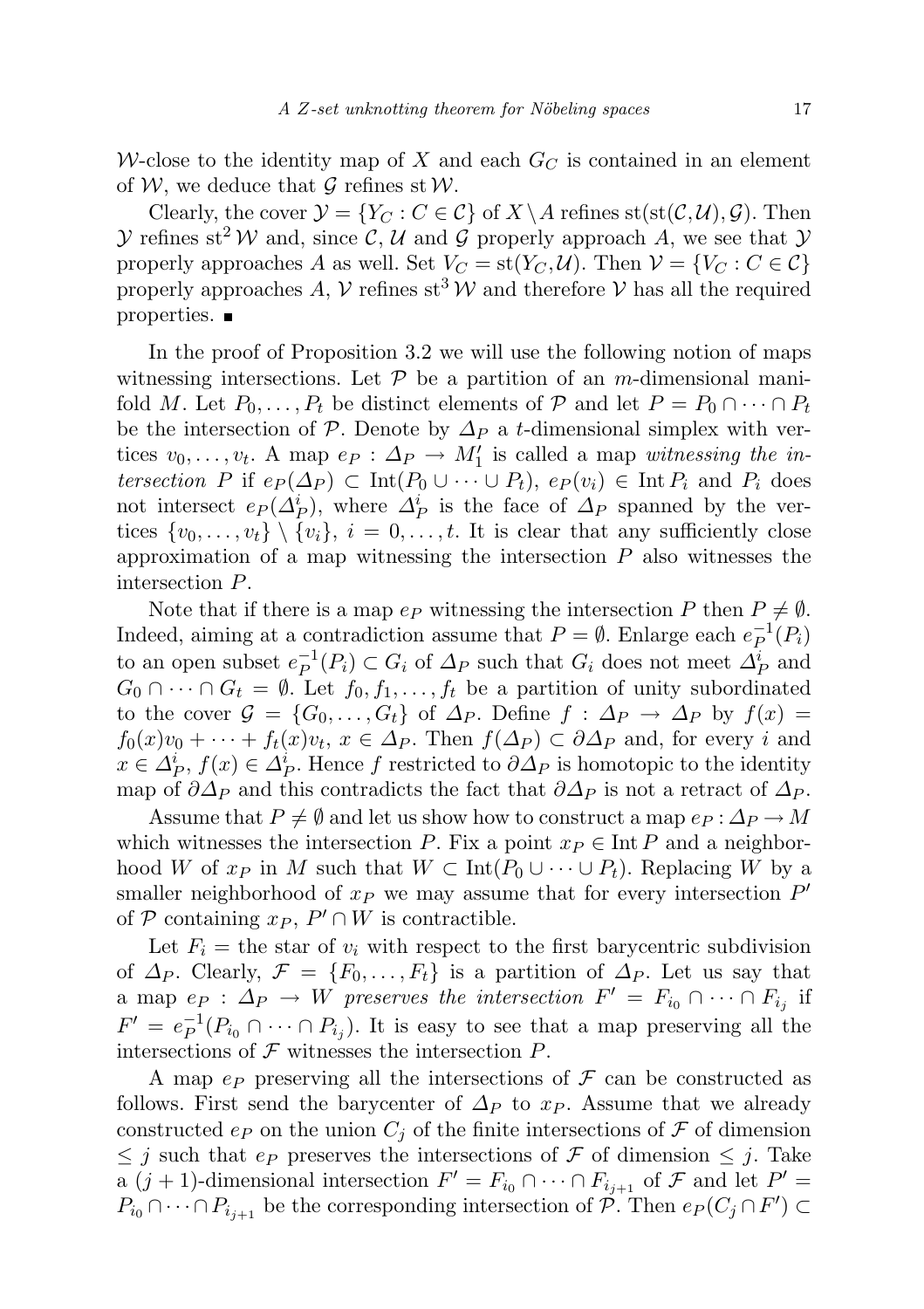$\partial(P' \cap W)$  and, since  $P' \cap W$  is contractible, we can extend  $e_P$  over  $F'$  so that  $e_P(F' \setminus C_j) \subset \text{Int } P' \cap W$ . Thus we construct the desired map  $e_P : \Delta_P \to W$ .

Proof of Proposition 3.2. We only need to prove the second part of the proposition because the first part follows from the second one if we assume that  $\Gamma$  is a singleton. Let  $\psi_i: X_i \to \Gamma$  be  $UV^{n-1}$ -maps,  $\mathcal{O}^+$  an open cover of  $\Gamma$  and  $\omega$  a positive integer which depends only on n and will be determined later. Then there is a sequence  $\mathcal{O}^0, \mathcal{O}^1, \ldots, \mathcal{O}^{\omega} = \mathcal{O}^+$  of open covers of I such that for the open covers  $\mathcal{O}_i^j = \psi_i^{-1}(\mathcal{O}^j)$  of  $X_i$  we have st  $\mathcal{O}_i^j \prec_{n-1} \mathcal{O}_i^{j+1}$ i for  $i = 1, 2$  and  $j = 0, 1, \ldots, \omega - 1$ .

Apply Proposition 3.3 for X,  $\psi$  and  $\mathcal{U}^+$  replaced by  $X_2$ ,  $\psi_2$  and  $\mathcal{O}^0$ respectively in order to get an open cover  $\mathcal{O}^{-1}$  of  $\Gamma$  which corresponds to  $\mathcal{U}^-$ . Once again apply Proposition 3.3 for X,  $\psi$  and  $\mathcal{U}^+$  replaced by  $X_1$ ,  $\psi_1$  and  $\mathcal{O}^{-1}$  respectively in order to get an open cover  $\mathcal{O}^{-2}$  of  $\Gamma$  which corresponds to  $\mathcal{U}^-$ . Clearly, we can assume that  $\mathcal{O}^{-2}$  refines  $\mathcal{O}^{-1}$  and that  $\mathcal{O}^{-1}$  refines  $\mathcal{O}^0$ .

Set  $\mathcal{O}^- = \mathcal{O}^{-2}$ ,  $\mathcal{O}_i^j = \psi_i^{-1}(\mathcal{O}^j)$  for  $i = 1, 2$  and  $j = -1, -2$  and assume that  $\psi_1|A$  and  $\psi_2 \circ f_A$  are  $\mathcal{O}^-$ -close. The proof of the proposition splits into two independent parts.

Constructing an initial partition  $\mathcal{P}_2$ . Let an open subset  $M'_1$  of  $M_1$  and a rational partition  $P_1$  of  $M'_1$  satisfy the assumptions of the proposition. In each non-empty finite intersection P of  $\mathcal P$  fix a point  $x_P \in \text{Int } P$  such that  $x_P \in P(k_1)$  and take  $e_P : \Delta_P \to M'_1$  witnessing the intersection P with  $e_P(\Delta_P)$  so close to  $x_P$  that the collection of the images of  $e_P(\Delta_P)$  for all non-empty finite intersections of  $\mathcal{P}_1$  will form a discrete family in  $M'_1$ . Replace each  $e_P$  by a sufficiently close Z-embedding into  $M_1(k_1) = X_1 \setminus A_1$ preserving the other properties of  $e_P$ . Denote by  $Z_1$  the union of  $A_1$  with the union of the images of all the maps  $e_P$ . Then  $Z_1$  is a Z-set in  $X_1$ .

Assume that  $\psi_1|A_1$  and  $\psi_2 \circ f_A$  are  $\mathcal{O}^-$ -close and  $\mathcal{P}_1$  refines the extension of  $\psi_1^{-1}(\mathcal{O}^-)$  to  $Y_1$ . By Proposition 3.3 extend  $f_A: A_1 \to A_2$  to a Z-embedding  $g_1 : X_1 \to X_2$  such that  $\psi_1$  and  $\psi_2 \circ g_1$  are  $\mathcal{O}^{-1}$ -close. Once again by Proposition 3.3 extend the map  $g_1^{-1}|_{\dots}$  :  $Z_2 = g_1(Z_1) \rightarrow Z_1$  to a Z-embedding  $g_2: X_2 \to X_1$  such that  $\psi_2$  and  $\psi_1 \circ g_2$  are  $\mathcal{O}^0$ -close.

Take an open cover  $\mathcal{U}_1$  of  $X_1 \setminus A_1$  having the following properties:

- (1)  $U_1$  properly approaches  $A_1$  and refines  $\mathcal{O}_1^0$ ;
- (2) for every non-empty intersection  $P = P_0 \cap \cdots \cap P_t$  of distinct elements  $P_0, \ldots, P_t$  of  $\mathcal{P}_1$  and the map  $e_P : \Delta_P = [v_0, \ldots, v_t] \to M_1(k_1) \subset M'_2$ we have  $st(e_P(\Delta_P), \mathcal{U}_1) \subset Int(P_0 \cup \cdots \cup P_t)$ , and for every  $P_i$  we have  $\operatorname{st}(P_i,\mathcal{U}_1) \cap \operatorname{st}(e_P(\Delta_P^i),\mathcal{U}_1) = \emptyset$  and  $\operatorname{st}(e_P(v_i),\mathcal{U}_1) \subset \text{Int } P_i$ ;
- (3) for any finite intersections P and P' of  $\mathcal{P}_1$  such that  $P \cap P' = \emptyset$  we have  $\text{st}(P, \mathcal{U}_1) \cap \text{st}(P', \mathcal{U}_1) = \emptyset$ .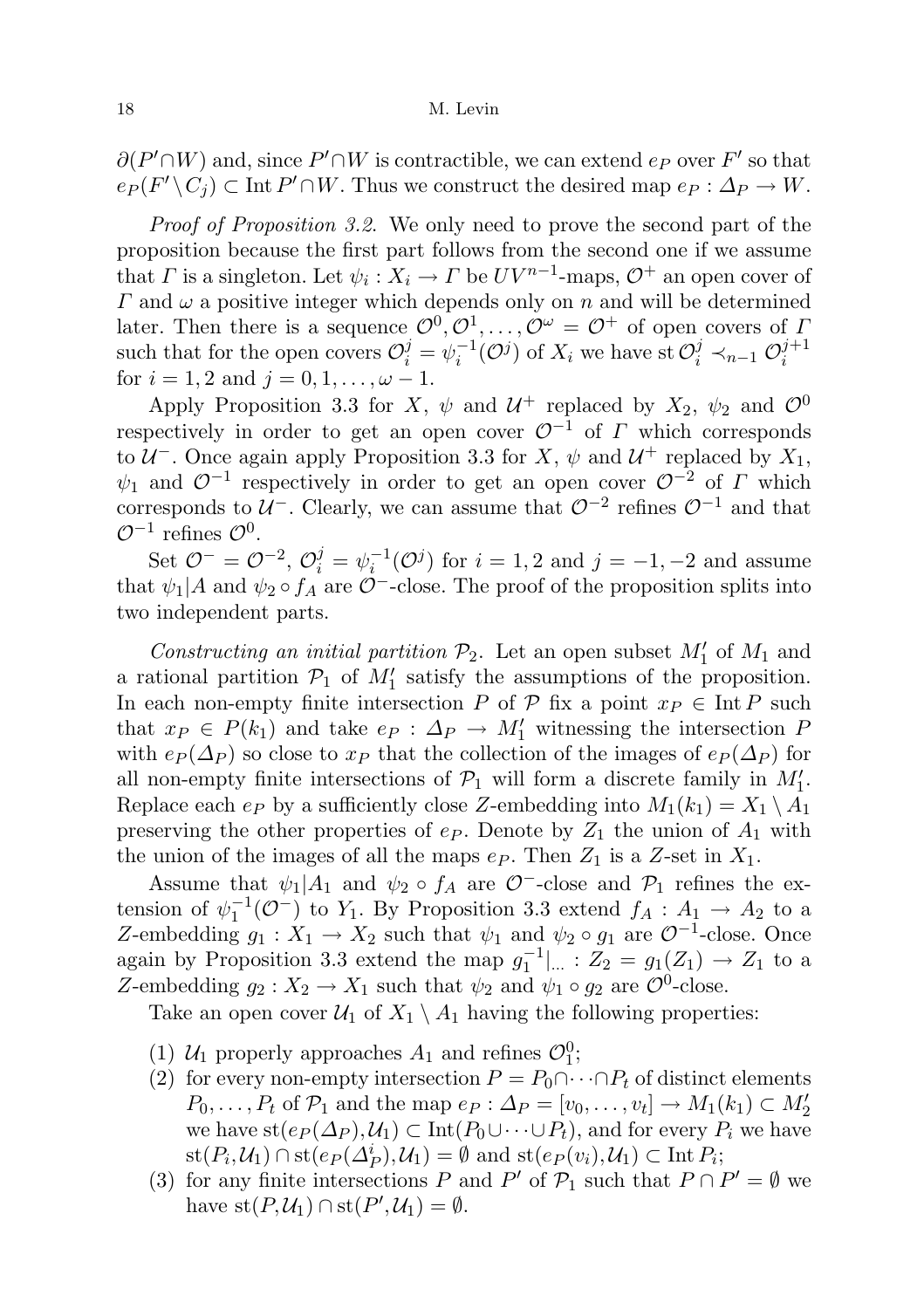Define  $\mathcal{U}_2 = g_2^{-1}(\mathcal{U}_1)$ . Since  $g_2$  is a closed embedding extending  $f_A^{-1}$  $\mathcal{A}^{-1}$  and  $\mathcal{U}_1$ properly approaches  $A_1$ , we find that  $U_2$  properly approaches  $A_2$ . Since  $\psi_2$ and  $\psi_1 \circ g_2$  are  $\mathcal{O}^0$ -close and  $\mathcal{U}_1$  refines  $\mathcal{O}_1^0$ , we see that  $\mathcal{U}_2$  refines  $\mathcal{O}_2^1$ . Let  $\mathcal{U}_2^M$ be the extension of  $\mathcal{U}_2$  to  $M_2$  and let  $M'_2$  be the union of the elements of  $\mathcal{U}_2^M$ . Note that  $M'_2$  is  $(n-1)$ -connected  $(= l_i$ -co-connected) since  $M_2(k_2) \subset M'_2$ . Take a rational triangulation of  $M'_2$  such that, for the partition  $\mathcal{B}$  of  $M'_2$ formed by the stars of the vertices with respect to the first barycentric subdivision of the triangulation,  $\mathcal{B}$  refines  $\mathcal{U}_2^M$ .

Consider  $g_2$  as a map into  $Y_1$ . Arrange the elements of  $\mathcal{P}_1 = \{P^1, P^2, \ldots\}$ into a sequence and define  $\mu(P^1)$  = the union of the elements of B that intersect  $g_2^{-1}(P^1)$ ,  $\mu(P^2)$  = the union of the elements of B that intersect  $g_2^{-1}(P^2)$  but do not intersect  $g_2^{-1}(P^1)$ ,  $\mu(P^3) =$  the union of the elements of B that intersect  $g_2^{-1}(P^3)$  but do not intersect  $g_2^{-1}(P^1) \cup g_2^{-1}(P^2)$  and so on. Let  $\mathcal{P}_2 = {\mu(P^1), \mu(P^2), \ldots}.$  Since each element of  $\mathcal B$  intersects  $M_2(k_2)$  we see that  $\mathcal{P}_2$  covers  $M'_2$ . The property (2) guarantees that for every  $P \in \mathcal{P}_1$ ,  $g_1(e_P(\Delta_P)) \subset \mu(P)$  and therefore  $\mu(P) \neq \emptyset$ . Then, by 2.2,  $\mathcal{P}_2$ is a partition of  $M'_2$ . The property (2) also guarantees that for every nonempty intersection  $P = P_0 \cap \cdots \cap P_t$  of distinct elements  $P_0, \ldots, P_t \in \mathcal{P}_1$ , the map  $g_1 \circ e_P$  witnesses the intersection of  $\mu(P_0), \ldots, \mu(P_t)$  and therefore  $\mu(P_0) \cap \cdots \cap \mu(P_t) \neq \emptyset$ . The property (3) implies that we do not create additional intersections in  $\mathcal{P}_2$  and hence  $\mu : \mathcal{P}_1 \to \mathcal{P}_2$  is a matching of partitions. It follows from the construction that

(4) 
$$
\mu(P) \subset \text{st}(g_2^{-1}(P), \mathcal{B}) \subset \text{st}(g_2^{-1}(P), \mathcal{U}_2^M)
$$
 for every  $P \in \mathcal{P}_1$ .

Since  $P_1$  restricted to  $X_1 \setminus A_1$  refines  $\mathcal{O}_1^0$  and the maps  $\psi_2$  and  $\psi_1 \circ g_2$  are  $\mathcal{O}^0$ -close, we find that  $g_2^{-1}(\mathcal{P}_1)$  refines  $\mathcal{O}_2^1$ . Then, since  $\mathcal{B}$  refines  $\mathcal{U}_2^M$  and  $\mathcal{U}_2$ refines  $\mathcal{O}_2^1$ , we deduce by (4) that  $\mathcal{P}_2$  refines the extension of  $\mathcal{O}_2^2$  to  $Y_2$  and  $\mu, \psi_1$  and  $\psi_2$  agree with respect to  $\mathcal{O}^2$ .

Since  $g_2$  is a closed embedding which coincides with  $f_A^{-1}$  $A_4^{\cdot-1}$  on  $A_2$  and  $g_2(X_2)$  intersects all the elements of  $\mathcal{P}_1$ , we conclude that  $g_2^{-1}(\mathcal{P}_1)$  properly approaches  $A_2$  and the correspondence between  $\mathcal{P}_1$  and  $g_2^{-1}(\mathcal{P}_1)$  defined by  $P \mapsto g_2^{-1}(P)$ ,  $P \in \mathcal{P}_1$ , agrees with  $f_A$ . Since  $\mathcal{U}_2$  properly approaches  $A_2$ , we see that  $\mathcal{U}_2^M$  properly approaches  $A_2$  as well. Then it is easy to derive from (4) that  $\mathcal{P}_2$  properly approaches  $A_2$  and  $\mu$  agrees with  $f_A$ . Recall that  $\mathcal{P}_2$ refines the extension of  $\mathcal{O}_2^2$  to  $Y_2$  and  $\mu$ ,  $\psi_1$  and  $\psi_2$  agree with respect to  $\mathcal{O}^2$ .

*Improving connectivity of*  $\mathcal{P}_2$ . Without loss of generality we may replace  $M_1$  and  $M_2$  by  $M'_1$  and  $M'_2$  respectively and assume that  $M_1 = M'_1$  and  $M_2 = M_2'$  for the partition  $\mathcal{P}_1$  and the initial partition  $\mathcal{P}_2$ . Let us show that using 2.7 we can modify  $\mathcal{P}_2$  into the required  $l_2$ -co-connected rational partition. The construction of 2.7 is a combination of 2.5 and 2.6, and 2.5 consists of 2.4 applied finitely many times. Abusing the notation we always denote by  $M_2$ , F and  $\mathcal{P}_2$  the manifold, the PL-subcomplex of  $M_2$  and the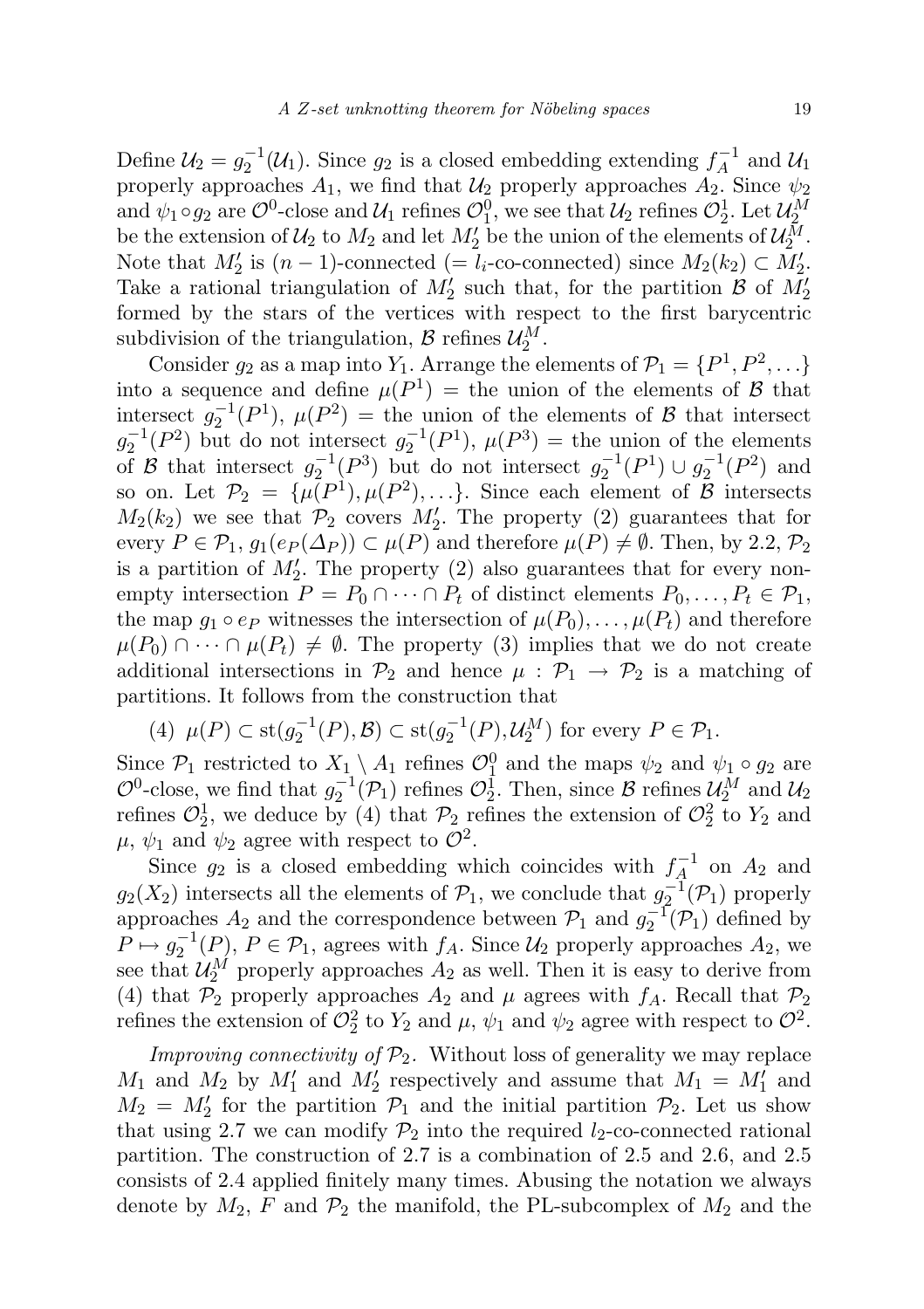decomposition of  $M_2$  which are the input of 2.4 and 2.6 (= the output of the previous applications of 2.4 and 2.6), and by  $M'_2$ ,  $F'$  and  $\mathcal{P}'_2$  the output of 2.4 and 2.6 (= the modifications of  $M_2$ , F and  $\mathcal{P}_2$  that are obtained after applying 2.4 and 2.6), and we denote again by  $\mu$  the correspondence  $\mu : \mathcal{P}_1 \to \mathcal{P}'_2$  which is the composition of  $\mu : \mathcal{P}_1 \to \mathcal{P}_2$  with the natural one-to-one correspondence between  $\mathcal{P}_2$  and its modification  $\mathcal{P}'_2$  (defined by sending each element of  $\mathcal{P}_2$  to its modification). Thus we start with the initial partition  $\mathcal{P}_2$  that during 2.7 turns into a decomposition forming a partition on  $U = M_2 \setminus F$  and, gradually reducing the dimension of  $F, \mathcal{P}_2$ returns to be a partition at the end of 2.7. Recall that after applying 2.4 and 2.6 we always obtain an open subset  $M'_2$  of  $M_2$  such that  $R = M_2 \setminus M'_2$ is a PL-presented subset of  $M_2$  with dim  $R \leq n = m_2 - l_2 + 1 \leq k_2$ . By 2.8 we can choose a homeomorphism of  $h : A_2 \cup M_2 \to A_2 \cup M_2$  such that h is arbitrarily close to the identity map,  $h(a) = a$  for  $a \in A_2$ ,  $h(R)$  is a rationally presented closed subset of  $M_2$ ,  $h(F')$  is a rational subcomplex of  $h(M'_2)$ ,  $h(\mathcal{P}_2')$  is a rational decomposition of  $h(M_2')$  and h restricted to  $M_2 \setminus R$  is a PL-homeomorphism to  $M_2 \setminus h(R)$ . Then replacing  $M'_2$ ,  $F'$  and  $\mathcal{P}'_2$  by  $h(M'_2)$ ,  $h(F')$  and  $h(\mathcal{P}'_2)$  respectively we can always assume that  $M_2(k_2) \subset M'_2$ ,  $F'$  is a rational subcomplex of  $M'_2$  and  $\mathcal{P}'_2$  is a rational decomposition. Thus at the end of 2.7 we deduce that dim  $F' \leq n = m_2 - l_2 + 1 \leq k_2$  and hence  $M_2(k_2) \subset M'_2 \setminus F'$ . Now we can replace the final modification  $M'_2$  of  $M_2$  by  $M'_2 \setminus F$  and get the final partition on  $M'_2$ .

We will apply 2.4 and 2.6 so that there will exist an open cover  $W$  of  $M_2$  such that W properly approaches  $A_2$  and for every  $P \in \mathcal{P}_2$  and its modification  $P' \in \mathcal{P}_2$  we have  $P' \subset st(P, st^2 \mathcal{W})$ . This property implies that  $\mathcal{P}'_2$  will properly approach  $A_2$  and  $\mu : \mathcal{P}_1 \to \mathcal{P}'_2$  will agree with  $f_A$ . In addition, we will apply 2.4 and 2.6 so that there exists  $j$  such that the modification  $\mathcal{P}_2'$  of  $\mathcal{P}_2$  will refine the extension of  $\mathcal{O}_2^j$  $p_2^j$  to  $Y_2$  and  $\mu: \mathcal{P}_1 \to \mathcal{P}_2'$ ,  $\psi_1$  and  $\psi_2$  will agree with respect to  $\mathcal{O}^j$ . Clearly, applying 2.8 as described above, we preserve the properties that  $\mathcal{P}'_2$  properly approaches  $A_2$  and  $\mu$ agrees with  $f_A$ , and choosing the homeomorphism h sufficiently close to the identity map of  $M'_2$  we can increase j by 1 and assume that  $\mathcal{P}'_2$  refines the extension of  $\mathcal{O}_2^j$  $\frac{j}{2}$  to  $Y_2$  and  $\mu$ ,  $\psi_1$  and  $\psi_2$  agree with respect to  $\mathcal{O}^j$ .

Let us first analyze 2.4. Assume that  $\mathcal{P}_2$  properly approaches  $A_2$ ,  $\mathcal{P}_2$  refines the extension of  $\mathcal{O}_2^j$  $\frac{1}{2}$  to  $Y_2$  and  $\mu$ ,  $\psi_1$  and  $\psi_2$  agree with respect to  $\mathcal{O}^j$ . Take any open cover  $\mathcal U$  of  $M_2$  such that  $\mathcal U$  refines the extension of  $\mathcal O_2^{\mathcal J}$  $\frac{1}{2}$  to  $Y_2$ and  $U$  properly approaches  $A_2$ .

Set  $\mathcal{C}_M =$  st(st  $\mathcal{P}_2, \mathcal{U}$ ). Then  $\mathcal{C}_M$  is an open cover of  $M_2$  such that  $\mathcal{C}_M$ properly approaches  $A_2$ , st $\mathcal{P}_2$  refines  $\mathcal{C}_M$  and  $\mathcal{C}_M$  refines the extension of  $\mathcal{O}^{j+2}_2$  $2^{j+2}$  to  $Y_2$ . Let  $C = C_M | M_2(k_2)$ . Recall that  $\mathcal{O}_2^{j+2} \prec_{n-1} \mathcal{O}_2^{j+3}$  $i^{j+3}$ . Then by Proposition 3.4 there is an open cover V of  $M_2(k_2)$  such that V properly approaches  $A_2, C \prec_{n-1} \mathcal{V}, \mathcal{V}$  refines st<sup>3</sup> $\mathcal{O}_2^{j+3}$  $i_2^{j+3}$  and hence  $\mathcal{V}$  refines  $\mathcal{O}_2^{j+6}$  $i_2^{j+6}$ . Let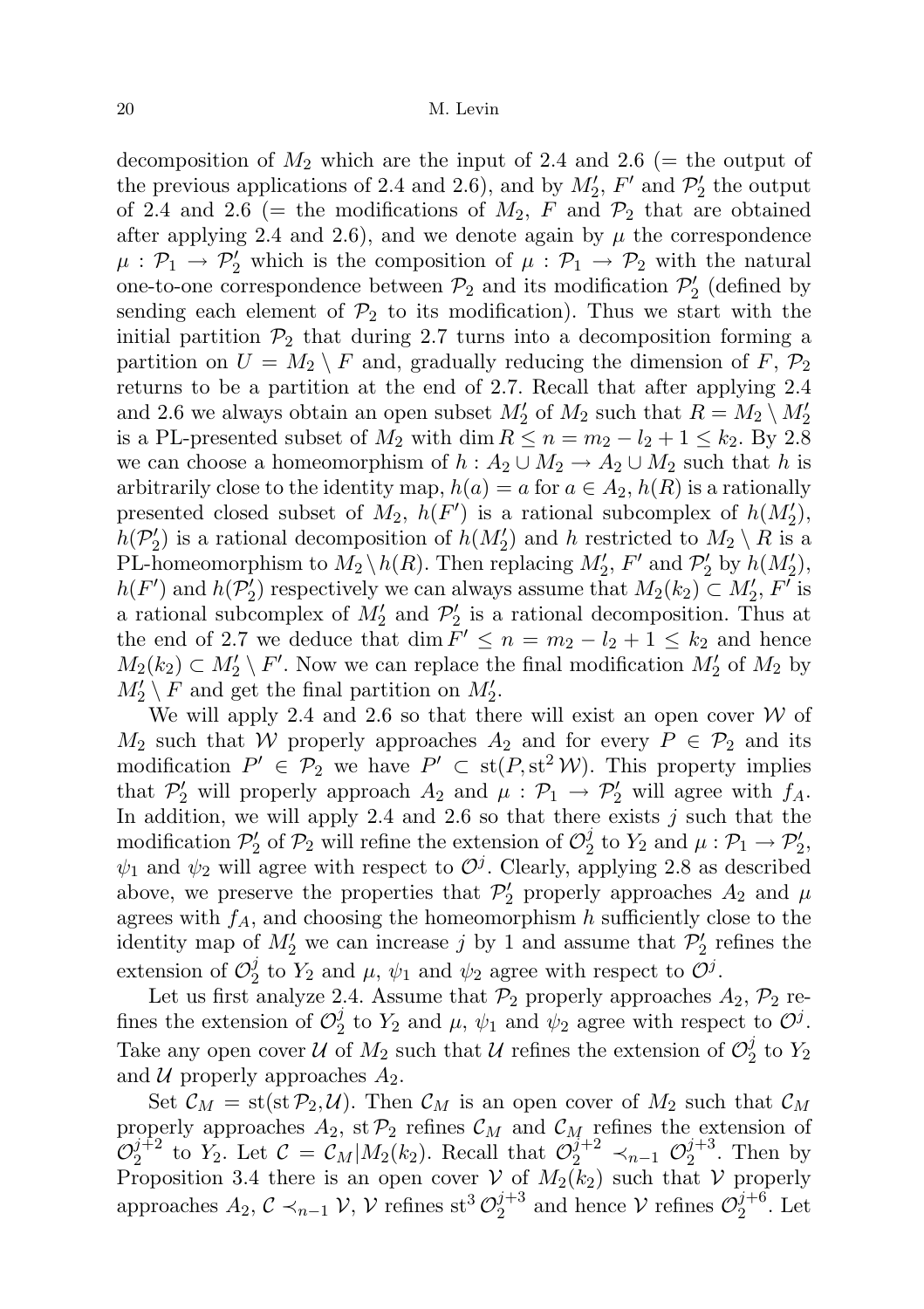$W = st(V, U)$ . Note that W is an open cover of  $M_2$ , W properly approaches  $A_2$  and refines the extension of  $\mathcal{O}_2^{j+7}$  $y_2^{j+i}$  to  $Y_2$ . Since every map from a sphere of dimension  $≤$  n − 1 to an open subset G of  $M_2$  can be homotoped inside G to a map into  $G \cap M_2(k_2)$ , we conclude that  $\mathcal{C} \prec_{n-1} \mathcal{V}$  implies  $\mathcal{C}_M \prec_{n-1} \mathcal{W}$  and therefore st  $\mathcal{P}_2 \prec_{n-1} \mathcal{W}$ . Then 2.4 can be carried out so that for every  $P \in \mathcal{P}_2$ and its modification  $P' \in \mathcal{P}'_2$  we have  $P' \subset \text{st}(P, \text{st}^2 \mathcal{W})$ . The last property also implies that  $\mathcal{P}'_2$  refines the extension of  $\mathcal{O}_2^{j+10}$  $i^{j+10}_{2}$  to  $Y_2$  and  $\mu : \mathcal{P}_1 \to \mathcal{P}'_2$ ,  $\psi_1$  and  $\psi_2$  agree with respect to  $\mathcal{O}^{j+10}$ .

Now we will analyze 2.6. Once again we assume that  $\mathcal{P}_2$  properly approaches  $A_2$ ,  $\mathcal{P}_2$  refines the extension of  $\mathcal{O}_2^j$  $\frac{y}{2}$  to  $Y_2$  and  $\mu$ ,  $\psi_1$  and  $\psi_2$  agree with respect to  $\mathcal{O}^j$ . Then the collection st  $\mathcal{P}_2$  properly approaches  $A_2$ . Since for  $P \in \mathcal{P}_2$ , st $(P, \mathcal{P}_2)$  is a union of elements of  $\mathcal{P}_2$ , we can naturally define the set  $\mu^{-1}(\text{st}(P, \mathcal{P}_2))$  as the union of the corresponding elements of  $\mathcal{P}_1$ . Then the collection  $\mu^{-1}(\text{st } \mathcal{P}_2)$  properly approaches  $A_1$  since  $\mu$  agrees with  $f_A$ , and  $\mu^{-1}(\text{st }\mathcal{P}_2)$  refines the extension of  $\mathcal{O}_1^{j+2}$  $j_1^{j+2}$  to  $Y_1$  since  $\mu$ ,  $\psi_1$  and  $\psi_2$  agree with respect to  $\mathcal{O}^j$ . Let U be an open cover of  $M_1$  such that U refines the extension of  $\mathcal{O}_1^{j+2}$  $_1^{j+2}$  to  $Y_1$  and U properly approaches  $A_1$ .

Set  $\mathcal{C}_M = \text{st}(\mu^{-1}(\text{st } \mathcal{P}_2), \mathcal{U})$ . Then  $\mathcal{C}_M$  is an open cover of  $M_1$  such that  $\mathcal{C}_M$  properly approaches  $A_1$ ,  $\mu^{-1}(\text{st}\,\mathcal{P}_2)$  refines  $\mathcal{C}_M$  and  $\mathcal{C}_M$  refines the extension of  $\mathcal{O}_1^{j+3}$  $j^{+3}_{1}$  to Y<sub>1</sub>. Set  $C = \mathcal{C}_M|M_1(k_1)$ . Recall that  $\mathcal{O}_1^{j+3} \prec_{n-1} \mathcal{O}_1^{j+4}$  $j_1^{j+4}$ . Then, by Proposition 3.4, there is an open cover  $V$  of  $M_1(k_1)$  such that  $\overline{V}$  properly approaches  $A_1$ ,  $\mu^{-1}$ (st  $\mathcal{P}_2$ ) restricted to  $M_1(k_1)$  is an  $(n-1)$ -refinement of  $\mathcal{V}$ ,  $\mathcal V$  refines st<sup>3</sup>  $\mathcal O_1^{j+4}$  $j+4$  and hence  $V$  refines  $\mathcal{O}_1^{j+7}$  $\frac{j+\ell}{1}$ .

Define  $\mathcal{H} = \text{st}(\mathcal{V}, \mu^{-1}(\text{st}\,\mathcal{P}_2)).$  It is clear that  $\mu^{-1}(\text{st}\,\mathcal{P}_2)$  refines  $\mathcal{H},$  $\mu^{-1}(\text{st } \mathcal{P}_2)$  restricted to  $M_1(k_1)$  is an  $(n-1)$ -refinement of  $\mathcal{H}, \mathcal{H}$  properly approaches  $A_1$  and H refines  $\mathcal{O}_1^{j+8}$  $\mu^{-1}(\text{st}(P, \mathcal{P}_2))$  is a rational submanifold of  $M_1$  of dimension  $m_1$ , every map from a space of dimension  $\leq n-1$  into  $\mu^{-1}(\text{st}(P, \mathcal{P}_2))$  can be homotoped inside  $\mu^{-1}(\text{st}(P, \mathcal{P}_2))$  into  $\mu^{-1}(\text{st}(P, \mathcal{P}_2)) \cap M_1(k_1)$  and therefore  $\mu^{-1}(\text{st} \mathcal{P}_2)$  is an  $(n-1)$ -refinement of H. Note that  $\mu(\mathcal{H})$  is well-defined because each element of H is a union of elements of  $\mathcal{P}_1$ . Also, since  $\mu$ ,  $\psi_1$  and  $\psi_2$  agree with respect to  $\mathcal{O}^j$ , we deduce that  $\mu(\mathcal{H})$  refines the extension of  $\mathcal{O}_2^{j+9}$  $_2^{j+9}$  to  $Y_2$ .

Assume that F is a PL-subcomplex of  $M_2$  such that for  $U = M_2 \setminus F$ the decomposition  $\mathcal{P}_2$  forms on U an l-co-connected partition,  $l \geq l_2$ , for which  $\mu : \mathcal{P}_1 \to \mathcal{P}_2$  becomes a matching when  $\mathcal{P}_2$  is restricted to U. Recall that  $\mu^{-1}(\text{st } \mathcal{P}_2)$  is an  $(n-1)$ -refinement of H. Then, by 2.3, st $(\mathcal{P}_2)|U$  is an  $(m_2 - l)$ -refinement of  $\mu(\mathcal{H})|U$ .

Take any open cover  $\mathcal G$  of  $M_2$  such that  $\mathcal G$  properly approaches  $A_2$  and G refines the extension of  $\mathcal{O}_2^j$  $\mathcal{V}_2$  to  $Y_2$ . Define  $\mathcal{W} = \text{st}(\mu(\mathcal{H}), \mathcal{G})$  and note that W refines the extension of  $\mathcal{O}_2^{j+10}$  $2^{j+10}$  to  $Y_2$ . Then for every  $P \in \mathcal{P}_2$  there are  $H \in \mu(\mathcal{H})$  and  $W \in \mathcal{W}$  with  $\text{st}(P, \mathcal{P}_2) \subset H \subset W$  and such that the inclusion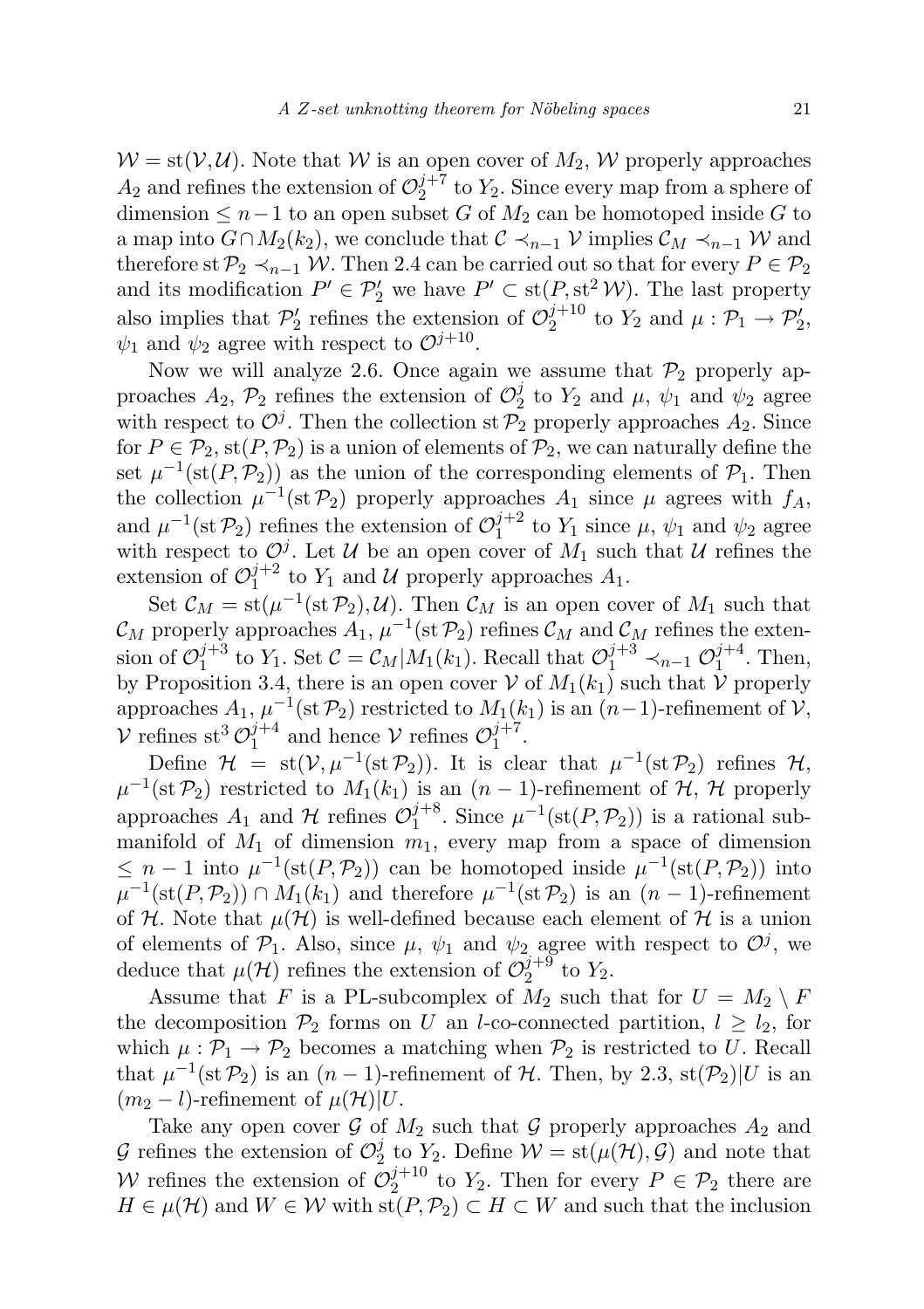$\text{st}(P,\mathcal{P}_2) \cap U \subset H \cap U$  induces the zero-homomorphism of the homotopy groups in dimensions  $\leq m_2 - l$ . Hence 2.6 can be carried out so that for every  $P \in \mathcal{P}_2$  and its modification  $P' \in \mathcal{P}'_2$  we get  $P' \subset \text{st}(P, \text{st}^2 \mathcal{W})$ . The last property also implies that  $\mathcal{P}'_2$  refines the extension of  $\mathcal{O}_2^{j+13}$  $_2^{j+15}$  to  $Y_2$  and  $\mu : \mathcal{P}_1 \to \mathcal{P}'_2$ ,  $\psi_1$  and  $\psi_2$  agree with respect to  $\mathcal{O}^{j+13}$ .

Now we need to determine the maximal possible value of  $j$  which we assign to  $\omega$  at the beginning of the proof. From the proof it is clear that this value depends only on the number of times we apply the constructions 2.4, 2.6, 2.8 and it is easy to see from 2.7 and 2.5 that this number depends only on  $n.$ 

## 4. Constructions of improving connectivity and absorbing simplexes

**4.1.** A black hole modification. Let  $B^q$ ,  $B^{m-q}$ ,  $B^{m-q}$  and  $B^m = B^q \times$  $B^{m-q}$  be cubes with the dimensions indicated by the superscripts such that  $B_*^{m-q}$  is contained in Int  $B^{m-q}$  and the centers of  $B_*^{m-q}$  and  $B^{m-q}$  coincide (recall that we assume that the centers of the cubes are located at O and we identify  $B^q$  and  $B^{m-q}$  with the subsets  $B^q \times O$  and  $O \times B^{m-q}$  of  $B^m$ respectively; see 2.1). Define  $T = B^q \times (B^{m-q} \setminus \text{Int } B^{m-q}_*)$  and  $S = \partial B^{m-q}$ . Note that S is an  $(m - q - 1)$ -dimensional sphere in  $\partial T$  and T is a subset of  $B^m$  which is PL-homeomorphic to the product  $B^{q+1} \times S$ , where S is identified with  $a \times S$  for a point  $a \in \partial B^{q+1}$ .

Assume that  $B^m$  is PL-embedded in Int M of a triangulated m-dimensional manifold M. Set  $L = M \setminus \text{Int } T$  and assume that  $F_L$  is a PL-subcomplex of L and  $\mathcal{P}_L$  is a decomposition of L such that  $S \subset F_L$  and  $\mathcal{P}_L$ restricted to  $L \setminus F_L$  and to  $\partial T \setminus F_L$  are partitions.

Fix a triangulation  $\mathcal T$  of  $M$  that underlies  $S, F_L, L$  and the elements of  $\mathcal{P}_L$ , and denote by A the collection of subcomplexes of L with respect to this triangulation. We are going to extend each  $A \in \mathcal{A}$  to a PL-subcomplex  $A \subset A^{\pi}$  of M such that the following conditions are satisfied:

- $P_L^{\pi} = P_L$  for  $P_L \in \mathcal{P}_L$  such that  $P_L \cap \partial T = \emptyset$ ;
- $\mathcal{P}_L^{\pi} = \{P_L^{\pi} : P_L \in \mathcal{P}_L\}$  is a decomposition of M which forms a partition on  $M \setminus F_L^{\pi}$ ;
- $F_L^{\pi} \cap L = F_L$  and  $\mathcal{P}_L^{\pi}$  restricted to  $L \setminus F_L^{\pi}$  coincides with  $\mathcal{P}_L$  restricted to  $L \setminus F_L$ ;
- the correspondence between  $\mathcal{P}_L$  and  $\mathcal{P}_L^{\pi}$  defined by  $P_L \mapsto P_L^{\pi}$  induces a matching of partitions when  $\mathcal{P}_L$  and  $\overline{\mathcal{P}}_L^{\pi}$  are restricted to  $\overline{L}\setminus F_L$  and  $M\setminus F_L^\pi$  respectively;
- for every intersection  $P_L = P_L^0 \cap \cdots \cap P_L^j$  $P_L^j$  of elements  $P_L^0, \ldots, P_L^j$  of  $\mathcal{P}_L, \ P_L^{\pi} \setminus F_L^{\pi} = ((P_L^0)^{\pi} \cap \cdots \cap (P_L^j)$  $(L)^{j}$   $\bigcap$   $\bigcap$   $\bigcap$   $\bigcap$   $\bigcap$   $L \setminus F_L$  is a (strong) deformation retract of  $P_L^{\pi} \setminus F_L^{\pi}$ ;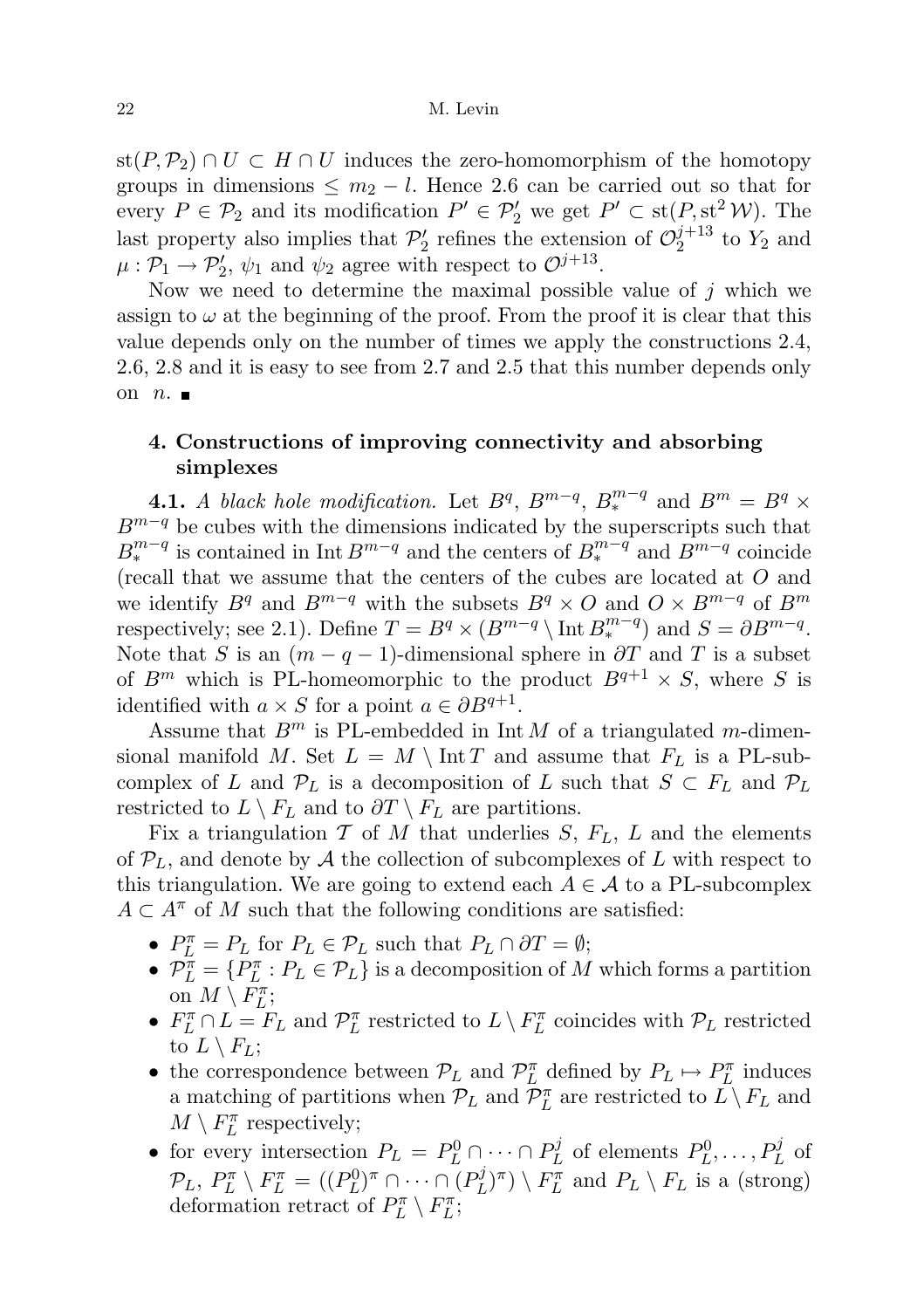- dim  $(F_L^{\pi} \cap T) \setminus S \leq \dim(F_L \cap \partial T) \setminus S + 1;$
- $F_L^{\pi} = F_L$  if  $F_L \cap \partial T = S$ .

Recall that T is homeomorphic to the product  $B^{q+1} \times S$ , where S is identified with  $a \times S$  for a point  $a \in \partial B^{q+1}$ . Note that  $B^{q+1} \setminus a$  is homeomorphic to  $(\partial B^{q+1} \setminus a) \times [0,1)$  and hence  $T \setminus S$  can be represented as the product  $(\partial T \setminus S) \times [0, 1)$ , where  $\partial T \setminus S$  corresponds to  $(\partial T \setminus S) \times 0$ . One of the ways to construct  $A^{\pi}$  is to find a retraction  $\pi : T \setminus S \to \partial T \setminus S$  which is topologically equivalent to the projection of  $(\partial T \setminus S) \times [0,1)$  to  $(\partial T \setminus S) \times 0$  such that, for  $A^{\pi}$  defined by  $A^{\pi} = A$  if  $A \cap \partial T = \emptyset$  and  $A^{\pi} = A \cup S \cup \pi^{-1}(A \cap \partial T)$ otherwise,  $A^{\pi}$  is a PL-subcomplex of M for every  $A \in \mathcal{A}$ . Such a retraction  $\pi$  can be constructed, but the author could not find an elementary and direct argument for this. Therefore, for the sake of elementariness (and at the expense of a geometric transparency), we adopt a slightly different approach for constructing  $A^{\pi}$  which is presented in 5.1. Note that all the properties of  $\mathcal{P}_L^{\pi}$  and  $F_L^{\pi}$  that will be used subsequently are described above. Thus for understanding the rest of the paper the reader may assume that the construction is carried out on the base of an appropriate retraction  $\pi$ . Also note that S is added to  $A^{\pi}$  for A intersecting  $\partial T$  in order to make  $A^{\pi}$  a closed subset of M and  $\mathcal{P}_L^{\pi}$  a cover of M.

We will call the decomposition  $\mathcal{P}_L^{\pi}$  a black hole modification of  $\mathcal{P}_L$  with the sphere S as the black hole of the modification.

**4.2.** Improving connectivity of an intersection. Assume that  $m \geq 2q+1$ and  $l = m - q + 2$ , M is a triangulated m-dimensional  $(q - 1)$ -connected  $(=(l-1)$ -co-connected) manifold and F is a PL-subcomplex of M lying in Int M. Let  $P$  be a decomposition of M which forms an l-co-connected partition on  $U = M \setminus F$  and let  $P = P_0 \cap P_1 \cap \cdots \cap P_t$ ,  $0 \le t \le m - l + 1$ , be an intersection of distinct elements  $P_0, \ldots, P_t$  of  $\mathcal P$  such that  $P \cap U \neq \emptyset$ . Then  $P \cap U$  is an  $(m-t)$ -dimensional and  $(q-t-2)$ -connected (= l-co-connected) manifold.

Assume that the intersections of  $\mathcal{P}|U$  of dimension >  $m-t$  are  $(l-1)$ -coconnected. Let us show how to improve the connectivity of  $P \cap U$  preserving the level of connectivity of the rest of the intersections.

Let  $f : Sp \to Int(P \cap U)$  be a PL-embedding of a triangulated  $(q-t-1)$ dimensional sphere  $S_P$  such that f is not null-homotopic in  $P \cap U$ .

Consider a t-dimensional simplex  $\Delta$  with vertices  $V(\Delta) = \{v_0, \ldots, v_t\}.$ Let  $\Delta'$  be a (sub)simplex of  $\Delta$  lying in  $\partial \Delta$  and let  $V(\Delta') \subset V(\Delta)$  be the set of vertices of  $\Delta'$ . Define  $P(\Delta') = \bigcap \{P_i : v_i \in V(\Delta) \setminus V(\Delta')\}$ . Note that  $P(\emptyset) = P$  and  $P(\Delta') \subset P(\Delta'')$  if  $\Delta' \subset \Delta''$ .

For every simplex  $\Delta'$  of  $\partial\Delta$  we will define by induction on dim  $\Delta'$  a PL-embedding  $f_{\Delta'}$ :  $S_P * \Delta' \to P(\Delta') \cap U$  such that  $f_{\Delta''}$  extends  $f_{\Delta'}$  if  $\Delta' \subset \Delta''$ . Setting  $f_{\emptyset} = f$  we are done for  $t = 0$ . Let  $t > 0$ . Take a simplex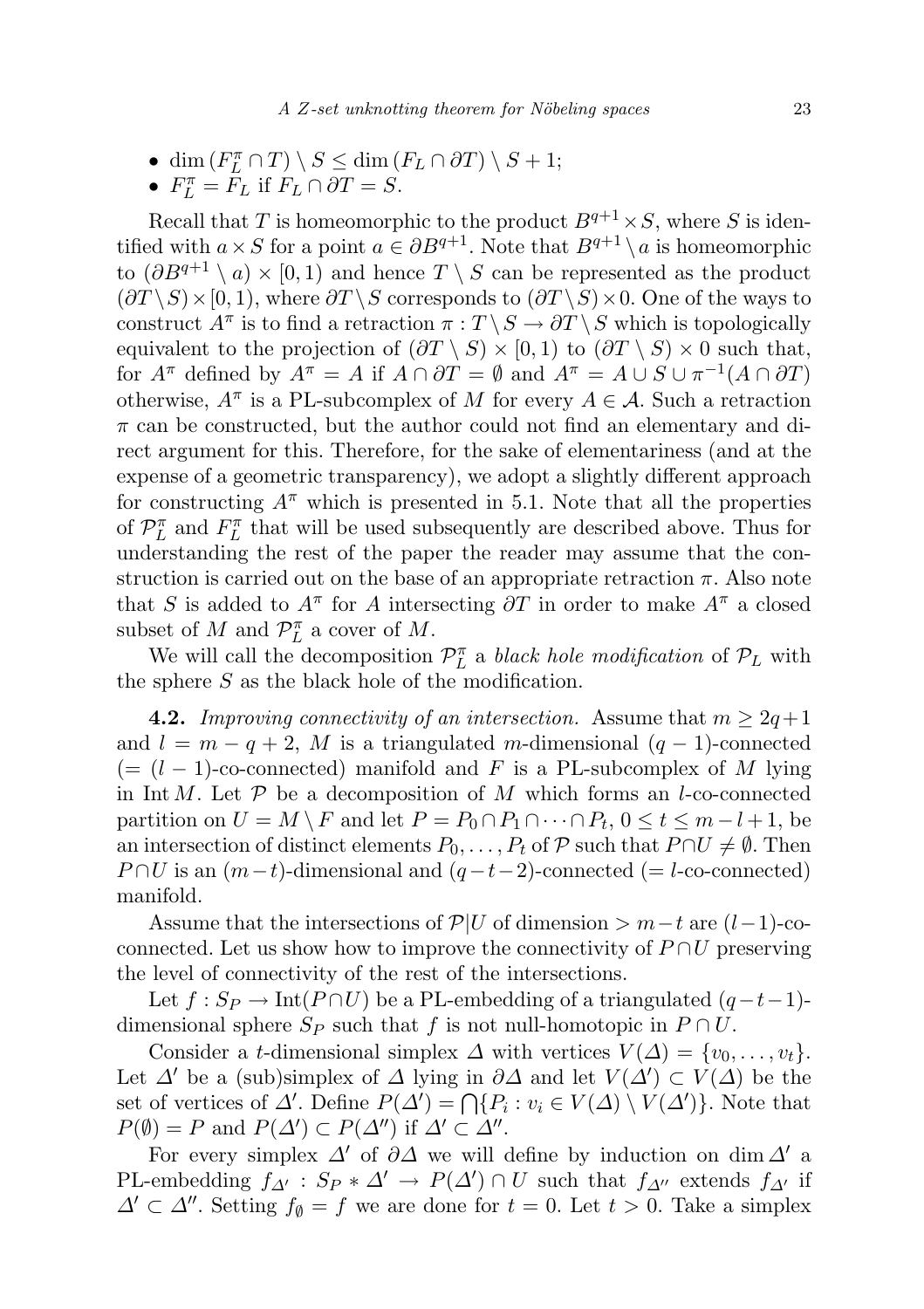$\Delta'$  of dimension  $i + 1 \leq t - 1$  and assume that  $f_{\Delta'}$  is defined for all  $\Delta'$  of dimension  $\leq i$ . Then the maps  $f_{\Delta}$ <sup>*n*</sup> for  $\Delta'' \subset \partial \Delta'$  define the corresponding PL-embedding  $f_{\partial \Delta'} : S_P * \partial \Delta' \to \partial (P(\Delta') \cap U)$ . Note that  $S_P * \partial \Delta'$  is a  $(q-t+i)$ -dimensional sphere and  $P(\Delta') \cap U$  is  $(m-t+i+2)$ -dimensional and  $(q-t+i+1)$ -connected  $(=(l-1)$ -co-connected) and  $\dim(P(\Delta') \cap U)$  $m-t+i+2 \geq 2q+1-t+i+2 \geq 2(q-t+i+1)+1+(t-i-2) \geq 2(q-t+i+1)+1$ since  $m \geq 2q + 1$  and  $t - i - 2 \geq 0$ . Then  $f_{\partial \Delta'}$  can be extended to a PLembedding  $f_{\Delta'} : S_P * \Delta' \to P(\Delta') \cap U$  such that  $f_{\Delta'}$  sends  $\text{Int}(S_P * \Delta')$  to  $\mathrm{Int}(P(\Delta')\cap U).$ 

The maps  $f_{\Delta}$ <sup>*d*</sup> define the PL-embedding  $f_{\partial \Delta}$  of  $S_P * \partial \Delta$  to Int $((P_0 \cup \cdots \cup P_t)$  $\cap$  U). Identify the  $(q-1)$ -dimensional sphere  $S^{q-1} = S_P * \partial \Delta$  with its image under  $f_{\partial\Delta}$  and, by 5.2 below, extend the embedding of  $S^{q-1}$  to a PL-embedding of a q-dimensional cube  $B<sup>q</sup>$  such that  $S<sup>q-1</sup> = \partial B<sup>q</sup>$  and the embedding of  $B<sup>q</sup>$  extends to a PL-embedding of an m-dimensional cube  $B^m = B^q \times B^{m-q} \subset \text{Int } M$  having the following properties:  $P' \cap B^m =$  $(B^q \cap P') \times B^{m-q}$  for every  $P' \in \mathcal{P}; F \cap B^m = (B^q \cap F) \times B^{m-q}; \mathcal{P}$  restricted to  $N \cap U$  and to  $\partial B^m \cap U$  are partitions, where  $N = M \setminus \text{Int } B^m$  and for every finite intersection P' of P such that  $P' \cap U \neq \emptyset$  we have  $P' \cap N \cap U \neq \emptyset$ and  $P' \cap N \cap U$  is a deformation retract of  $(P' \cap U) \setminus \text{Int } B^q$ . Note that for every finite intersection P' of  $P$  that intersects U,  $(\dim(P' \cap U) - (l-1)+1)$  $+q+1 = \dim(P' \cap U) - m + 2q + 1 \leq \dim(P' \cap U)$  and therefore the inclusion  $(P' \cap U) \setminus \text{Int } B^q \subset P' \cap U$  induces an isomorphism of the homotopy groups in dimensions  $\leq \dim(P' \cap U) - (l-1)$  (= in co-dimensions  $\geq l-1$ ). Also note that since  $F \cap \partial B^q = \emptyset$ , we have  $F \cap \partial B^m = (F \cap \text{Int } B^q) \times \partial B^{m-q}$  and therefore dim  $F \cap \partial B^m \leq \dim F - 1$ .

Let  $B_*^{m-q}$  be a cube lying in the geometric interior of  $B^{m-q}$  such that the centers of  $B^{m-q}_*$  and  $B^{m-q}$  coincide and  $\partial B^q \times B^{m-q}_* \subset \text{Int}((P_0 \cup \cdots \cup P_t) \cap U)$ .

Use the notations of 4.1. Define  $F_L = (N \cap F) \cup S$ , where  $S = \partial B^{m-q}$ . Consider  $B<sup>q</sup>$  as the join  $O * \partial B<sup>q</sup>$ , where O is the center of  $B<sup>q</sup>$ , and define a decomposition  $\mathcal{P}_L$  of L as the collection of the sets  $\mathcal{P}_L = \{P'_L : P' \in \mathcal{P}\},\$ where  $P'_L = P' \cap N$  if  $P' \in \mathcal{P}$  and  $P' \neq P_0, \ldots, P_t$  and  $P'_L = (P' \cap N) \cup$  $((O * (P<sup>r</sup> ∩ \partial B<sup>q</sup>)) × B_*^{m-q})$  for  $P' = P_i$ ,  $0 \le i \le t$ . Note that  $\mathcal{P}_L$  restricted to N coincides with  $P$  restricted to N. It is easy to see that  $P_L$  restricted to  $B^q \times B^{m-q}_*$ , to  $\partial B^q \times (B^{m-q} \setminus \text{Int } B^{m-q}_*)$ , to  $\partial B^q \times B^{m-q}_*$ , to  $B^q \times \partial B^{m-q}_*$  and to  $\partial B^q \times \partial B^{m-q}_*$  are partitions. Then, by 2.2,  $\mathcal{P}_L$  is a partition on  $L \setminus (N \cap F)$ and  $\partial T \setminus (N \cap F)$  and hence  $\mathcal{P}_L$  is a partition on  $L \setminus F_L$  and  $\partial T \setminus F_L$ . For a finite intersection  $P' = P'_0 \cap \cdots \cap P'_j$  of  $P'_0, \ldots, P'_j \in \mathcal{P}$  such that  $P' \cap U \neq \emptyset$ define  $P'_L = (P'_0)_L \cap \cdots \cap (P'_j)_L$ .

Now apply the black hole modification to  $\mathcal{P}_L$  and  $F_L$  with S as the black hole of the modification. Note that since S lies in  $\partial N$ , by 2.2, for every finite intersection P' of P,  $P' \cap U \cap N \cap S \subset \partial (P' \cap U \cap N)$  and hence the inclusion  $(P' \cap U \cap N) \setminus S \subset P' \cap U \cap N$  induces an isomorphism of the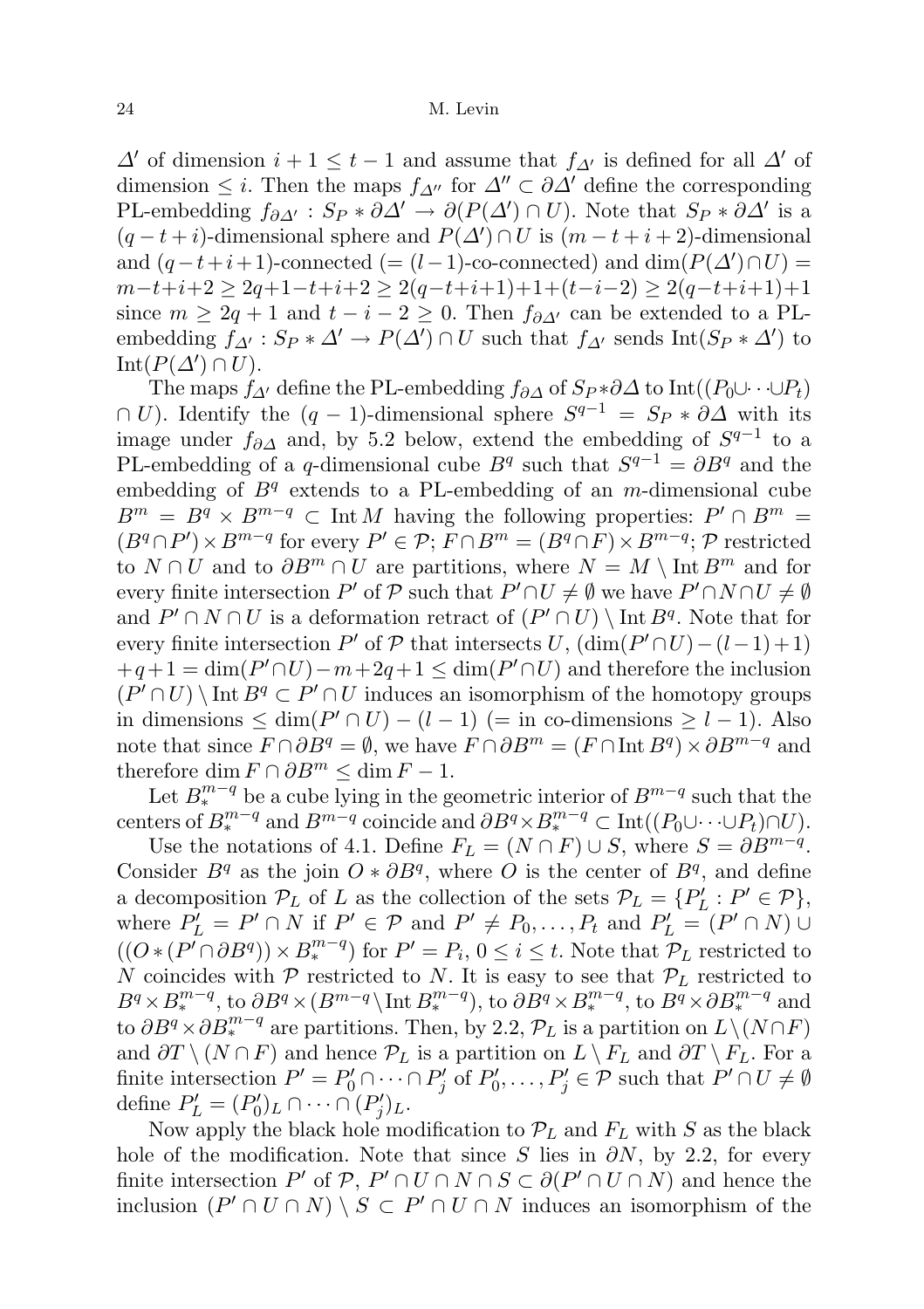homotopy groups in all dimensions. Recall that  $f(S_P) \subset P \cap U \cap N$ . By 4.1 and the construction of  $\mathcal{P}_L$  one can easily verify that for every finite intersection P' of P such that  $P' \cap U \neq \emptyset$  and  $P \neq P'$ ,  $(P' \cap U \cap N) \setminus S$  is a deformation retract of  $(P'_L)^{\pi} \setminus F_L^{\pi}$  and, for the intersection P, the inclusion of  $(P \cap U \cap N) \setminus S$  into  $P_L^{\pi} \setminus F_L^{\pi}$  induces an isomorphism of the homotopy groups in dimensions  $\lt q - t - 1$  and an epimorphism in dimension  $q - t - 1$ such that the element of the homotopy group represented by the map  $f$  is in the kernel of this epimorphism.

Thus for every intersection P' of  $\mathcal P$  such that  $P' \cap U \neq \emptyset$  the connectivity of  $(P'_L)^\pi \setminus F_L^\pi$  fits the connectivity of  $P' \setminus F$  for  $P' \neq P$  and we contributed toward improving the connectivity of  $P \setminus F$  in its modification  $P_L^{\pi} \setminus F_L^{\pi}$ .

Define  $F^{\pi} = F^{\pi}_L$ ,  $(P')^{\pi} = (P'_L)^{\pi}$  for a finite intersection P' of P and let  $\mathcal{P}^{\pi} = \{ (P')^{\pi} : P' \in \mathcal{P} \} = \overline{\mathcal{P}_{L}^{\pi}}$ . It is easy to see that the one-to-one correspondence between  $P$  and  $P_L$  defined by  $P' \mapsto (P')_L$ ,  $P' \in P$ , becomes a matching of partitions when  $P$  and  $P_L$  are restricted to  $M \setminus F$  and  $L \setminus F_L$ respectively. Then by 4.1 the one-to-one correspondence between  $P$  and  $P^{\pi}$ defined by  $P' \to (P')^{\pi}, P' \in \mathcal{P}$ , becomes a matching of partitions when P and  $\mathcal{P}^{\pi}$  are restricted to  $M \setminus F$  and  $M \setminus F^{\pi}$  respectively. Note that  $F^{\pi}$   $\subset$  Int M and because  $\dim F \cap \partial B^{m} \leq \dim F - 1$  we have  $\dim F^{\pi} \leq$  $\max{\dim S, \dim F} = \max{m - q - 1, \dim F}.$ 

Finally, note that even if  $F = \emptyset$  then  $F^{\pi} = S$  and we improve the connectivity of P at the expense of an "irregular" behavior of  $\mathcal{P}^{\pi}$  on the black hole S, in particular, we create additional intersections of  $\mathcal{P}^{\pi}$  on S and the elements of  $\mathcal{P}^{\pi}$  are no longer manifolds in M.

**4.3.** A discretization of images of maps. Assume that  $M$  is a triangulated manifold such that dim  $M \geq 2r + 1$  and U is an open cover of M.

Let F be countable collection of maps  $f: S^r \to M$  from a triangulated r-dimensional sphere  $S<sup>r</sup>$ . Then there is a PL-subcomplex R of M of dimension  $\leq r$  lying in Int M such that every map f in F admits a U-close approximation  $f': S^r \to \text{Int } M \setminus R$  such that  $f'$  is a PL-embedding and the images of the maps in  $\mathcal{F}' = \{f' : f \in \mathcal{F}\}\$ form a discrete family in  $M \setminus R$ . Moreover, given a decomposition  $P$  of M, the set R can be chosen so that R is nowhere dense on the finite intersections of  $P$ , that is, the intersection of R with every finite intersection of  $P$  is nowhere dense in that intersection.

Indeed, arrange  $\mathcal F$  into a sequence  $\mathcal F = \{f_1, f_2, \ldots\}$  and take a sufficiently small triangulation  $T$  of  $M$  such that  $T$  underlies  $P$ . Approximate each  $f_i: S^r \to M$  by a map  $f''_i: S^r \to M$  such that  $f''_i(S^r)$  is contained in  $R' =$ the *r*-skeleton of T. Fix a metric d on M and approximate each  $f''_i$  by a PL-embedding  $f_i''' : S^r \to M$  such that  $f_i'''(S^r) \cap R' = \emptyset$ ,  $d(f_i'''(x), R') \leq 1/i$ for every  $x \in S^r$  and  $f_i'''(S^r) \cap f_j'''(S^r) = \emptyset$  for  $i \neq j$ . Then the sets  $f_i'''(S^r)$ ,  $i = 1, 2, \ldots$ , form a discrete family in  $M \setminus R'$ . Now take a PL-embedding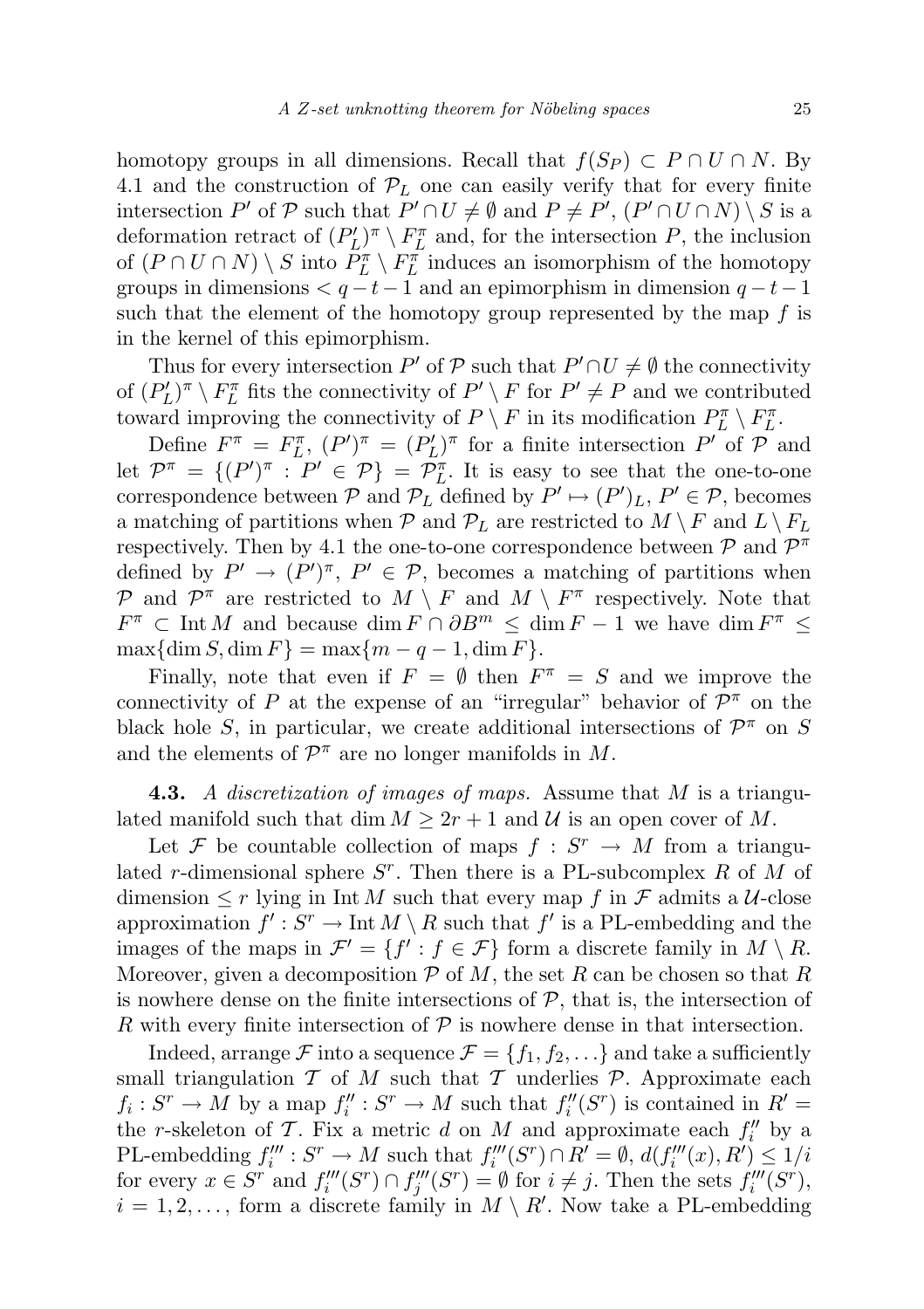$g: M \to M$  such that  $g(M)$  is a PL-subcomplex of  $M, g(M) \subset \text{Int } M$ , the restriction of g to R' is in general position with T, and g is close to the identity map of  $M$ . It is clear that the construction can be carried out so that  $f_i' = g \circ f_i'''$  is U-close to  $f_i$ . Then the maps  $f_i'$  and the set  $R = g(R')$ will have the required properties.

In a similar way one can show that if  $\mathcal F$  is a countable collection of maps  $f: B^r \to M$  from a triangulated r-dimensional ball  $B^r$  such that, for every f in  $\mathcal{F}$ , f restricted to  $\partial B^r$  is a PL-embedding and the images of the maps in  $\{f|_{\partial B^r} : f \in \mathcal{F}\}\$ form a discrete family in M, then there is a PL-subcomplex R of M of dimension  $\leq r$  lying in Int M such that every map f in F admits a U-close approximation  $f': B^r \to M \setminus R$  such that f' is a PL-embedding,  $f' \mid_{\partial B^r} = f \mid_{\partial B^r}$ ,  $f'(\text{Int } B^r) \subset \text{Int } M$  and the images of the maps in  $\mathcal{F}' = \{f' : f \in \mathcal{F}\}\$ form a discrete family in  $M \setminus R$ . Moreover, for a given decomposition  $P$  of M, the set R can be chosen so that R is nowhere dense on the finite intersections of P.

Note that if M is  $(r-1)$ -connected and R is a closed PL-presented subset of M of dimension  $\leq r$ , then  $M' = M \setminus R$  is  $(r - 1)$ -connected. In addition, if  $P$  is a decomposition of M which is an l-co-connected partition on an open subset U of M with  $l \geq r+2$  and R is nowhere dense on the finite intersections of P, then  $\mathcal{P}' = \{P \setminus R : P \in \mathcal{P}\}\$ is a decomposition of M' which is an l-co-connected partition on  $U' = U \setminus R$  and the one-to-one correspondence between  $P$  and  $P'$  defined by  $P \mapsto P \setminus R$ ,  $P \in \mathcal{P}$ , induces a matching of partitions when  $P$  and  $P'$  are restricted to U and U' respectively (the property that R is nowhere dense on the finite intersections of  $P$  is needed to guarantee that for every finite intersection P of  $\mathcal{P}, (P \cap U) \setminus R \neq \emptyset$ provided  $P \cap U \neq \emptyset$ ).

4.4. Improving connectivity of intersections simultaneously. Adopt the notations and the assumptions of 4.2. We are going to show how to improve simultaneously the connectivity of all the intersections of  $\mathcal{P}|U$  of dimension  $m - t$  to  $(l - 1)$ -co-connectivity.

For an intersection P of P with dim  $P \cap U = m - t$  choose a countable collection  $\mathcal{F}_P$  of PL-embeddings  $f : S_P \to \text{Int}(P \cap U)$  from a  $(q - t - 1)$ dimensional sphere  $S_P$  that generate the  $(q - t - 1)$ -dimensional homotopy group of  $P \cap U$ . Since F is a PL-subcomplex of M we may assume that the images of the maps in  $\mathcal{F}_P$  lie outside a neighborhood of F. Then by 4.3 one can find a PL-subcomplex  $R_P$  of M such that  $R_P \subset \text{Int}(P \cap U)$  and  $\dim R_P \leq q-t-1$  and assume that the images of the embeddings in  $\mathcal{F}_P$ are contained in  $Int((P \cap U) \setminus R_P)$  and form a discrete family in  $M \setminus R_P$ .

Recall that in 4.2 the elements of  $P$  that form the intersection  $P$  are enumerated according to the vertices of a sample simplex  $\Delta = \{v_0, \ldots, v_t\}$  (we fix such an enumeration arbitrarily and independently for every intersection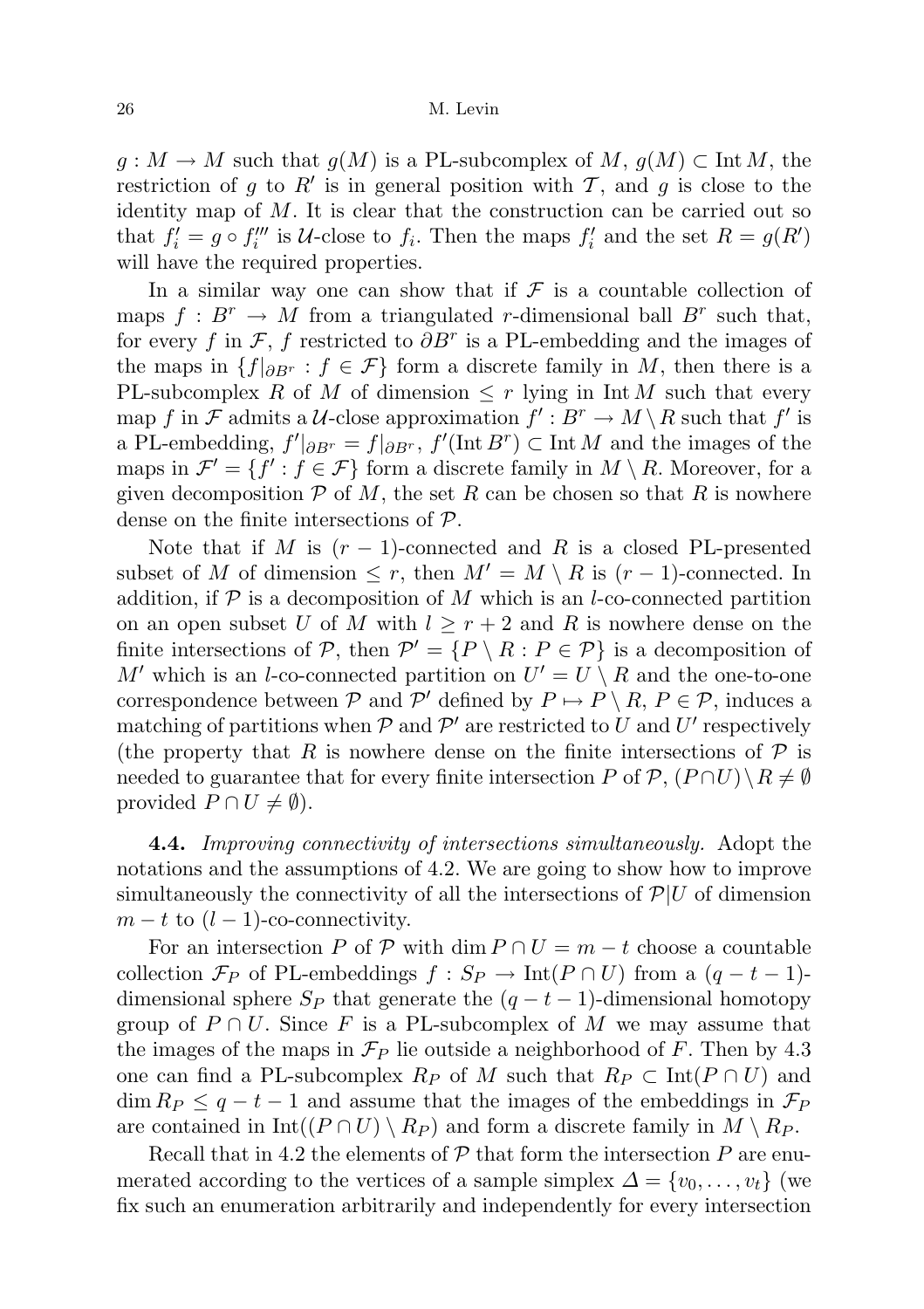P of P with dim  $P \cap U = m-t$ . Following 4.2 and using 4.3 we can define for every  $\Delta' \subset \Delta$  a set  $R_P^{\Delta'}$  and collections of maps  $\mathcal{F}_P^{\Delta'} = \{f_{\Delta'} : f \in \mathcal{F}_P\}$  and  $\mathcal{F}_{P}^{\partial \Delta'} = \{f_{\partial \Delta'} : f \in \mathcal{F}_P\}$  such that  $R_P^{\Delta''} \subset R_P^{\Delta'}$  if  $\Delta'' \subset \Delta', R_P^{\Delta'}$  is a closed subset of M lying in  $P(\Delta') \cap U$ , the images of the maps of  $\mathcal{F}_{P}^{\Delta'}$  are contained in  $G_P^{\Delta'} = (P(\Delta') \cap U) \setminus R_P^{\Delta'}$  and form a discrete family in  $M \setminus R_P^{\Delta'}$ , and  $R_P^{\Delta'}\setminus R_P^{\partial\Delta'}$  is a PL-subcomplex of  $M\setminus R_P^{\partial\Delta'}$  lying in  $(P(\Delta')\cap U)\setminus R_P^{\partial\Delta'}$  such that  $\dim R_P^{\Delta'} \setminus R_P^{\partial \Delta'} \leq q - t + \dim \Delta'$  where  $R_P^{\partial \Delta'} = \bigcup \{ R_P^{\Delta''} : \Delta'' \subset \partial \Delta' \}.$ Here we assume that  $\Delta' = \emptyset$  is a simplex of  $\Delta$  and  $\mathcal{F}_P^{\emptyset} = \mathcal{F}_P$  and  $R_P^{\emptyset} = R_P$ , and we also assume that  $P(\Delta) = M$ .

Denote by  $\mathcal{F}^{\partial\Delta}$  and  $R^{\partial\Delta}$  the union of  $\mathcal{F}_P^{\partial\Delta}$  and  $R_P^{\partial\Delta}$  respectively over all the intersections P of P with dim  $P \cap U = m - t$ . In order to carry out the construction described above so that  $R^{\partial\Delta}$  will be a closed PL-presented subset of M and the images of the maps in  $\mathcal{F}^{\partial \Delta}$  will form a discrete family in  $M \setminus R^{\partial \Delta}$ , we need to take into account that the same intersection  $P'$ of P with dim  $P' \cap U > m - t$  can be involved in many (even countably many) intersections of dimension  $m - t$ . This can be done as follows. For a finite intersection P' of P with dim  $P' \cap U > m - t$  denote by  $R_{\partial P'}$ ,  $R_{P'}$ ,  $\mathcal{F}_{\partial P'}$  and  $\mathcal{F}_{P'}$  the union of  $R_P^{\partial \Delta'}$ ,  $R_P^{\Delta'}$ ,  $\mathcal{F}_P^{\partial \Delta'}$  and  $\mathcal{F}_P^{\Delta'}$  respectively over all finite intersections P of P such that dim  $P \cap U = m - t$  and all  $\Delta' \subset \partial \Delta$ such that  $P(\Delta') = P'$ , and let  $G_{P'} = (P' \cap U) \setminus R_{P'}$ . It is obvious that if  $\dim P' \cap U = m - t + 1$  then  $R_{\partial P'}$  is closed in M, the images of the maps in  $\mathcal{F}_{\partial P'}$  are contained in  $\partial(P' \cap U) \setminus R_{\partial P'}$  and form a discrete family in  $M \setminus R_{\partial P'}$ . Now assume that the last properties hold for a finite intersection P' of P with dim  $P' \cap U > m - t$ . Then applying 4.3 to all the maps of  $\mathcal{F}_{\partial P'}$ we can enlarge  $R_{\partial P'}$  to a closed subset  $R_{P'}$  of M contained in  $P' \cap U$  and find extensions  $\mathcal{F}_{P'}$  of the maps in  $\mathcal{F}_{\partial P'}$  such that dim  $R_{P'} \leq \dim(P' \cap U) - l + 1 =$  $\dim(P' \cap U) + q - m - 1$ ,  $R_{P'} \setminus R_{\partial P'}$  is a PL-subcomplex of  $M \setminus R_{\partial P'}$ , the images of the extensions  $\mathcal{F}_{P'}$  of the maps in  $\mathcal{F}_{\partial P'}$  are contained in  $G_{P'}$  and form a discrete family in  $M \setminus R_{P'}$ . Thus we can define  $R_P^{\Delta'} = R_{P'}$  for every finite intersection P of P with dim  $P \cap U = m - t$  and  $\overline{\Delta'} \subset \partial \Delta$  such that  $P(\Delta') = P'$ . Then proceeding by induction on dim  $P' \cap U$  we construct for every intersection P of P with dim  $P \cap U = m-t$  and  $\Delta' \subset \partial \Delta$  the collection of maps  $\mathcal{F}_{P}^{\Delta'}$  and the set  $R_{P}^{\Delta'}$  such that  $R^{\partial\Delta}$  is a closed PL-presented subset of M contained in U such that dim  $R^{\partial\Delta} \leq q-1$  and the images of the maps in  $\mathcal{F}^{\partial\Delta}$  are contained in  $(M\cap U)\setminus R^{\partial\Delta}$  and form a discrete family in  $M \setminus R^{\partial\Delta}$ . From the construction it is clear that  $R^{\partial\Delta}$  is nowhere dense on the finite intersections of P.

By 4.3 the set  $R^{\partial\Delta}$  can be enlarged to a closed PL-presented subset R of M and each map  $f_{\partial\Delta}: S^{q-1} \to M \setminus R^{\partial\Delta}$  in  $\mathcal{F}^{\partial\Delta}$  can be extended to a map  $f'_{\Delta}: B^q \to M \setminus R$  such that  $\dim R \leq q$ , R is nowhere dense on the finite intersections of  $P$  and the images of the maps  $f'_{\Delta}$  form a discrete family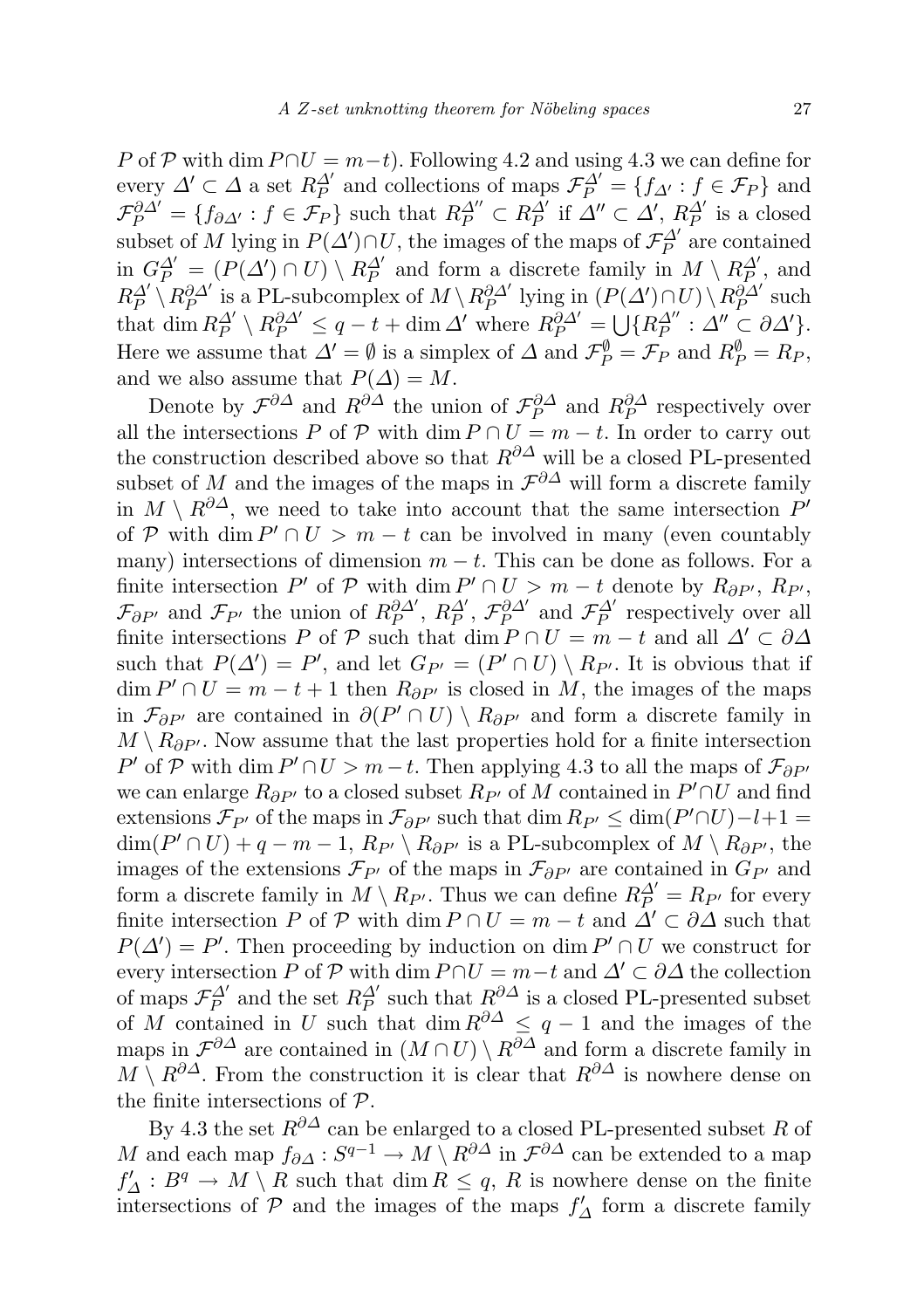in  $M \setminus R$ . Hence for every  $f_{\partial\Delta} \in \mathcal{F}^{\partial\Delta}$  there is an open subset  $Q(f_{\partial\Delta})$  of  $M \setminus R$  containing the image of  $f_{\partial\Delta}$  such that  $\mathcal{Q} = \{Q(f_{\partial\Delta}) : f_{\partial\Delta} \in \mathcal{F}^{\partial\Delta}\}\$ is a discrete family in  $M \setminus R$  and  $f_{\partial \Delta}$  is null-homotopic in  $Q(f_{\partial \Delta})$ . Then, by 5.2 below, the black hole modification used in 4.2 and involving  $f_{\partial\Delta}$  can be carried out inside  $Q(f_{\partial\Delta})$ .

Note that since R is a PL-presented set of dimension  $\leq q$  and  $m \geq 2q+1$ , for every finite intersection P of  $\mathcal P$  that intersects U we find that the inclusion  $(P \cap U) \setminus R \subset P \cap U$  induces an isomorphism of the homotopy groups in dimensions  $\leq$  dim  $P \cap U - (l-1)$  (= co-dimensions  $\geq$   $l-1$ ).

Thus, after removing R from M, F and the elements of  $P$ , the black hole modification 4.1 used in 4.2 can be applied independently for every map in  $\mathcal{F}^{\partial\Delta}$  in order to modify  $\mathcal P$  to a decomposition  $\mathcal P'$  of  $M'=M\setminus R$  and  $F$  to a set F' such that  $\mathcal{P}' =$  the result of all the modifications  $\mathcal{P}^{\pi}$  and  $F' =$  the result of all the modifications  $F^{\pi}$ . Then it is easy to derive from 4.2 that  $F'$ is a PL-subcomplex of M' of dimension  $\leq \max\{m-q-1, \dim F\}$  lying in Int M',  $\mathcal{P}'$  is a partition on  $M' \setminus F'$  and for every intersection P of P with  $P \cap U \neq \emptyset$ , P is modified to  $P'$  (= the result of all the modifications  $P^{\pi}$ ) such that  $P' \cap (M' \backslash F')$  is l-co-connected and  $P' \cap (M' \backslash F')$  is  $(l-1)$ -co-connected if dim  $P \cap U \geq m - t$ .

Note that the natural one-to-one correspondence between  $P$  and  $P'$  defined by sending  $P \in \mathcal{P}$  to its modification  $P' \in \mathcal{P}'$  turns into a matching of partitions when  $P$  and  $P'$  are restricted to  $M \setminus F$  and  $M' \setminus F'$ .

It is clear that the images of the maps in  $\mathcal{F}^{\partial\Delta}$  are contained in the elements of st  $\mathcal P$ . Assume that  $\mathcal W$  is an open cover of M such that for every  $P \in \mathcal{P}$  there is  $W \in \mathcal{W}$  such that  $\text{st}(P, \mathcal{P}) \subset W$  and the inclusion of  $\text{st}(P,\mathcal{P})$  into W induces the zero-homomorphism of the homotopy groups in dimensions  $\leq$  q − 1. By 4.3 the collection  $\mathcal{Q}$  can be chosen so that for every  $f_{\partial\Delta}\in\mathcal{F}^{\partial\Delta},\ Q(f_{\partial\Delta})\subset \mathrm{st}(f_{\partial\Delta}(S^{q-1}),\mathrm{st}\,\mathcal{W}).$ 

Then it is easy to see for every  $P' \in \mathcal{P}'$  that  $P' \subset \text{st}(P, \text{st}^2 \mathcal{W})$ , where  $P'$ is the modification of  $P \in \mathcal{P}$ .

**4.5.** Absorbing simplexes. Let M be a triangulated  $(q - 1)$ -connected m-dimensional manifold with  $m \geq 2q + 1$  and let  $l = m - q + 1$ . Assume that F is a PL-subcomplex of M lying in Int M such that  $U = M \setminus F$  is l-co-connected and dim  $F \leq m - q$ , and assume that  $P$  is a decomposition of M such that  $P$  is an l-co-connected partition on U. Fix a triangulation T of M for which F is a subcomplex and let F' be the  $(m - q - 1)$ -skeleton of F. We will show how to modify M to an open subset  $M' \subset M$  and P to a decomposition P' of M' such that  $M \setminus M'$  is a PL-subcomplex of M of dimension  $\leq q$ , P' restricted to  $U' = M' \setminus F'$  is an l-co-connected partition and  $P$  admits a natural one-to-one correspondence to  $P'$  which becomes a matching of partitions when  $P$  and  $P'$  are restricted to U and U' respectively.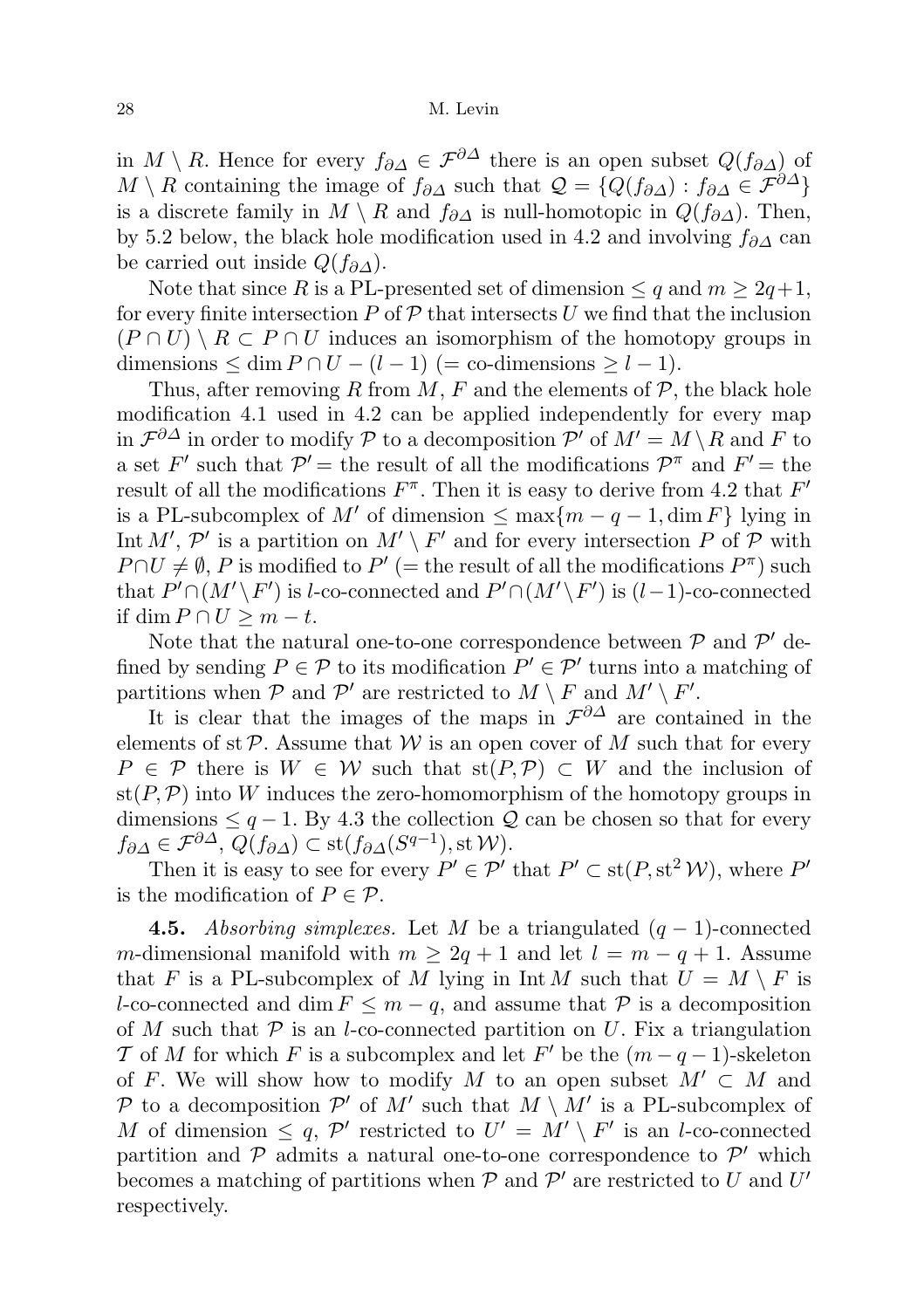Assume that the triangulation  $\mathcal T$  that we fixed in  $M$  is the second barycentric subdivision of a triangulation for which  $F$  and the elements of P are subcomplexes. Let  $\mathcal{T}_F$  be the collection of all  $(m-q)$ -dimensional simplexes lying in F and for  $\Delta \in \mathcal{T}_F$  let  $S_{\Delta}$  and  $\Delta * S_{\Delta}$  be the link of  $\Delta$ and the *join* of  $\Delta$  with  $S_{\Delta}$  respectively which are defined as follows:

$$
S_{\Delta} = \bigcup \{ \Delta' \in \mathcal{T} : \Delta' \cap \Delta = \emptyset \text{ and there is } \Delta'' \in \mathcal{T} \text{ with } \Delta, \Delta' \subset \Delta'' \},\
$$

$$
\Delta * S_{\Delta} = \bigcup \{ \Delta' \in \mathcal{T} : \Delta \subset \Delta' \}.
$$

Let Q be the union of  $\text{Int}(\Delta * S_\Delta)$  for all  $\Delta$  in  $\mathcal{T}_F$ , and  $N = M \setminus (Q \cup F)$ . Note that for every  $\Delta \in \mathcal{T}_F$  the link  $S_{\Delta}$  of  $\Delta$  is a  $(q-1)$ -dimensional sphere lying in Int M, and for different simplexes  $\Delta_1$  and  $\Delta_2$  in  $\mathcal{T}_F$  the joins  $\Delta_1 * S_{\Delta_1}$ and  $\Delta_2 * S_{\Delta_2}$  do not intersect on U. Also note that for every subset H which is a union of a finite intersection of P such that  $H \cap U \neq \emptyset$  and for every  $\Delta \in \mathcal{T}_F$  we find that  $(H \cap U) \setminus \text{Int}(\Delta * S_\Delta)$  is a deformation retract of  $H \cap U$  and hence  $H \cap N$  is a deformation retract of  $H \cap U$ . Then N is an l-co-connected manifold (since N is a deformation retract of U) and  $\mathcal{P}|N$  is an *l*-co-connected partition (since  $\mathcal{P}|U$  is *l*-co-connected).

Fix  $\Delta \in \mathcal{T}_F$  and let an open subset  $V_{\Delta}$  of N be such that  $S^{q-1} = S_{\Delta} \subset V_{\Delta}$ and the inclusion of  $S^{q-1}$  into  $V_{\Delta}$  is null-homotopic in  $V_{\Delta}$ . Then by 5.3 there are an element  $P_{\Delta} \in \mathcal{P}$  and a PL-embedding of a cube  $B^m = B^q \times B^{m-q}$ into Int M such that  $B^m \subset (\Delta * S_\Delta) \cup V_\Delta$ ,  $\Delta = O \times B^{m-q} = F \cap B^m$ ,  $P \cap U \cap B^m = (P \cap U \cap B^q) \times B^{m-q}$  for every  $P \in \mathcal{P}, \partial B^q \times B^{m-q} \subset$ Int( $P_{\Delta} \cap U$ ), P restricted to  $(M \setminus \text{Int } B^m) \cap U$  and to  $\partial B^m \cap U$  are partitions and  $(P \setminus \text{Int } B^m) \cap U$  is a deformation retract of  $(P \setminus \text{Int } B^q) \cap U$  for every finite intersection  $P$  of  $\mathcal{P}$ .

Let us briefly describe the general idea of the construction in 5.3. The inclusion of  $S^{q-1}$  can be extended to a PL-embedding of a q-dimensional cube  $B^q_{\#}$  into  $V_{\Delta}$  such that  $S^{q-1} = \partial B^q_{\#}$  and the embedding of  $B^q_{\#}$  extends to a PL-embedding of an *m*-dimensional cube  $B_{\#}^m = B_{\#}^q \times B_{\#}^{m-q}$  into  $V_{\Delta}$ such that  $\partial B^q_{\#} \times B^{m-q}_{\#} \subset B^m_{\#} \cap \partial(\Delta * S_{\Delta})$  and  $P \cap B^m_{\#} = (P \cap B^q_{\#}) \times B^{m-q}_{\#}$ # for every  $P \stackrel{\shortparallel}{\in} \mathcal{P}$ . Let  $P_{\Delta} \stackrel{\shortparallel}{\in} \mathcal{P}$  be such that  $\text{Int}(P_{\Delta} \cap B_{\#}^{q}) \neq \emptyset$  and let a q-dimensional cube  $\sigma_{\#}$  be PL-embedded in  $\mathrm{Int}(P_{\Delta} \cap B_{\#}^{q})$ . Then the cube  $B^m = (\Delta * S_{\Delta}) \cup ((B^q_{\#} \setminus \text{Int } \sigma_{\#}) \times B^{m-q}_{\#})$  can be represented as the product  $B^m = B^q \times B^{m-q}$  with the required properties. See 5.3 for details.

Let  $B_*^{m-q}$  be a cube lying in the geometric interior of  $B^{m-q}$ . Use the notations of 4.1. Define  $F_L = F \setminus \text{Int } B^m$ ,  $P_L = P \setminus \text{Int } B^m$  if  $P \neq P_\Delta$  and  $P \in \mathcal{P}, (P_{\Delta})_L = (P_{\Delta} \setminus \text{Int } B^m) \cup (B^q \times B_*^{m-q})$  and define  $\mathcal{P}_L = \{P_L : P \in \mathcal{P}\}.$ Then  $S = \partial B^{m-q} = \partial \Delta \subset F_L$  and it is easy to see that  $\mathcal{P}_L$  is an *l*-coconnected partition on  $L \setminus F_L$  and  $\mathcal{P}_L$  is a partition on  $\partial T \setminus F_L$ . Now apply the black hole modification with the black hole  $S = \partial \Delta$  and write  $F^{\pi} = F_L^{\pi}$ ,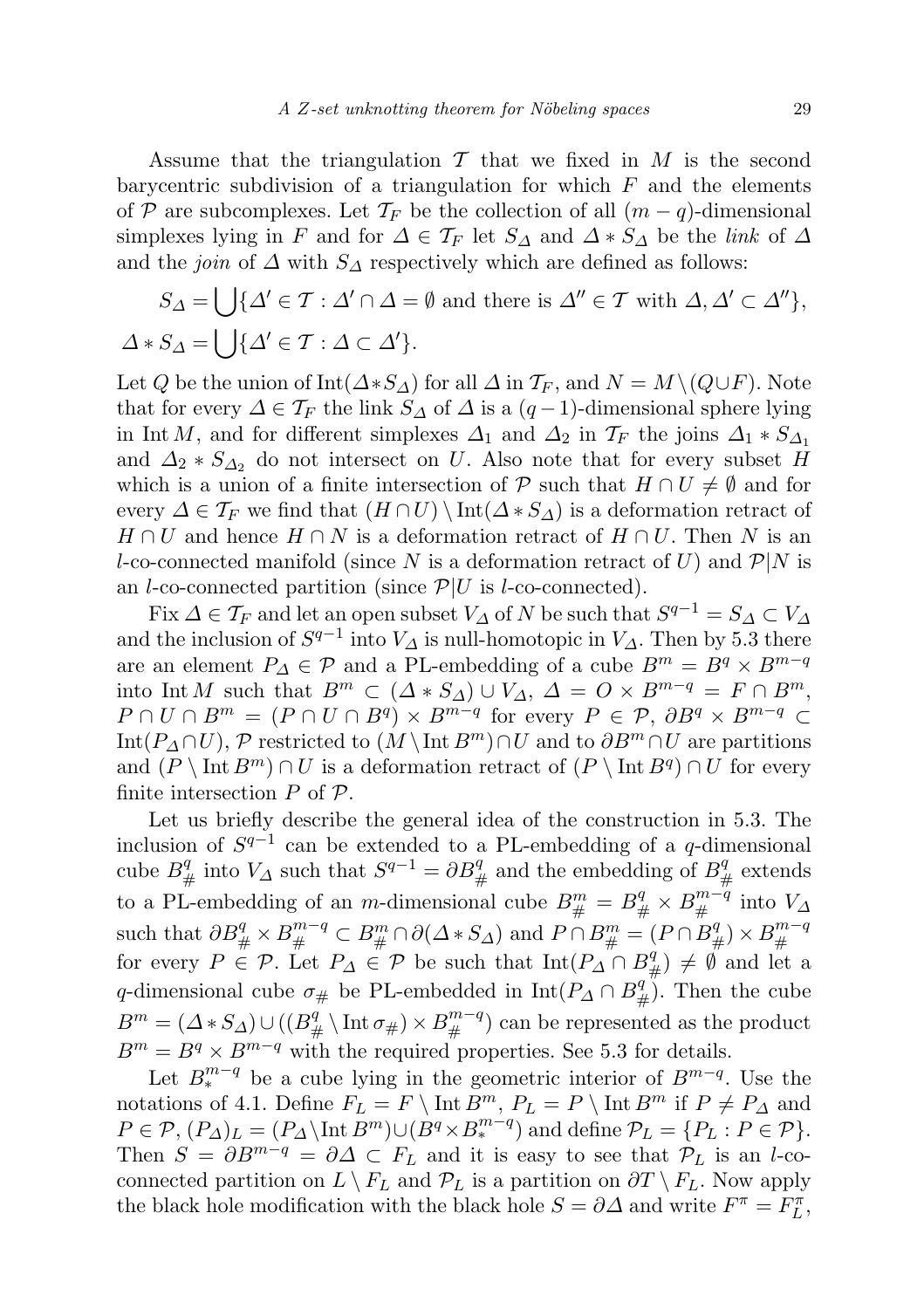$P^{\pi} = P_L^{\pi}$  for  $P \in \mathcal{P}$  and  $\mathcal{P}^{\pi} = \{P^{\pi} : P \in \mathcal{P}\} = \mathcal{P}_L^{\pi}$ . Note that  $F_L^{\pi} = F_L$ since  $F \cap \partial B^m = \partial \Delta$ . Then  $\mathcal{P}^{\pi}$  is a decomposition of M which is an l-coconnected partition on the manifold  $M \setminus F^{\pi} = (M \setminus F) \cup \text{Int } \Delta$  in which we have absorbed the geometric interior of  $\Delta$  in the modification of  $P_{\Delta}$ . Note that the one-to-one correspondence between P and  $\mathcal{P}_L$  defined by  $P \mapsto P_L$ ,  $P \in \mathcal{P}$ , becomes a matching of partitions when  $\mathcal{P}$  and  $\mathcal{P}_L$  are restricted to  $M \setminus F$  and  $L \setminus F_L$  respectively. Then by 4.1 the one-to-one correspondence between P and  $\mathcal{P}^{\pi}$  defined by  $P \to P^{\pi}$ ,  $P \in \mathcal{P}$ , becomes a matching of partitions when  $P$  and  $P^{\pi}$  are restricted to  $M \setminus F$  and  $M \setminus F^{\pi}$  respectively.

Note that each  $S_\Delta$  can be contracted to a point in N outside some neighborhood of F in M. Then by 4.3 there is a PL-subcomplex R of M contained in Int N and nowhere dense on the finite intersections of  $\mathcal P$  with  $\dim R \leq q$  such that the collection V of the sets  $V_{\Delta}$ ,  $\Delta \in \mathcal{T}_F$ , can be chosen to be discrete in  $N \setminus R$ . Then replacing M by  $M' = M \setminus R$  and removing R from the elements of  $P$  we can perform all the black hole modifications independently for all  $\Delta \in \mathcal{T}_F$  and get from all the modifications  $\mathcal{P}^{\pi}$  the corresponding decomposition  $\mathcal{P}'$  of  $M'$  with the required properties. It is clear that the natural one-to-one correspondence between  $P$  and  $P'$  defined by sending each element of  $P$  to its modification becomes a matching of partitions when the decompositions are restricted to  $M \setminus F$  and  $M' \setminus F'$ .

It is clear that the spheres  $S_{\Delta}$ ,  $\Delta \in \mathcal{T}_F$ , are contained in the elements of st $P$ . Let  $W$  be an open cover of  $M$  having the following property: for every  $P \in \mathcal{P}$  there are  $W \in \mathcal{W}$  and a set H such that  $\text{st}(P, \mathcal{P}) \subset H \subset W$ , H is a union of elements of P and the inclusion st $(P, P) \cap U \subset H \cap U$  induces the zero-homomorphism of the homotopy groups in dimensions  $\leq q-1$ . Then the inclusion st(P, P) ∩  $N \subset H \cap N$  also induces the zero-homomorphism of the homotopy groups in dimensions  $\leq q-1$  because  $H \cap N$  is a deformation retract of  $H \cap U$ . Thus  $S_{\Delta}$  can be contracted to a point in st $(\Delta, \mathcal{W}) \cap N$ . Then the collection  $\mathcal V$  can be chosen so that for every  $V_{\Delta} \in \mathcal V$ ,  $V_{\Delta} \subset st(\Delta, st\mathcal W)$ , and this implies that for every  $P' \in \mathcal{P}'$ ,  $P' \subset \text{st}(P, \text{st}^2 \mathcal{W})$ , where  $P'$  is the modification of  $P \in \mathcal{P}$ .

## 5. Appendix

**5.1.** Extending partitions in the black hole modification. This is a direct continuation of 4.1 and we adopt the notations and the assumptions of 4.1. This subsection is devoted to constructing the extensions  $A^{\pi}$ ,  $A \in \mathcal{A}$ , the step that was omitted in 4.1.

Recall that T can be represented as the product  $T = B^{q+1} \times S$ , where S is identified with  $a \times S$  for a point a in  $\partial B^{q+1}$ . We consider  $B^{q+1}$  and S as PL-embedded in Euclidean spaces. This induces the corresponding PLembedding of T in the product of Euclidean spaces and we refer to these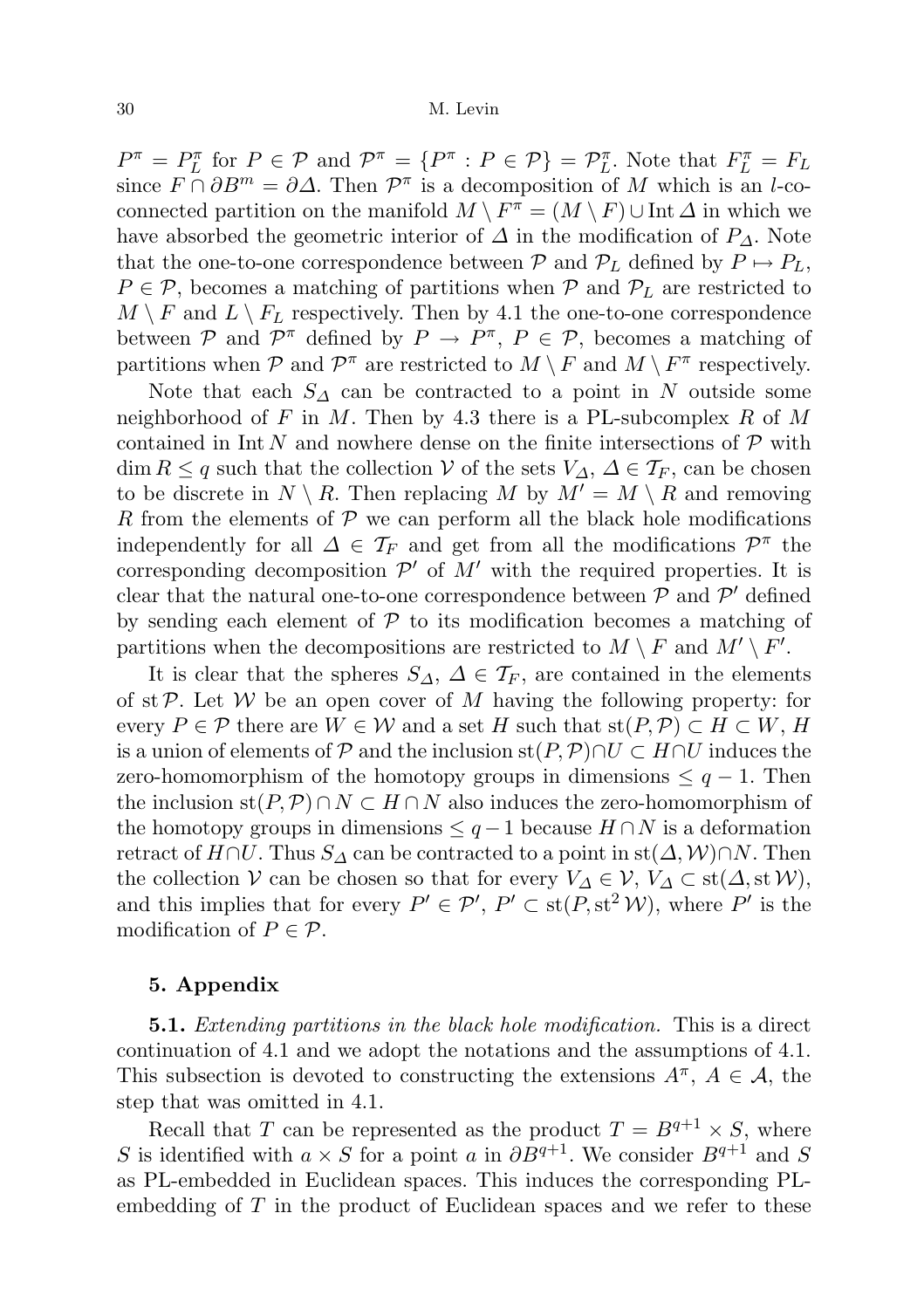Euclidean spaces when properties of linearity are used; thus we say that a simplex is *linear* if it is a simplex (linearly spanned by its vertices) in the corresponding Euclidean space, and a map of a linear simplex is linear if it is the linear extension of its values on the vertices.

Denote by  $p_S : T \to S$  and  $p_B : T \to B^{q+1}$  the projections. Let  $\mathcal{T}_T$  be a triangulation of T such that the simplexes of  $\mathcal{T}_T$  are linear,  $p_S$  and  $p_B$ restricted to every simplex of  $\mathcal{T}_T$  are linear and  $\mathcal{T}_T$  underlies S and the simplexes of T contained in T. Let  $T'_T$  be a subdivision of  $T_T$  such that the simplexes of  $\mathcal{T}'_T$  are linear and, for every simplex  $\Delta$  of  $\mathcal{T}_T$ ,  $p_S(\Delta)$  is a subcomplex of S with respect to  $T'_T$ .

Denote by  $\mathcal{T}''_T$  the (first) barycentric subdivision of  $\mathcal{T}'_T$  and let  $\mathcal{B}_T$  be the partition of  $\overline{T}$  formed by the stars of the vertices of  $\overline{T}$  with respect to  $\mathcal{T}}''_T$ . Then  $\mathcal{B}_S = \mathcal{B}_T | S$  is a partition of S. For a non-empty finite intersection B of  $\mathcal{B}_S$  which is the intersection of distinct elements  $B_0, \ldots, B_t$  of  $\mathcal{B}_S$  let the vertex  $v_B$  of  $\mathcal{T}''_T$  be the barycenter of the simplex of  $\mathcal{T}'_T$  spanned by the vertices contained in  $B_0 \cup \cdots \cup B_t$ .

For a finite intersection B of  $\mathcal{B}_S$  define  $K_B = p_S^{-1}$  $g_S^{-1}(B)$ ,  $N_B = p_S^{-1}$  $S^{\mathsf{-1}}(\partial B)$ and  $M_B = K_B \cap \partial T$ . Note that  $K_B = B^{q+1} \times \overline{B}$ ,  $N_B = B^{q+1} \times \partial B$ ,  $M_B = \partial B^{q+1} \times B$ ,  $\partial K_B = N_B \cup M_B$  and  $N_B \cap M_B = \partial B^{q+1} \cap \partial B$ .

Let us show that  $\mathcal{P}_L$  restricted to  $M_B \setminus F$  and  $\mathcal{P}_L$  restricted to  $\partial M_B \setminus F$ are partitions. Assume that  $B \in \mathcal{B}_S$  (that is, dim  $B = \dim S$ ). Note that  $\mathcal{P}_L$ restricted to Int  $M_B \backslash F_L$  is a partition. Take a point  $x \in \partial M_B$  and let  $\Delta_x$  be the smallest simplex of  $\mathcal{T}_T$  containing x. Then  $v_B \in p_S(\Delta_x)$  and let  $y \in \Delta_x$ be such that  $p_S(y) = v_B$ . Let G be a neighborhood of x in  $\partial M_B$  such that G is contained in the star of y with respect to  $\mathcal{T}_T$ . Then  $(z, t) \mapsto z(1-t) + ty$ ,  $z \in G$ ,  $0 \le t < 1$ , defines a PL-embedding of  $G \times [0,1)$  into  $M_B$  such that  $G \times [0, 1)$  is a neighborhood of x in  $M_B$  and for every simplex  $\Delta \in \mathcal{T}_T$  we have  $\Delta \cap (G \times [0, 1)) = (G \cap \Delta) \times [0, 1)$ . Recall that  $\mathcal{T}_T$  underlies  $\mathcal{P}_L | \partial T$  and  $F_L \cap \partial T$ , and note that  $G \times (0,1)$  is an open subset of  $\partial T$ . Therefore  $\mathcal{P}_L$ restricted to  $(G \times (0,1)) \setminus F_L$  is a partition. All these facts together imply by 2.2 that  $\mathcal{P}_L$  restricted  $(G \times [0, 1)) \setminus F_L$  and  $\mathcal{P}_L$  restricted to  $G \setminus F_L$  are partitions and hence  $\mathcal{P}_L$  restricted to  $M_B \backslash F_L$  and  $\mathcal{P}_L$  restricted to  $\partial M_B \backslash F_L$ are partitions.

Now assume that for a finite intersection  $B' \in \mathcal{B}_S$  we already showed that  $\mathcal{P}_L$  restricted to  $M_{B'} \setminus F_L$  and  $\mathcal{P}_L$  restricted to  $\partial M_{B'} \setminus F_L$  are partitions, and let B be a finite intersection of  $\mathcal{B}_S$  such that  $B \subset \partial B'$  and  $\dim B + 1 = \dim B'$ . Then replacing S by  $\partial B'$  and T by  $B^{q+1} \times \partial B'$  we can repeat the above reasoning to show that  $P_L$  restricted to  $M_B \setminus F_L$  and  $P_L$ restricted to  $\partial M_B \setminus F_L$  are partitions. Thus we have shown that for every finite intersection of  $\mathcal{B}_S$ ,  $\mathcal{P}_L$  restricted to  $M_B \setminus F_L$  and to  $\partial M_B \setminus F_L$  are partitions.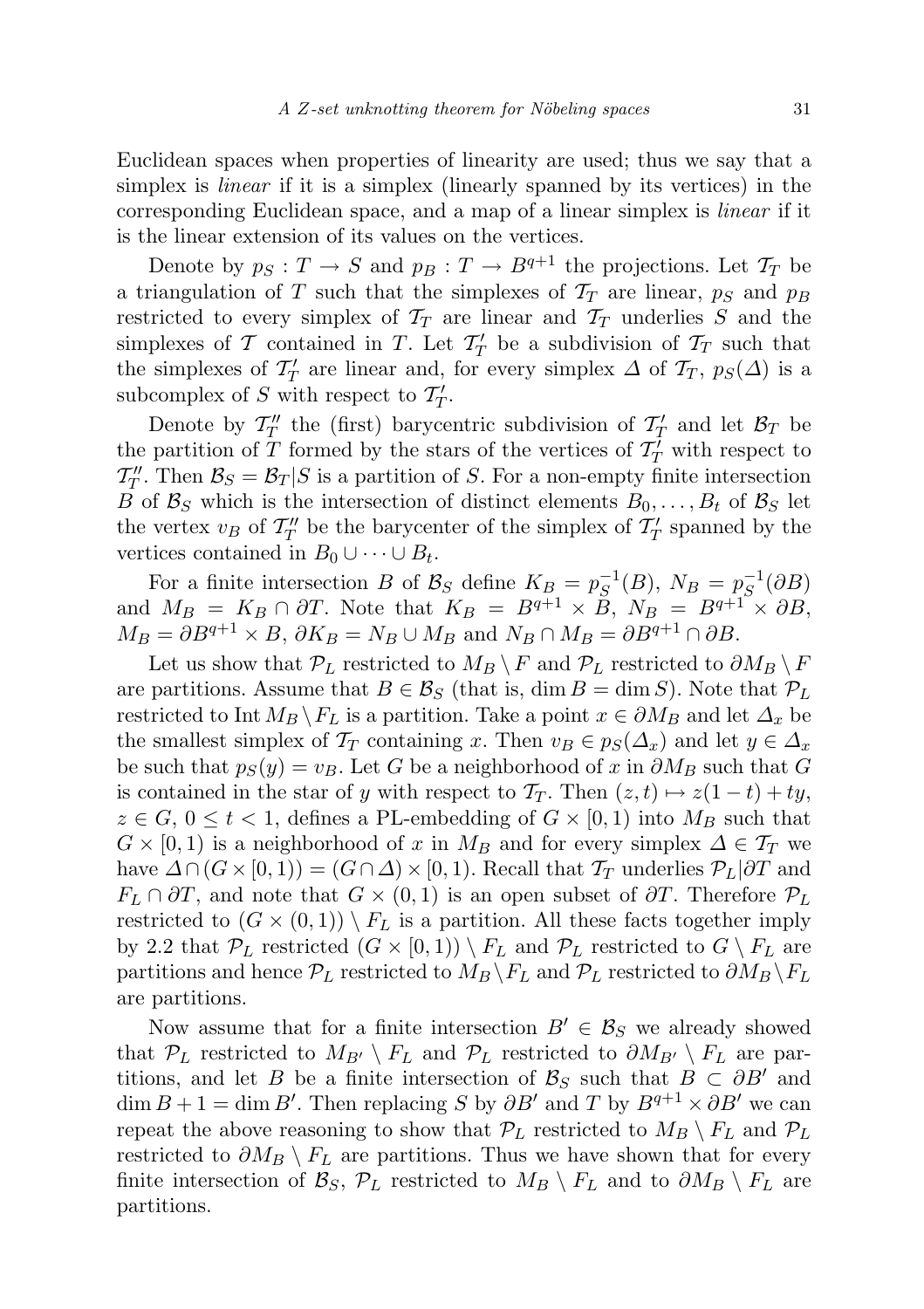Let B be a non-empty finite intersection of  $\mathcal{B}_S$ . Denote by V the set of vertices v of  $\mathcal{T}''_T$  such that  $v \neq v_B$ ,  $v \in \partial T$  and  $[v, v_B]$  is a simplex of  $\mathcal{T}''_T$ . For each  $v \in V$  choose a point v' lying on the interval  $[v, v_B]$  connecting v and  $v_B$ as follows. If  $v \in S$  then set  $v' = v$  and note that in this case  $v' \in \partial B$ . If  $v \notin S$ then choose v' such that  $v' \neq v_B$ ,  $v' \neq v$  and  $p_S([v', v]) \subset \text{Int } B$ . For a simplex  $\Delta$  of  $\mathcal{T}_T''$  spanned by vertices  $v_B, v_1, \ldots, v_k$ , with  $v_1, \ldots, v_k \in V$  denote by  $\Delta'$  the simplex spanned by the vertices  $v_B, v'_1, \ldots, v'_k$  and denote by  $W_B$ the union of all such simplexes  $\Delta'$ . Then  $W_B$  is a PL-ball which is a closed neighborhood of  $v_B$  in  $M_B$  such that  $W_B \cap S = M_B \cap S = B$  and for every  $x \in \partial W_B$  the interval  $[v_B, x]$  is contained in  $W_B$  and  $[v_B, x] \cap \partial W_B = x$ . Let  $\pi_B^W : W_B \setminus v_B \to \partial W_B$  be the radial projection. Using a PL-homeomorphism represent  $K_B$  as  $W_B \times [0, 1]$  so that  $W_B$  is identified with  $W_B \times 0$  and extend  $\pi_B^W$  to the radial projection

 $\pi_B : K_B \setminus v_B = (W_B \times [0, 1]) \setminus v_B \to \partial K_B \setminus \text{Int } W_B = (\partial W_B \times [0, 1]) \cup (W_B \times 1)$  $(\pi_B$  is defined with respect to the linear structure of  $W_B \times [0, 1]$  induced by the linear structures of  $W_B$  and  $[0, 1]$ .

Let us show that  $\mathcal{P}_L$  restricted  $M_B \setminus (F_L \cup \text{Int } W_B)$  is a partition. Take  $x \in \partial W_B \setminus S$ . Then there are an open neighborhood G of x in  $\partial W_B \setminus S$ and  $\varepsilon > 0$  such that  $G \times [0, \varepsilon)$  is embedded into  $M_B \setminus (S \cup \text{Int } W_B)$  by the map  $(z, t) \mapsto z(1 + t) - tv_B, z \in G$ , so that for every simplex  $\Delta$  of  $\mathcal{T}_T''$ ,  $\Delta \cap (G \times [0, \varepsilon)) = (\Delta \cap G) \times [0, \varepsilon)$ . Recall that  $\mathcal{T}''_T$  underlies  $\mathcal{P}_L$ , and  $F_L$  restricted to  $\partial T$  and  $\mathcal{P}_L$  restricted to  $M_B \backslash F_L$  and to  $\partial M_B \backslash F_L$  are partitions. Since  $G \times (0,\varepsilon)$  is an open subset of  $M_B$ ,  $\mathcal{P}_L$  restricted to  $(G \times (0,\varepsilon)) \setminus F_L$ is a partition and therefore, by 2.2,  $\mathcal{P}_L$  restricted to  $G \setminus F_L$  is a partition. Then, again by 2.2,  $\mathcal{P}_L$  restricted to  $(G \times [0, \varepsilon)) \setminus F_L$  is a partition and hence  $\mathcal{P}_L$  restricted  $M_B \setminus (F_L \cup \text{Int } W_B)$  is a partition (recall that  $S \subset F_L$ ).

For every  $A \in \mathcal{A}$  and every finite intersection B of  $\mathcal{B}_S$  define sets  $A^B$ and  $A^{\partial B}$  as follows. For  $B = \emptyset$  set  $A^{\emptyset} = A$  if  $A \cap T = \emptyset$  and  $A^{\emptyset} = A \cup S$ if  $A \cap T \neq \emptyset$ , and for dim  $B = 0$  set  $A^{\partial B} = A^{\emptyset}$ . Now by induction on dim B define  $A^B$  and  $A^{\partial B}$  so that  $A^B = A^{\partial B} \cup \pi_B^{-1}$  $\overline{B}^{-1}(A^{\partial B} \cap (\partial K_B \setminus \text{Int } W_B))$ for dim  $B \geq 0$  and  $A^{\partial B} = \bigcup \{A^{B'} : B' \subset \partial B\}$  for dim  $B \geq 1$ . Clearly,  $A^B$  and  $A^{\partial B}$  are PL-subcomplexes of M. Note that if  $A \cap T = \emptyset$  then  $A^B = A^{\partial B} = A$  for every B.

From the construction of  $W_B$  and  $\pi_B$  it follows that for every simplex  $\Delta \in$  $\mathcal{T}'_T$  intersecting  $W_B$  we have  $\pi_B^{-1}$  $B^{-1}_{B}(\Delta \cap \partial W_B)\backslash S = (\Delta \cap W_B)\backslash S$ . Then it is easy to see that  $S^{\partial B} = S^B = S$ ,  $(A^{\partial B} \cap M_B) \setminus S = (A^B \cap M_B) \setminus S = (A \cap M_B) \setminus S$ and hence  $(A^{B_1} \cap A^{B_2}) \setminus S = A^{B_1 \cap B_2} \setminus S$ ,  $(A_1^B \cap A_2^B) \setminus S = (A_1 \cap A_2)^B \setminus S$ for any  $A, A_1, A_2 \in \mathcal{A}$  and finite intersections  $B, B_1, B_2$  of  $\mathcal{B}_S$ .

Define  $\mathcal{P}^B = \{P^B : P \in \mathcal{P}_L\}$  and  $\mathcal{P}^{\partial B} = \{P^{\partial B} : P \in \mathcal{P}_L\}$ . Recall that  $S \subset F_L$ . Let us show by induction on dim B that  $\mathcal{P}^B$  restricted to  $K_B \setminus F_L^B$ and  $\mathcal{P}^{\partial B}$  restricted to  $N_B \setminus F_L^{\partial B}$  are partitions.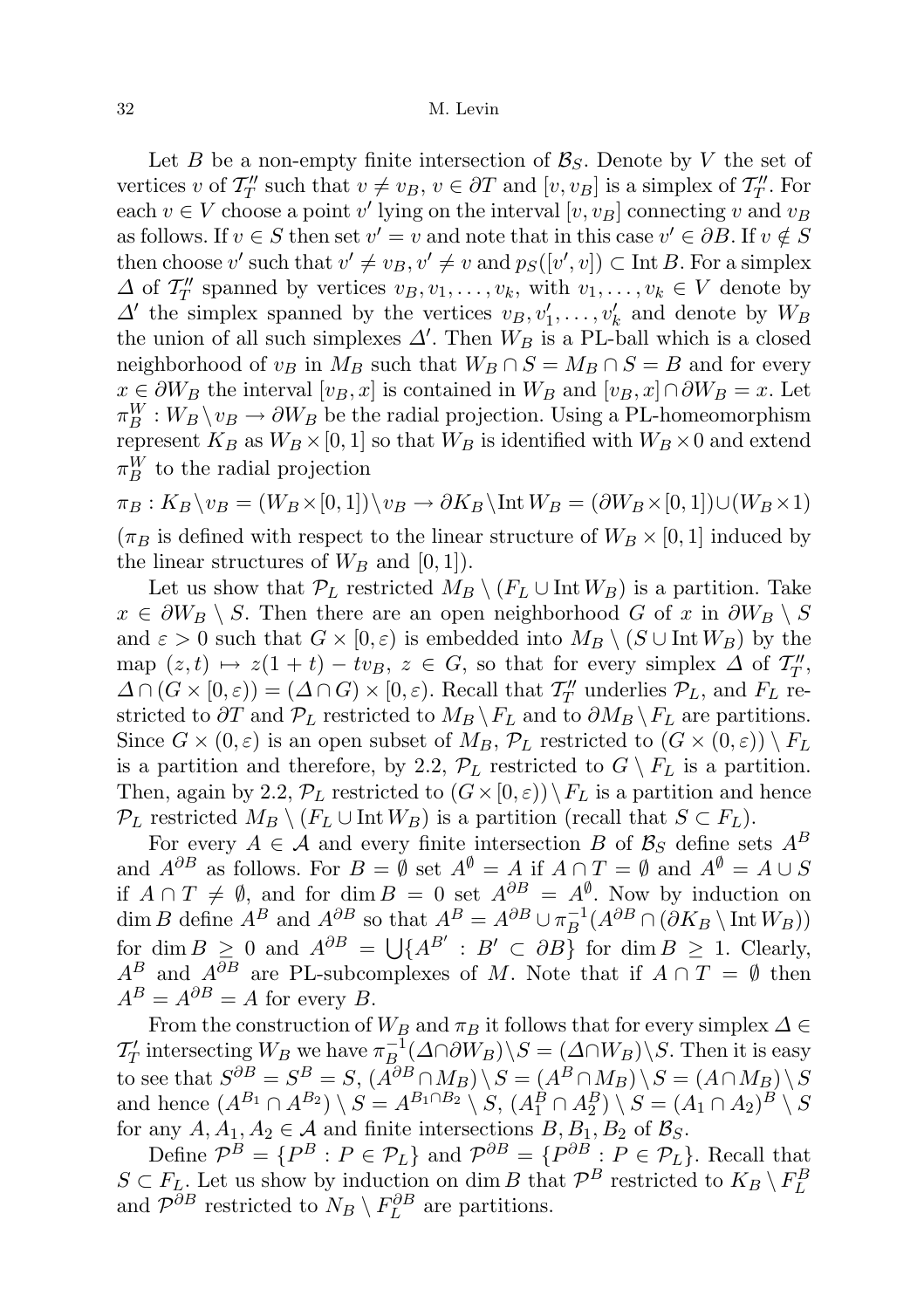For dim  $B = 0$  we have  $N_B = \emptyset$  and therefore  $\mathcal{P}^{\partial B}$  restricted to  $N_B \setminus F_L^{\partial B}$ is vacuously a partition. Let B be a finite intersection of  $\mathcal{B}_S$  such that  $\mathcal{P}^{\partial B}$ restricted to  $N_B \setminus F_L^{\partial B}$  is a partition. Define  $R_B = \partial K_B \setminus \text{Int } W_B$ . From the construction of  $\pi_B$  it follows that  $K_B \setminus v_B$  is PL-homeomorphic to  $R_B \times [0, 1)$ so that  $R_B$  corresponds to  $R_B \times 0$ ,  $\mathcal{P}^B$  restricted to  $K_B \setminus v_B$  corresponds to the decomposition  $(\mathcal{P}^{\partial B}|R_B) \times [0,1)$  of  $R_B \times [0,1)$  and  $(F^B_L \cap K_B) \setminus v_B$ corresponds to  $(F_L^{\partial B} \cap R_B) \times [0,1)$ . Note that  $F_L^{\partial B} \cap M_B = F_L \cap M_B$  and  $\mathcal{P}^{\partial B}$  restricted to  $M_B \setminus S$  coincides with  $\mathcal{P}_L$  restricted  $M_B \setminus S$ , and recall that  $\mathcal{P}_L$  restricted to  $\partial M_B \setminus F_L$  and to  $M_B \setminus (F_L \cup \text{Int } W_B)$  are partitions. Then, by 2.2,  $\mathcal{P}^{\partial B}$  restricted to  $R_B \setminus F_L^{\partial B}$  is a partition and therefore  $\mathcal{P}^B$ restricted to  $K_B \setminus F_L^B$  is also a partition.

Now assume B is a finite intersection of  $\mathcal{B}_S$  such that dim  $B > 0$  and for every finite intersection  $B'$  of  $\mathcal{B}_S$  such that  $B' \subset \partial B$  we knew that  $\mathcal{P}^{B'}$ restricted to  $K_{B'} \setminus F_L^{B'}$  is a partition. Then, by 2.2,  $\mathcal{P}^{\partial B}$  is a partition of  $N_B \setminus F_L^{\partial B}$  since  $\{K_{B'} : B'$  is a finite intersection of  $\mathcal{B}_S$  such that  $B' \subset \partial B\}$ is a partition of  $N_B$ . The induction is complete.

Thus we have shown that  $\mathcal{P}^B$  restricted to  $K_B \setminus F_L^B$  is a partition for every finite intersection B of  $\mathcal{B}_S$ . For  $A \in \mathcal{A}$  write  $A^{\pi} = \bigcup \{A^B : B \in \mathcal{B}_S\}$ and define  $\mathcal{P}_L^{\pi} = \{P^{\pi} : P \in \mathcal{P}_L\}$ . Note that  $F_L^B = K_B \cap F_L^{\pi}$  and  $\mathcal{P}_L^{\pi}$ restricted to  $K_B$  coincides with  $\mathcal{P}^B$ . Then, by 2.2,  $\mathcal{P}_L^{\pi}$  is a partition on  $T \setminus F_L^{\pi}$  since  $\{K_B : B$  is a finite intersection of  $\mathcal{B}_S\}$  is a partition of T. It is obvious that  $\mathcal{P}_L^{\pi}$  restricted to  $L \setminus S$  coincides with  $\mathcal{P}_L$  restricted to  $L \setminus S$  and therefore  $\mathcal{P}_L^{\pi}$  is a decomposition of M which is a partition on  $M \setminus F_L^{\pi}$ .

Now let us show that for  $A_1, A_2 \in \mathcal{A}, (A_1 \backslash A_2) \backslash S$  is a strong deformation retract of  $(A_1^{\pi} \setminus A_2^{\pi}) \setminus S$ . To this end it is enough to show that for every finite intersection B of  $\mathcal{B}_S$ ,  $(C'_1 \setminus C'_2) \setminus S$  is a strong deformation retract of  $(C_1 \setminus C_2) \setminus S$  where  $C_i' = A_i^{\partial B} \cap \partial K_B$  and  $C_i = A_i^B \cap K_B$ . From the construction it follows that  $(C_1 \setminus C_2) \setminus S$  can be topologically represented as  $C' \times [0,1)$  with  $C' = (C'_1 \setminus C'_2) \setminus (S \cup \text{Int } W_B)$  so that  $(C'_1 \setminus C'_2) \setminus S$  is identified with  $(C' \times 0) \cup ((C' \cap \partial W_B) \times [0,1))$ . Note that  $C'$  is a space admitting a triangulation for which  $C' \cap \partial W_B$  is a subcomplex of  $C'$  and therefore  $(C' \times 0) \cup ((C' \cap \partial W_B) \times [0,1))$  is a strong deformation retract of  $C' \times [0,1)$ .

Let  $\Delta \in \mathcal{T}_T$  be contained in  $\partial T$ . Since  $p_S$  is linear on  $\Delta$  and  $p_S(\Delta)$  is a subcomplex of  $\mathcal{T}'_T$  we can conclude that dim  $\Delta \cap M_B \leq \dim \Delta + \dim B - \dim S$ for every finite intersection B of  $\mathcal{B}_S$ . Then, as dim  $\Delta^B \setminus S \leq \dim(\Delta \cap M_B) \setminus$ S + 1 for dim B = 0 and dim  $\Delta^B \setminus S \leq \dim \Delta^{\partial B} \setminus S + 1$  for dim  $B > 0$ , we get dim  $\Delta^{\pi} \backslash S \le \dim \Delta \backslash S + 1$ . Thus dim  $(A^{\pi} \cap T) \backslash S \le \dim (A \cap \partial T) \backslash S + 1$ for every  $A \in \mathcal{A}$ .

The remaining properties required in 4.1 are easy to verify.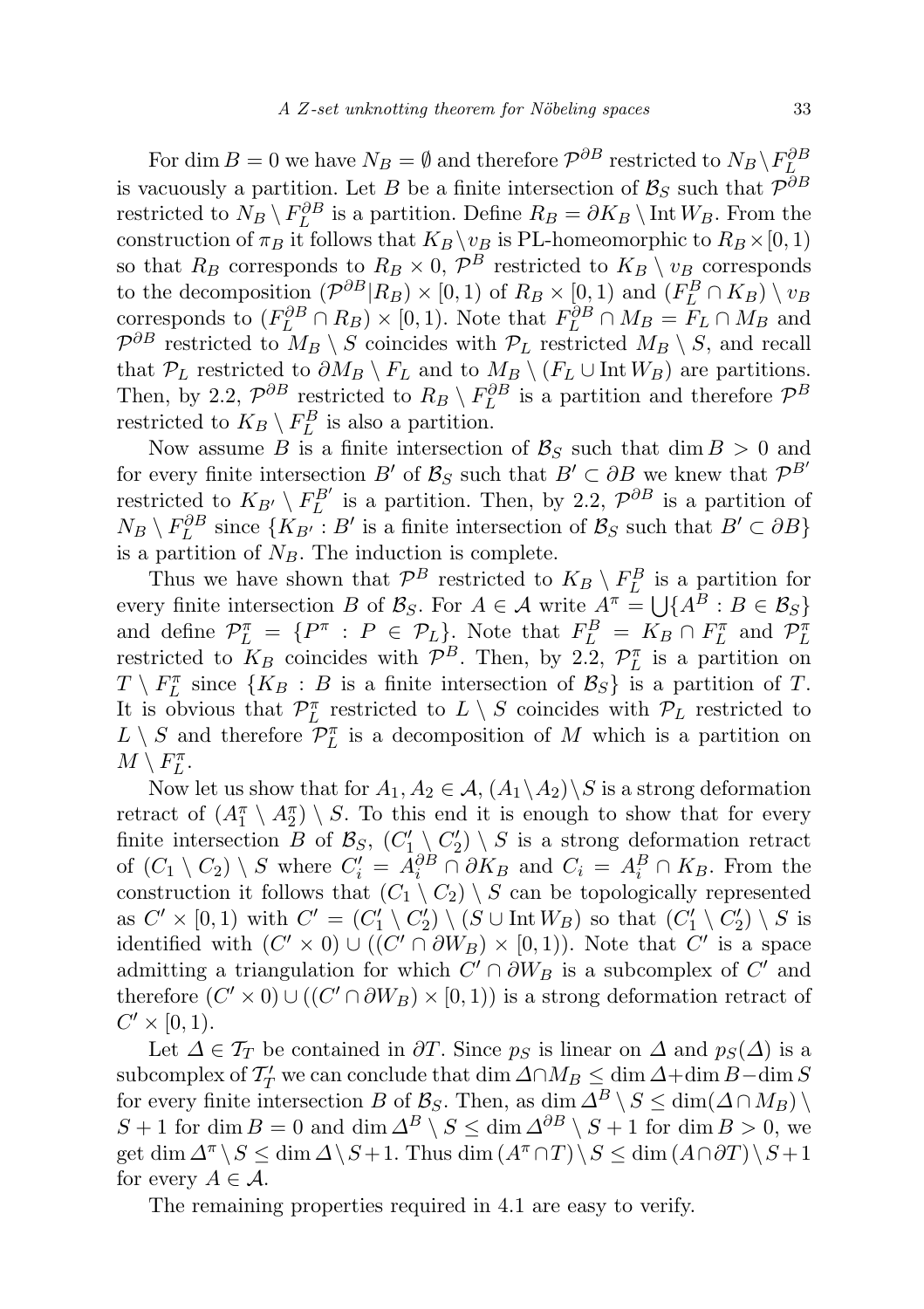## 5.2. Digging holes for improving connectivity of an intersection

Summary. Here we present a construction used in 4.2. Let M be a triangulated m-dimensional manifold, F a PL-subcomplex of M and  $\mathcal P$  a decomposition of M which is a partition on  $M \setminus F$ . Assume that M is  $(q-1)$ -connected,  $m \geq 2q+1$  and let  $S^{q-1} \subset \text{Int } M \setminus F$  be a PL-embedded q-dimensional sphere so that  $P$  restricted to  $S^{q-1}$  is a partition and for every finite intersection P' of P with  $P' \cap S^{q-1} \neq \emptyset$ ,  $S^{q-1} \cap P'$  is properly embedded in  $P' \setminus F$  (that is,  $S^{q-1} \cap \partial (P' \setminus F) = \partial (S^{q-1} \cap P')$ ).

We will show that there is an m-dimensional cube  $B^m = B^q \times B^{m-q} \subset$ Int M such that  $B^m$  is PL-embedded in M, and  $B^q = B^q \times O$  and  $B^m$ have the following properties:  $S^{q-1} = \partial B^q$ ,  $\mathcal P$  restricted to  $\partial B^m \setminus F$  and to  $M \setminus (\text{Int } B^m \cup F)$  are partitions,  $F \cap B^m = (F \cap B^q) \times B^{m-q}$ ,  $P' \cap B^m =$  $(P' \cap B^q) \times B^{m-q}$  for every  $P' \in \mathcal{P}$  and  $P' \setminus (F \cup \text{Int } B^m)$  is a deformation retract of  $P' \setminus (F \cup \text{Int } B^q)$  for every finite intersection  $P'$  of  $P$ .

Moreover, if  $\Phi : B_{\Phi}^q \to M$  is a map from a q-dimensional cube  $B_q^q$ Φ into M such that  $\Phi$  restricted to  $\partial B_{\Phi}^{q}$  is a PL-homeomorphism between  $\partial B_{\Phi}^q$  and  $S^{q-1}$ , then  $B^q$  can be chosen to be arbitrarily close to  $\Phi(B_q^q)$  $\binom{q}{\Phi}$  in the sense that  $B<sup>q</sup>$  can be chosen to be the image of an arbitrarily close approximation of  $\Phi$  by a PL-embedding which coincides with  $\Phi$  on  $\partial B_{\Phi}^q$ .

Clearly, replacing  $B^{m-q}$  by a smaller cube we ensure that  $B^m$  will be arbitrarily close to  $B<sup>q</sup>$ . Hence, if  $S<sup>q-1</sup>$  can be contracted to a point in an open subset  $S^{q-1} \subset W$  of M, then we can assume that  $B^m \subset W$ .

Construction. The case  $q = 1$  and  $m = 3$  can be visualized directly and is left to the reader. Assume that  $m \geq 4$  (in fact, we can always assume that  $m \geq 4$  restricting ourselves to Nöbeling spaces modeled on manifolds of dimension  $\geq 4$ ). Let  $B<sup>q</sup>$  be a q-dimensional ball PL-embedded in Int M such that  $S^{q-1} = \partial B^q$ . Using an unknotting theorem for manifolds (see Theorem 10.3 of [6]) find a PL-embedded Euclidean space  $\mathbb{R}^m = \mathbb{R}^q \times$  $\mathbb{R}^{m-q}$  ⊂ Int M such that  $B^q \subset \mathbb{R}^q$ , where  $\mathbb{R}^q$  and  $\mathbb{R}^{m-q}$  are identified with the subsets  $\mathbb{R}^q \times O \subset \mathbb{R}^m$  and  $O \times \mathbb{R}^{m-q} \subset \mathbb{R}^m$  respectively.

Let  $\Phi$  be as above. It is easy to see that  $\Phi$  can be arbitrarily closely approximated by a PL-embedding into Int M. Then replacing  $\Phi$  by such an approximation and setting  $B^q = \Phi(B_d^q)$  $\phi_{\Phi}^{q}$ ) we can assume without loss of generality that  $\Phi(B_d^q)$  $\varphi^q_{\Phi}) \subset \mathbb{R}^m$ .

For a block bundle  $\xi$  over a cell complex X, written  $\xi/X$ , denote by  $\sigma_{\xi}$ the cells of X, by  $\beta_{\xi}$  the blocks of the total space  $E(\xi)$  and by  $(\sigma_{\xi}, \beta_{\xi})$  the pairs such that  $\beta_{\xi}$  is the block over  $\sigma_{\xi}$  (see [10]). We say that  $\xi$  underlies  $Y \subset E(\xi)$  if Y is a union of blocks of  $\xi$ , and  $\xi$  underlies a collection  $\mathcal Y$  of subsets of  $E(\xi)$  if  $\xi$  underlies each  $Y \in \mathcal{Y}$ .

Let us say that a block bundle  $\xi$  over  $S^{q-1}$  is subordinated to P if  $E(\xi)$  is a regular neighborhood of  $S^{q-1}$  in  $\mathbb{R}^m$ ,  $E(\xi)$  does not intersect F and  $E(\xi)$ underlies  $P$  restricted to  $E(\xi)$ .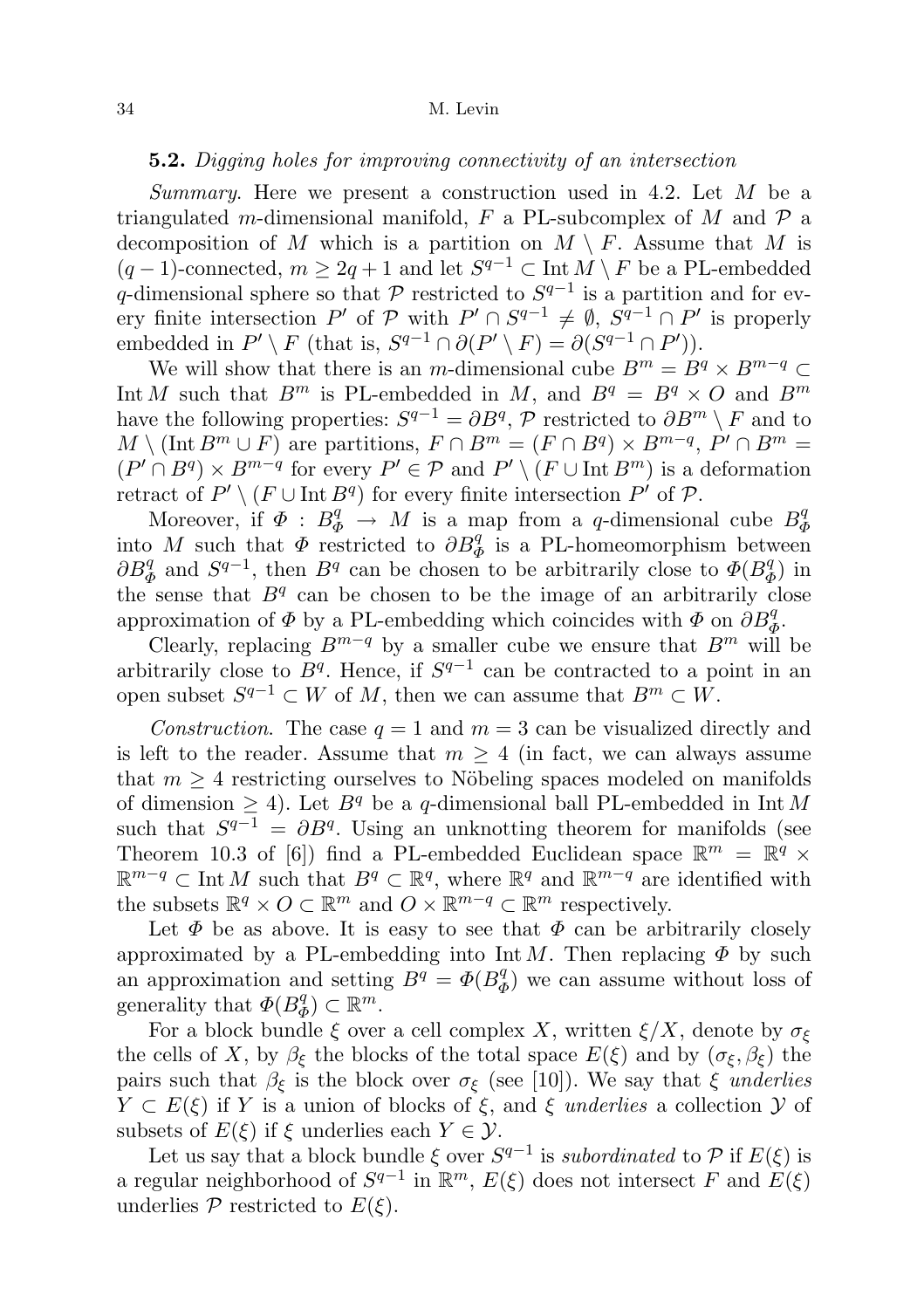A block bundle  $\xi$  subordinated to  $\mathcal P$  can be constructed as follows. Fix a triangulation  $\mathcal T$  of M which is the second barycentric subdivision of a triangulation that underlies  $S^{q-1}$ , F and P. By a simplicial neighborhood of  $A \subset M$  in a subcomplex X of M we mean the union of the simplexes of  $\mathcal T$  intersecting  $A$  and contained in X. We may assume that  $\mathcal T$  is chosen so that the simplicial neighborhood G of  $S^{q-1}$  in M is contained in  $\mathbb{R}^m$  and  $G \cap F = \emptyset$ . For every finite intersection P' of P that meets  $S^{q-1}$  denote by  $G_{P'}$  the simplicial neighborhood of  $P' \cap S^{q-1}$  in  $P'$ . Note that  $G_{P'} = G \cap P'$ ,  $G_{P''}=G_{P'}\cap P''$  if  $P''\subset P'$ ,  $G_{P'}$  is a regular neighborhood of  $P'\cap S^{q-1}$  in  $P' \setminus F$  and  $P' \cap S^{q-1}$  is locally flat in  $P' \setminus F$  because dim  $P'$  -dim  $P' \cap S^{q-1}$  =  $m - (q - 1) \geq q + 2.$ 

For every finite intersection  $P'$  of  $P$  that meets  $S^{q-1}$  we are going to construct by induction on dim  $P' \cap S^{q-1}$  a block bundle  $\xi_{P'}$  over  $P' \cap S^{q-1}$ such that  $E(\xi_{P'}) = G_{P'}$  and  $\xi_{P'}|P'' \cap S^{q-1} = \xi_{P''}$  if  $P'' \subset P'$ . Obviously, such a block bundle exists if  $\dim P' \cap S^{q-1} = 0$ . Assume that for a finite intersection  $P'$  of  $P$  a block bundle  $\xi_{P''}$  is already constructed for every finite intersection  $P''$  of  $P$  such that  $P'' \subset P'$  and  $P'' \neq P'$ . Then  $\xi_{P''}$  defines the corresponding block bundle  $\xi_{\partial P'}$  over  $\partial(P' \cap S^{q-1})$  and by Theorem 4.3 of [10] this block bundle extends to a block bundle  $\xi_{P'}$  over P' such that  $E(\xi_{P'})=G_{P'}.$ 

Thus we have constructed block bundles  $\xi_{P'}$  for every finite intersection P' of  $P$  that meets  $S^{q-1}$ , and these block bundles define the corresponding block bundle  $\xi$  over  $S^{q-1}$ . Clearly,  $\xi$  is subordinated to  $\mathcal P$  and  $E(\xi) = G$ .

Let  $B_1^{m-q}$  $_{1}^{m-q}$  be a cube in  $\mathbb{R}^{m-q}$ . Fix  $\varepsilon = 1/2$  and for each cell  $\sigma_{\xi}$  of  $S^{q-1}$ define the pair  $(\sigma_{\eta}, \beta_{\eta})$  with  $\sigma_{\eta} = \sigma_{\xi}$  and  $\beta_{\eta} = \gamma_{\xi} \times B_1^{m-q}$  where  $\gamma_{\xi} =$  ${x : x = ts, 1 - \varepsilon \le t \le 1 + \varepsilon, s \in \sigma_{\xi} } \subset \mathbb{R}^{q}$ . Then the pairs  $(\sigma_{\eta}, \beta_{\eta})$  form a block bundle  $\eta$  over  $S^{q-1}$  such that  $E(\eta)$  underlies a regular neighborhood of  $S^{q-1}$  in  $\mathbb{R}^m$ . Hence by Theorem 4.4 of [10] there is a PL-homeomorphism of  $\mathbb{R}^m$  realizing an isomorphism from  $\eta$  to  $\xi$ .

Let  $e: \mathbb{R}^m \to M$  be the composition of such a PL-homeomorphism with the original embedding of  $\mathbb{R}^m$  in M. Then replacing the original embedding of  $\mathbb{R}^m$  into M by the embedding e we may assume that  $\xi$  coincides with  $\eta$ (the meaning of such a replacement is that we leave  $\mathbb{R}^m$  as the same subset of M but change the representation of  $\mathbb{R}^m$  as the product of  $\mathbb{R}^q$  and  $\mathbb{R}^{m-q}$ ). Thus we deduce that  $\eta$  is subordinated to  $\mathcal P$  and this is the only property of  $\eta$  with respect to  $\mathcal P$  that will be used in what follows.

Replace the map  $\Phi$  by a close PL-embedding which coincides with  $\Phi$  on  $\partial B^q_{\Phi}$  and sends a small neighborhood of  $\partial B^q_{\Phi}$  in  $B^q_{\Phi}$  $\frac{q}{\phi}$  onto a neighborhood of  $\overline{\partial}B^q$  in  $B^q$ . Then there is a neighborhood  $\overline{\Omega}$  of  $S^{q-1}$  in  $\mathbb{R}^m$  such that  $\Phi(B^q_d)$  $\mathcal{L}_{\Phi}^{q}$ ) ∩  $\Omega = B^{q} \cap \Omega$ . It is easy to see from the definition of  $\eta$  that there is a PL-homeomorphism  $\phi_1 : \mathbb{R}^m \to \mathbb{R}^m$  such that  $\phi_1$  does not move the points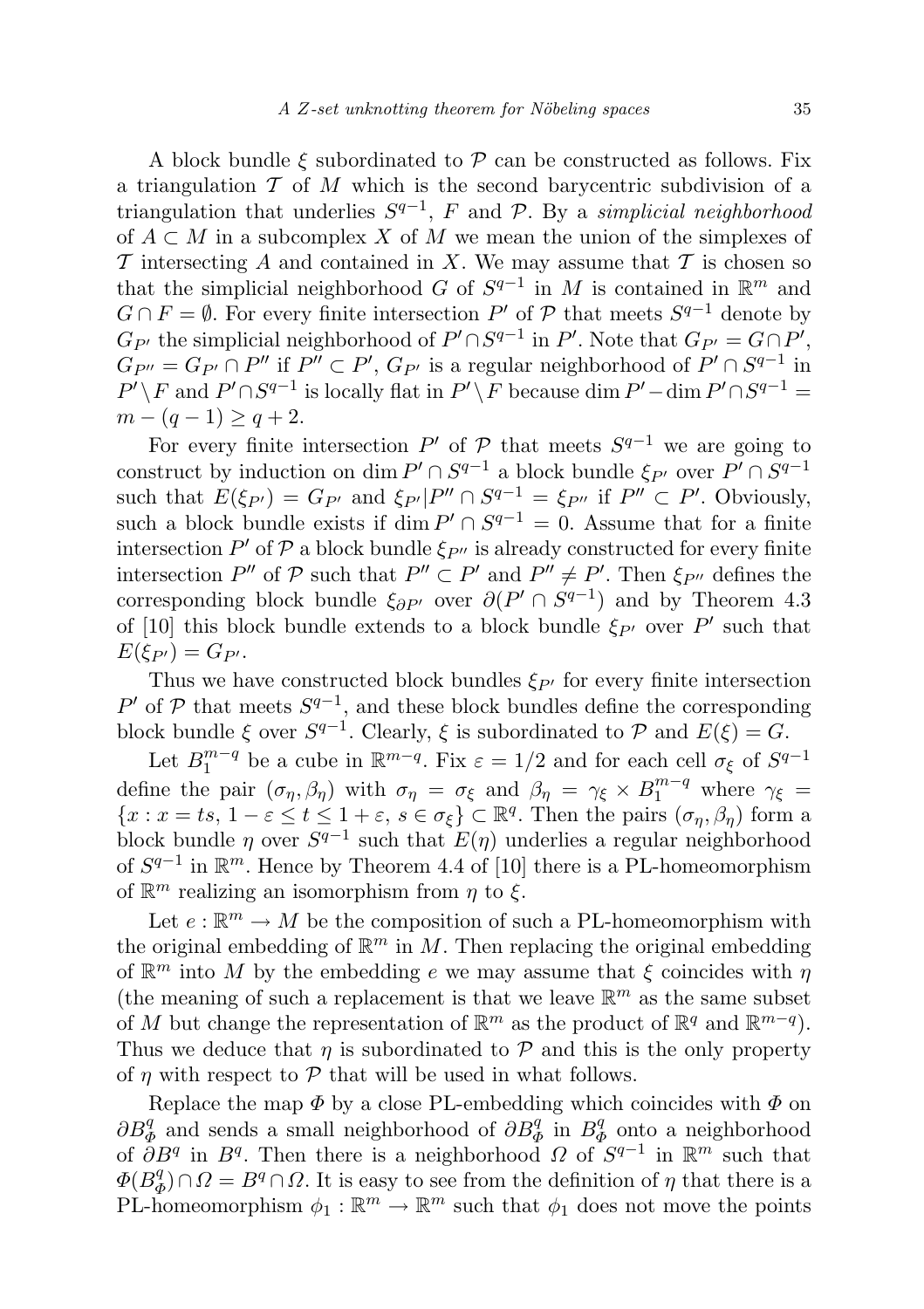of  $S^{q-1}$ ,  $\phi_1(B^q) = B^q$ ,  $\phi_1(E(\eta)) \subset E(\eta) \cap \Omega$  and for every block  $\beta_\eta$  we have  $\phi_1(\beta_n) \subset \beta_n$ . Then the block bundle  $\phi_1(\eta)$  is also subordinated to P and we can replace the embedding e by  $e \circ \phi_1$  and assume that  $E(\eta) \subset \Omega$  and  $\Phi(B^q_d$  $\binom{q}{\Phi} \cap E(\eta) = B^q \cap E(\eta).$ 

By an unknotting theorem for manifolds (see Theorem 10.1 of [6]) there is a PL-homeomorphism  $\phi_2 : \mathbb{R}^m \to \mathbb{R}^m$  such that  $\phi_2$  does not move the points of  $E(\eta)$  and  $\overline{\Phi(B_d^q)}$  $\phi_{\Phi}^{q}$ ) =  $\phi_{2}(B^{q})$ . Then replacing the embedding e by  $e \circ \phi_2$  we may assume that  $\Phi(B_q^q)$  $_{\Phi}^{q}$ ) =  $B^{q}$ .

Fix a triangulation  $\mathcal{T}_{\mathbb{R}}$  of  $\mathbb{R}^m$  such that the simplexes of  $\mathcal{T}_{\mathbb{R}}$  are linear in  $\mathbb{R}^m$  and  $\mathcal{T}_{\mathbb{R}}$  underlies  $\mathcal{P}|\mathbb{R}^m$ ,  $F \cap \mathbb{R}^m$  and  $B_1^q \times B_1^{m-q}$  where  $B_1^q = (1+\varepsilon)B^q$ . Let  $p : \mathbb{R}^m = \mathbb{R}^q \times \mathbb{R}^{m-q} \to \mathbb{R}^{m-q}$  be the projection and let  $a \in \text{Int } B_1^{m-q}$  $\int_1^{m-q}$  be such that  $a \notin p(\Delta)$  for every  $\Delta \in \mathcal{T}_{\mathbb{R}}$  with  $\dim p(\Delta) < m - q$  and  $a \notin \partial p(\Delta)$ for every  $\Delta \in \mathcal{T}_{\mathbb{R}}$  with  $\dim p(\Delta) = m - q$ . Take a cube  $B_2^{m-q}$  $\frac{m-q}{2}$  such that  $a + B_2^{m-q} \subset \text{Int } B_1^{m-q}$  $\sum_{1}^{m-q}$  and  $a + B_2^{m-q} \subset \text{Int } p(\Delta)$  for every  $\Delta \in \mathcal{T}_{\mathbb{R}}$  such that  $\tilde{\Delta} \cap (B_1^q \times a) \neq \emptyset$ . Then the pairs  $(\sigma_{\tau}, \beta_{\tau})$  with  $\sigma_{\tau} = (B_1^q \times a) \cap \Delta$  and  $\beta_{\tau} = (B_1^q \times (a + B_2^{m-q})$  $\binom{m-q}{2}$ )  $\cap \Delta$ ,  $\Delta \in \mathcal{T}_{\mathbb{R}}$ , form a block bundle  $\tau$  over  $B_1^q \times a$ , and we assume that  $B_2^{m-q}$  $2^{m-q}$  is so small that  $E(\tau) = B_1^q \times (a + B_2^{m-q})$  $x_2^{m-q}$ ) and  $E(\tau | \partial B_1^q) = \partial B_1^q \times (a + B_2^{m-q})$  $\binom{m-q}{2}$ .

By Theorem 1.1 of [10] every block bundle over a cube is trivial. Hence  $\tau$  is isomorphic to a trivial block bundle  $\delta$  over  $B_1^q$  $\frac{q}{1}$ , that is, there is a PL-homeomorphism  $h : E(\delta) \to E(\tau)$  where  $E(\delta)$  is the product  $E(\delta) =$  $B_1^q \times B_3^{m-q} \subset \mathbb{R}^m$  of  $B_1^q$  with a cube  $B_3^{m-q}$  $j_3^{m-q}$  in  $\mathbb{R}^{m-q}$  such that  $h(x) = (x, a)$ for every  $x \in B_1^q$  $_1^q$ ,  $(\sigma_\delta, \beta_\delta)$  is a pair of  $\delta$  if and only if  $(h(\sigma_\delta), h(\beta_\delta))$  is a pair of  $\tau$  and, for every pair  $(\sigma_{\delta}, \beta_{\delta})$  of  $\delta, \beta_{\delta} = \sigma_{\delta} \times B_{3}^{m-q}$  $\frac{m-q}{3}$ .

Identify  $B_1^q \times B_3^{m-q}$  with  $h(B_1^q \times B_3^{m-q})$  $B_3^{m-q}$ ) (that is, re-embed  $B_1^q \times B_3^{m-q}$ 3 according to h) and let  $B^{m-q}$  be a cube lying in Int  $B_3^{m-q}$  $\frac{3^{m-q}}{3}$ . Then from the construction it follows that

$$
(*)\ P'\cap(B_1^q\times\operatorname{Int}B_3^{m-q})=(P'\cap B_1^q)\times\operatorname{Int}B_3^{m-q}\text{ for every }P'\in\mathcal{P}\text{ and }
$$
  

$$
F\cap(B_1^q\times\operatorname{Int}B_3^{m-q})=(F\cap B_1^q)\times\operatorname{Int}B_3^{m-q}.
$$

From the construction it also follows that  $P$  restricted to Int  $B_1^q$  $B_1^q \setminus \text{Int } B^q,$ to  $\partial B^q$  and to  $B^q \setminus F$  are partitions. Hence by (\*) and 2.2, P restricted to  $(\text{Int }B_1^q)$  $\binom{q}{1}$  \ Int  $B^q$ )  $\times$  Int  $B_3^{\bar{m}-q}$  $\int_3^{\overline{m}-q}$ , to  $(B^q \setminus F) \times (\text{Int } B_3^{m-q})$  $B^{m-q}$  \ Int  $B^{m-q}$ ), to  $\partial B^q \times (\text{Int } B_3^{m-q})$  $3^{m-q}$  \ Int  $B^{m-q}$ , to  $\partial B^q \times \partial B^{m-q}$ ,  $\partial B^q \times B^{m-q}$  and to  $(B<sup>q</sup> \setminus F) \times \partial B^{m-q}$  are partitions. Then, once again by 2.2, P restricted to  $\text{Int}(B_1^q \times B_3^{m-q})$  $\binom{m-q}{3} \setminus (F \cup (\text{Int}(B^q \times B^{m-q})) )$  and to  $\partial(B^q \times B^{m-q}) \setminus F$  are partitions.

Define  $B^m = B^q \times B^{m-q}$ . Thus we see that

(\*\*) P restricted to  $M \setminus (F \cup \text{Int } B^m)$  and to  $\partial B^m \setminus F$  are partitions.

Let  $P'$  be a finite intersection of  $P$ . Let us show that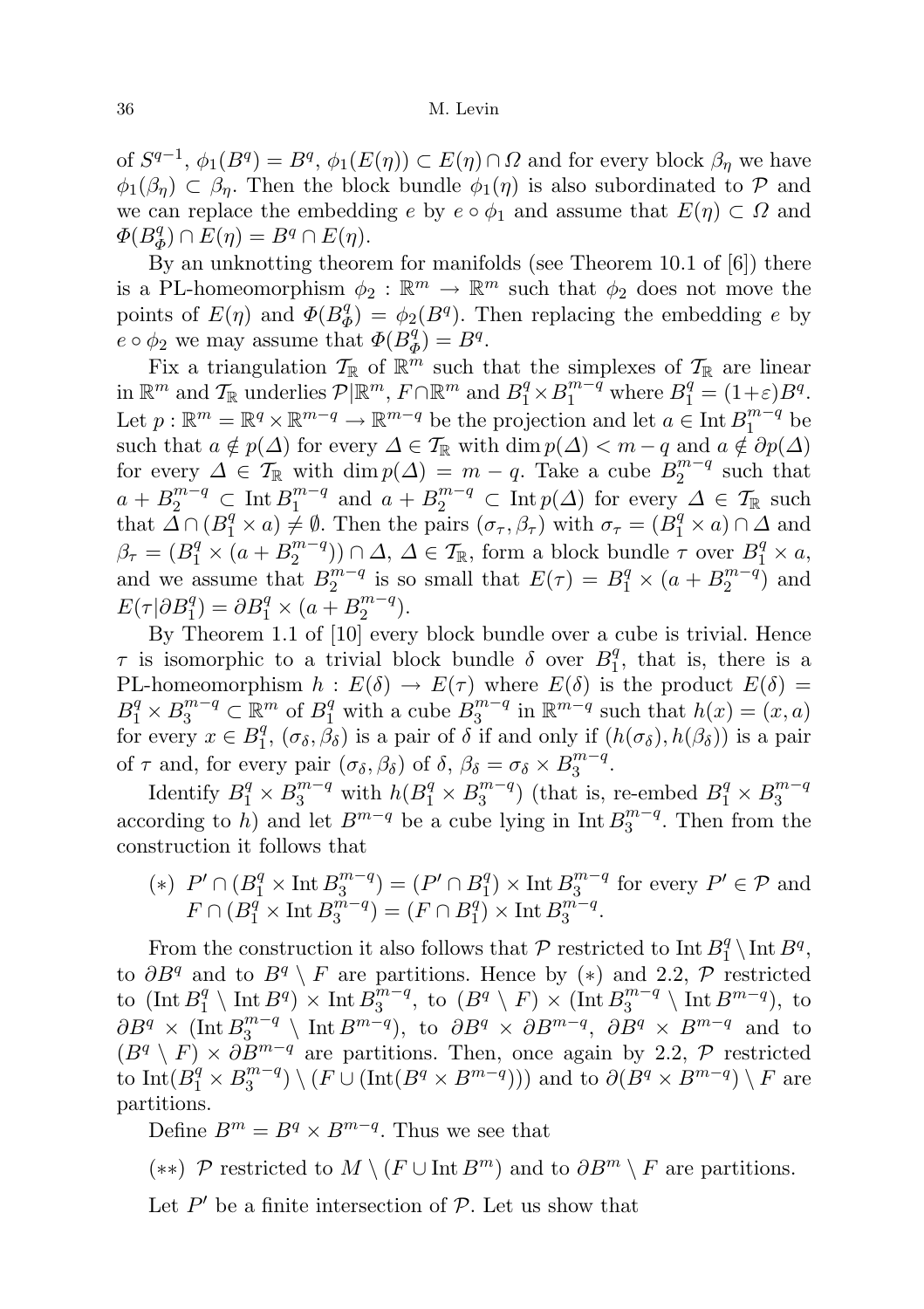$(***)$   $P' \setminus (F \cup \text{Int } B^m)$  is a deformation retract of  $P' \setminus (F \cup \text{Int } B^q)$ .

Note the following general fact: for a triangulated space  $A_1$ , a subcomplex  $A_2$  of  $A_1$  and a cube B, the space  $(A_2 \times B) \cup (A_1 \times \partial B)$  is a strong deformation retract of  $(A_2 \times B) \cup (A_1 \times (B \setminus O))$ . Then for  $A_1 = (P' \cap B^q) \setminus F$  and  $A_2 = P' \cap \partial B^q$  we deduce by (\*) that  $B^m \cap (P' \setminus (F \cup \text{Int } B^m)) = (A_2 \times$  $B^{m-q}$ )∪ $(A_1 \times \partial B^{m-q})$  and  $B^m \cap (P' \setminus (F \cup \text{Int } B^q)) = (A_2 \times B^{m-q}) \cup (A_1 \times$  $(B^{m-q} \setminus O)$ ). Thus  $B^m \cap (P' \setminus (F \cup \text{Int } B^m))$  is a strong deformation retract of  $B^m \cap (P' \setminus (F \cup \text{Int } B^q))$  and hence  $(***)$  holds.

Let us compare the embeddings of  $B<sup>q</sup>$  under h and e. For this purpose we assume that  $\mathbb{R}^m \subset M$  is identified with  $\mathbb{R}^q \times \mathbb{R}^{m-q}$  according to the embedding e and we disregard the identification induced by h. Then  $h(x) =$  $(x, a)$  for  $x \in B<sup>q</sup>$ . One can easily observe that there is a PL-homeomorphism  $\psi : M \to M$  such that  $\psi \circ h$  does not move the points of  $S^{q-1}$ ,  $\psi$  does not move the points outside  $Int(E(\eta))$  and  $\psi(P') = P'$  for every  $P' \in \mathcal{P}$ . Moreover, choosing the point a arbitrarily close to O we may choose  $\psi$  to be arbitrarily close to the identity map of M. Note that since  $\psi$  does not move the points outside Int $(E(\eta))$ , we have  $\psi(F) = F$ . Now we can replace  $\Phi$  by  $\psi \circ \hat{h} \circ \Phi$  and  $h$  by  $\psi \circ \hat{h}$ , and after identifying  $B_1^q \times B_3^{m-q}$  with its image under the new embedding h, we find that  $\Phi(B_d^q)$  $\binom{q}{\Phi} = B^q$  and the properties  $(*)-(***)$  are preserved.

Note that (\*) trivially implies that  $F \cap B^m = (F \cap B^q) \times B^{m-q}$  and  $P' \cap B^m = (P' \cap B^q) \times B^{m-q}$  for every  $P' \in \mathcal{P}$ .

Thus we have replaced the original map  $\Phi$  by an arbitrarily close PLembedding which coincides with  $\overline{\Phi}$  on  $\partial B_{\Phi}^q$  and we have found a PL-embedding of  $B^m = B^q \times B^{m-q} \subset \text{Int } M$  such that  $B^q = \Phi(B^q_d)$  $\binom{q}{\Phi}$  and  $B^m$  has the required properties.

## **5.3.** Digging holes for absorbing simplexes

Summary. Here we present a construction used in 2.6. Let  $M$  be a triangulated  $(q-1)$ -connected m-dimensional manifold with  $m \geq 2q+1$  and let  $l = m - q + 1$ . Assume that F is a PL-subcomplex of M lying in Int M such that  $U = M \setminus F$  is l-co-connected (=  $(q-1)$ -connected) and dim  $F \leq m-q$ , and assume that  $P$  is a decomposition of M such that  $P$  is an l-co-connected partition on U.

Fix a triangulation  $\mathcal{T}_0$  of M which underlies F and the elements of P and let the triangulation T be the second barycentric subdivision of  $T_0$ . Let  $\mathcal{T}_F$  be the collection of all  $(m-q)$ -dimensional simplexes of T lying in F and let  $S_{\Delta}$  and  $\Delta * S_{\Delta}$  be the link of  $\Delta$  and the join of  $\Delta$  with  $S_{\Delta}$  respectively. Recall that

 $S_{\Delta} = \bigcup \{\Delta' \in \mathcal{T} : \Delta' \cap \Delta = \emptyset \text{ and there is } \Delta'' \in \mathcal{T} \text{ with } \Delta, \Delta' \subset \Delta''\},\$  $\Delta * S_{\Delta} = \bigcup \{\Delta' \in \mathcal{T} : \Delta \subset \Delta'\}.$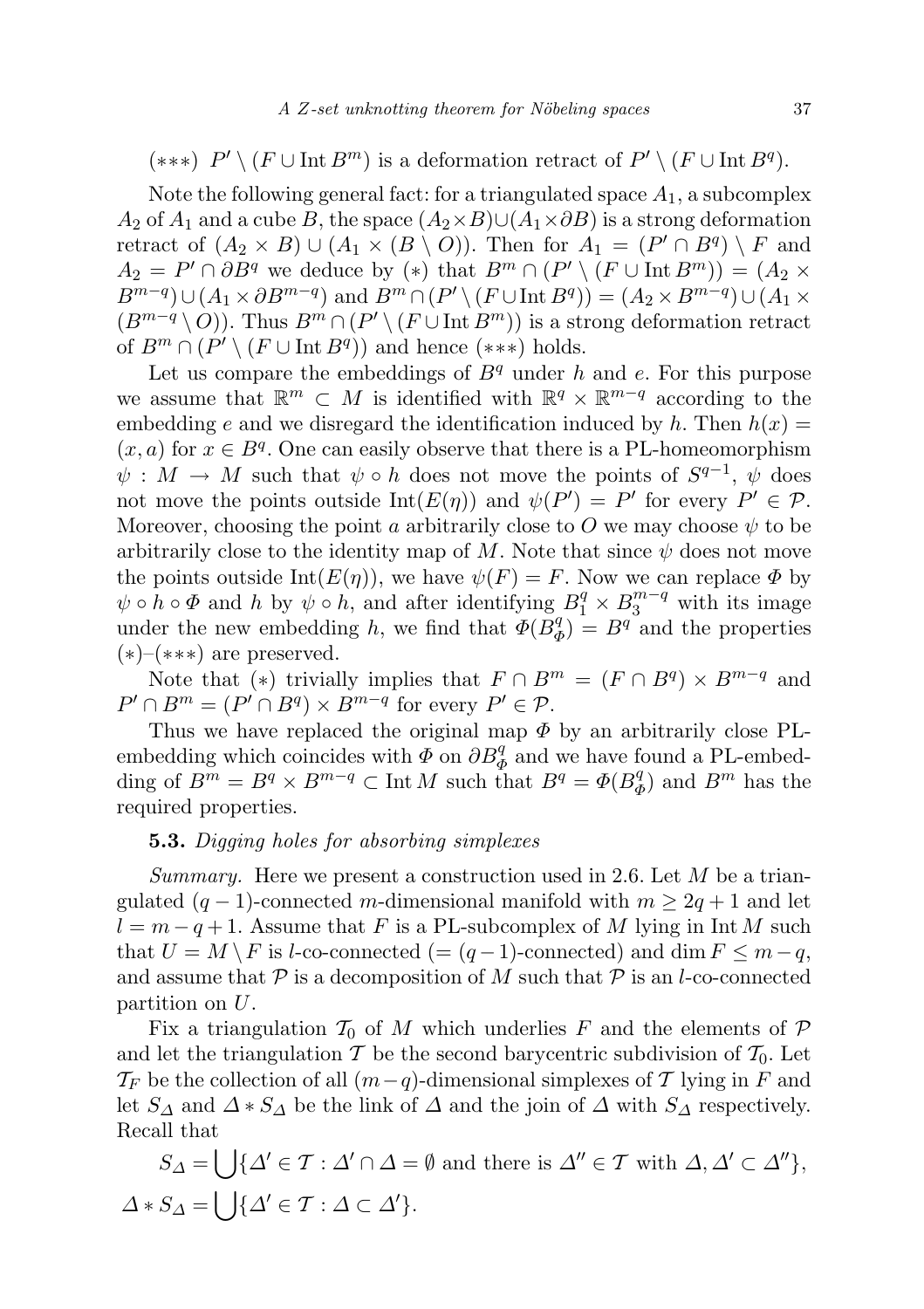Define Q as the union of Int( $\Delta$  ∗  $S_{\Delta}$ ) for all  $\Delta$  in  $\mathcal{T}_F$  and  $N = M \setminus (Q \cup F)$ . Let  $\Delta \in \mathcal{T}_F$  and let an open subset  $V_{\Delta}$  of N be such that  $S^{q-1} = S_{\Delta} \subset V_{\Delta}$ and  $S^{q-1}$  is contractible in  $V_{\Delta}$ .

We will show that there are an element  $P_{\Delta} \in \mathcal{P}$  and a PL-embedding of a cube  $B^m = B^q \times B^{m-q}$  into Int M such that  $B^m \subset (\Delta * S_{\Delta}) \cup V_{\Delta}$ ,  $\Delta = O \times B^{m-q} = F \cap B^m$ ,  $P \cap U \cap B^m = (P \cap U \cap B^q) \times B^{m-q}$  for every  $P \in \mathcal{P}, \partial B^q \times B^{m-q} \subset \text{Int}(P_{\Delta} \cap U), \mathcal{P}$  restricted to  $(M \setminus \text{Int } B^m) \cap U$  and to  $\partial B^m \cap U$  are partitions, and  $(P \setminus \text{Int } B^m) \cap U$  is a deformation retract of  $(P \setminus \text{Int } B^q) \cap U$  for every finite intersection P of P.

Construction. Let us repeat a few simple observations noted in 4.5 which immediately follow from the fact that  $\mathcal T$  is the second barycentric subdivision of a triangulation which underlies  $F$  and the elements of  $\mathcal{P}$ . Namely, we note that for every  $\Delta \in \mathcal{T}_F$  the link  $S_\Delta$  of  $\Delta$  is a  $(q-1)$ -dimensional sphere lying in Int M, and for different simplexes  $\Delta_1$  and  $\Delta_2$  in  $\mathcal{T}_F$  the joins  $\Delta_1 * S_{\Delta_1}$  and  $\Delta_2 * S_{\Delta_2}$  do not intersect on U. We also note that for every subset H which is the union of a finite intersection of  $P$  such that  $H \cap U \neq \emptyset$ , and for every  $\Delta \in \mathcal{T}_F$ , we know that  $(H \cap U) \setminus \text{Int}(\Delta * S_{\Delta})$  is a deformation retract of  $H \cap U$  and hence  $H \cap N$  is a deformation retract of  $H \cap U$ . Then N is an l-co-connected manifold (since N is a deformation retract of U) and  $\mathcal{P}|N$  is an l-co-connected partition (since  $\mathcal{P}|U$  is l-co-connected).

Consider M as embedded in a Hilbert space by an embedding which is linear on every simplex of  $\mathcal{T}_0$ .

Fix  $\Delta \in \mathcal{T}_F$  and let  $S^{q-1} = S_{\Delta}$  be the link of  $\Delta$  with respect to  $\mathcal{T},$  $S^{m-1} = \partial(\Delta * S_{\Delta})$  and b be the barycenter of  $\Delta$ .

Let us show that  $P$  restricted to N, to  $S^{m-1} \setminus \partial \Delta$  and to  $(\Delta * S_{\Delta}) \setminus \Delta$  are partitions. For a point  $x \in S^{m-1} \setminus \partial \Delta$  choose an  $\varepsilon > 0$  and a neighborhood G of x in  $S^{m-1} \setminus \partial \Delta$  such that the map  $(z, t) \mapsto z + tb, z \in G, t \in (-\varepsilon, \varepsilon),$ embeds  $G \times (-\varepsilon, \varepsilon)$  into  $M \setminus F$  and for every simplex  $\Delta'$  of  $\mathcal{T}_0$  that intersects  $G \times (-\varepsilon, \varepsilon)$  we have  $\Delta' \cap (G \times (-\varepsilon, \varepsilon)) = (\Delta' \cap G) \times (-\varepsilon, \varepsilon)$ . Then for every  $P \in \mathcal{P}$  that intersects  $G \times (-\varepsilon, \varepsilon)$  we have  $P \cap (G \times (-\varepsilon, \varepsilon)) = (P \cap G) \times (-\varepsilon, \varepsilon)$ . Therefore, by 2.2, P restricted to G, to  $G \times (-\varepsilon, 0]$  and to  $G \times [0, \varepsilon)$  are partitions and hence  $P$  restricted to  $S^{m-1} \setminus \partial \Delta$ , to  $(\Delta * S_{\Delta}) \setminus \Delta$  and to N are partitions as well.

Denote by  $\mathcal{T}_{\Delta}$  the collection of the simplexes of  $\mathcal{T}$  intersecting  $S^{q-1}$ and containing  $\Delta$ . Let  $\mathcal{T}'$  be the second barycentric subdivision of  $\mathcal{T}$ . For every  $\Delta' \in \mathcal{T}_{\Delta}$  denote by  $G_{\Delta'}$  the simplicial neighborhood of  $\Delta' \cap S^{q-1}$  in  $\Delta' \cap S^{m-1}$  with respect to T'. In a way similar to constructing  $\xi_{P'}$  in 5.2 we construct for every  $\Delta' \in \mathcal{T}_{\Delta}$  a block bundle  $\xi_{\Delta'}$  over  $\Delta' \cap S^{q-1}$  such that  $E(\xi_{\Delta}) = G_{\Delta'}$  and  $\xi_{\Delta'}|(\Delta'' \cap S^{m-1}) = \xi_{\Delta''}$  if  $\Delta'' \subset \Delta'$ . Then the block bundles  $\xi_{\Delta}$  define the corresponding block bundle  $\xi$  over  $S^{q-1}$  with  $E(\xi)$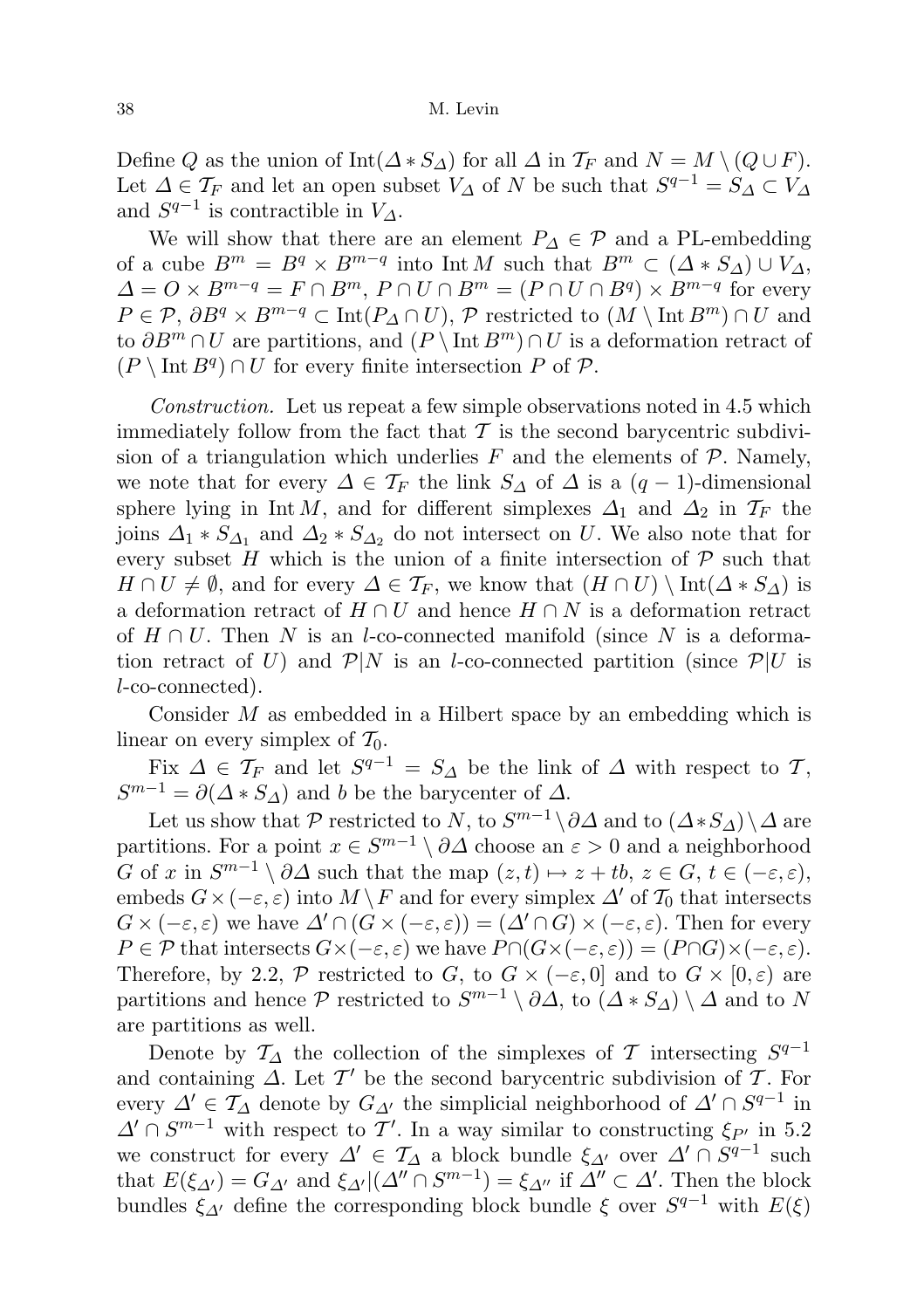being the simplicial neighborhood of  $S^{q-1}$  in  $S^{m-1}$  with respect to T'. Note that  $E(\xi)$  is a regular neighborhood of  $S^{q-1}$  in  $\partial N$ .

Extend the embedding of  $S^{q-1}$  in N to a PL-embedding of a q-dimensional cube  $B_1^q$  $_1^q$  into N such that  $S^{q-1} = \partial B_1^q$  and  $B_1^q \cap \partial N = S^{q-1}$ , and note that the embedding of  $B_1^q$  $_1^q$  is locally flat because  $m \geq 2q + 1$ . Extend the regular neighborhood  $E(\xi)$  of  $S^{q-1}$  in  $\partial N$  to a regular neighborhood of  $B_1^q$  $\frac{q}{1}$  in N, and by Theorem 4.3 of [10] represent this neighborhood as the total space  $E(\nu)$  of a block bundle  $\nu$  over  $B_1^q$ <sup>q</sup> such that  $\nu | S^{q-1} = \xi$ . Since  $\nu$  is a trivial block bundle,  $E(\nu)$  is PL-homeomorphic to the product  $E(\nu) = B_1^q \times B_1^{m-q}$  $_1^{m-q}$  of  $B_1^q$  with an  $(m-q)$ -dimensional cube  $B_1^{m-q}$  $s_1^{m-q}$  such that for each pair  $(\sigma_{\nu}, \beta_{\nu})$  of  $\nu, \beta_{\nu} = \sigma_{\nu} \times B_1^{m-q}$  $\frac{m-q}{1}$ . Fix a triangulation  $\mathcal{T}_{\nu}$  of  $E(\nu)$ which underlies T restricted to  $E(\nu)$ . In a way similar to constructing the block bundle  $\tau$  in 5.2 choose a point a in  $B_1^{m-q}$  $a_1^{m-q}$  and a cube  $B_2^{m-q}$  $\int_{2}^{m-q}$  such that  $a + B_2^{m-q} \subset \text{Int } B_1^{m-q}$  $\int_{1}^{m-q}$  and the pairs  $(\sigma_{\tau}, \beta_{\tau})$  defined by  $\sigma_{\tau} = \Delta' \cap (B_1^q \times a)$ ,  $\beta_{\tau} = \mathring{\Delta}' \cap (B_1^q \times (a + B_2^{m-q})$  $\binom{m-q}{2}$ ,  $\Delta' \in \mathcal{T}_{\nu}$ , form a block bundle  $\tau$  over  $B_1^{\dot{q}} \times a$  with  $E(\tau) = B_1^q \times (a + B_2^{m-q})$  $\binom{m-q}{2}$  and  $E(\tau | \partial (B_1^q \times a)) = E(\tau) \cap (\partial B_1^q \times (a + B_2^{m-q})$  $\binom{m-q}{2}$  $(= E(\tau) \cap S^{m-1}).$  Then the block bundle  $\tau$  underlies  $\mathcal{P}$  and  $\mathcal{T}_{\Delta}$  restricted to  $E(\tau)$ .

Note that since the block bundle  $\nu$  is trivial, the block bundle  $\xi$  is trivial as well and  $E(\xi) = \partial B_1^q \times B_1^{m-q}$  $\binom{m-q}{1}$ . Then it is obvious that the projection  $\partial B_1^q \times a \to \partial B_1^q$  extends to a PL-homeomorphism  $h : E(\xi) \to E(\xi)$  such that  $h(x) = x$  for every  $x \in \partial E(\xi)$ ,  $h(\beta_{\xi}) = \beta_{\xi}$  for every block  $\beta_{\xi}$  of  $\xi$  and there is a PL-isotopy  $H : E(\xi) \times [0,1] \to E(\xi) \times [0,1]$  relative to  $\partial E(\xi)$  so that  $H_0 = h$ . Recall that the barycenter of  $\Delta$  is denoted by b. Then, since  $\partial \Delta \cap E(\xi) = \emptyset$ , there is  $\varepsilon > 0$  such that for every  $x \in E(\xi)$ ,  $P \in \mathcal{P}$  and  $t \in [0,1]$ , the point  $b + (1 + t\varepsilon)(x - b)$  belongs to P if and only if x belongs to P. Embed  $E(\xi) \times [0,1]$  into N by sending  $(x,t)$  to  $b + (1 + t\varepsilon)(x - b)$ and define the PL-homeomorphism  $g: N \to N$  such that g coincides with H on  $E(\xi) \times [0,1]$  and g does not move the points outside  $E(\xi) \times [0,1]$ . From the properties described above it is clear that  $g(\partial (B_1^q \times a)) = \partial B_1^q$ and the block bundle  $g(\tau)$  underlies P and  $\mathcal{T}_{\Delta}$  restricted to  $E(g(\tau))$ . Define  $B_2^q = g(B_1^q \times a)$  and  $\theta = g(\tau)$ .

Thus we get a block bundle  $\theta$  over a cube  $B_2^4$  $S_2^q$  such that  $S^{q-1} = \partial B_2^q =$  $\partial N \cap B_2^q$  $Z_2^q$ ,  $\theta$  underlies  $\mathcal P$  and  $\mathcal T_{\Delta}$  restricted to  $E(\theta)$ , and  $E(\theta|\partial B_2^q) = S^{m-1} \cap$  $E(\theta)$ . Then, since  $\theta$  is trivial,  $E(\theta)$  is PL-homeomorphic to  $B_2^q \times B_3^{m-q}$  $s_3^{m-q}$  such that  $\partial N \cap (B_2^q \times B_3^{m-q})$  $\mathcal{L}_{3}^{m-q}$ ) =  $\partial B_2^q \times B_3^{m-q} \subset S^{m-1}$  and for each pair  $(\sigma_\theta, \beta_\theta)$ of  $\theta$ ,  $\beta_{\theta} = \sigma_{\theta}^2 \times B_3^{m-q}$  $\frac{3}{3}$ <sup>m-q'</sup>. Take a cube  $B_4^{m-q}$  $a_4^{m-q}$  such that  $B_4^{m-q} \subset \text{Int } B_3^{m-q}$ 3 and define the block bundle  $\varrho$  over  $B_2^q$  $\frac{q}{2}$  by restricting the blocks of  $\theta$  to  $E(\varrho) = B_2^q \times B_4^{m-q}$  $_4^{m-q}$ . Using a reasoning similar to the one applied for proving the property (\*\*) in 5.2 we can show that P restricted  $N \setminus (B_2^q \times \text{Int } B_4^{m-q})$  $\binom{m-q}{4}$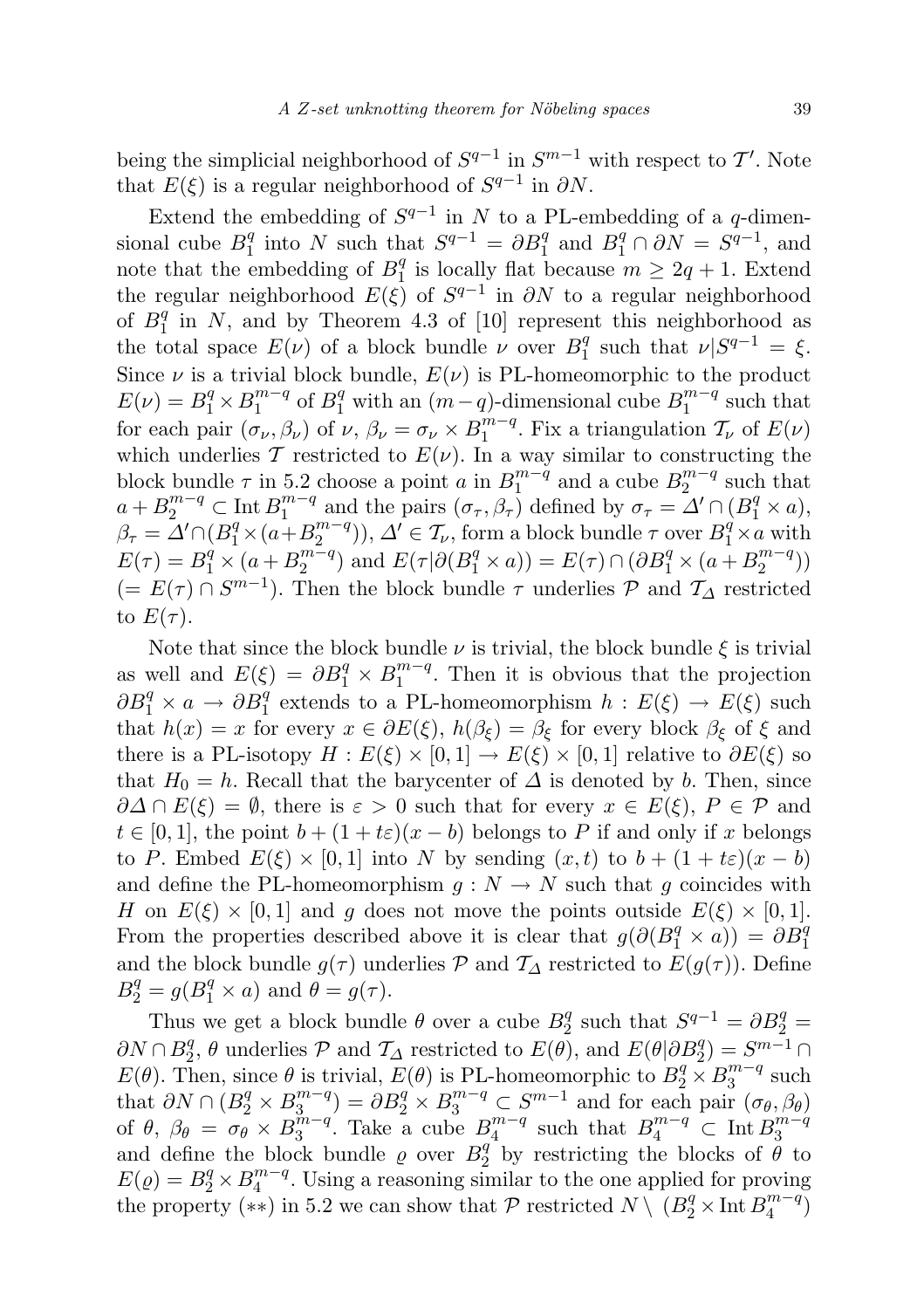and to  $\partial((\Delta * S_{\Delta}) \cup (B_2^q \times B_4^{m-q})$  $\binom{m-q}{4}$   $\setminus$   $\partial\Delta$  are partitions. It is clear that  $E(\varrho) \subset \text{Int } M$ .

Take a pair  $(\sigma_\varrho^{\Delta}, \beta_\varrho^{\Delta})$  of  $\varrho$  such that  $\dim \beta_\varrho^{\Delta} = m$  and let  $P_{\Delta} \in \mathcal{P}$  be such that  $\beta_{\varrho}^{\Delta} \subset P_{\Delta}$ . Since  $\varrho$  is a trivial block bundle we can replace  $\varrho$  by another block bundle subdividing the cells of  $B_2^q$  $\frac{q}{2}$  into smaller cells and defining the corresponding blocks using the product structure. This way we may assume that the cells of  $B_2^q$  $_2^q$  are so small that the pair  $(\sigma_\varrho^{\Delta}, \beta_\varrho^{\Delta})$  can be chosen so that  $\beta_{\varrho}^{\Delta} \subset \text{Int}(P_{\Delta} \cap N)$ .

Let the cube  $B_3^q \subset \Delta S \Delta b$  be the join  $B_3^q = b S \Delta$ . Define a block bundle  $\psi$  over  $B_3^q$ <sup>q</sup> as follows: the pairs  $(\sigma_{\varrho}, \beta_{\varrho})$  of  $\varrho$  with  $\sigma_{\varrho} \subset S^{q-1}$  are the pairs of  $\psi$ ,  $(b, \Delta)$  is a pair of  $\psi$  and the rest of the pairs  $(\sigma_{\psi}, \beta_{\psi})$  of  $\psi$  are of the form  $\sigma_\psi = \varDelta' \cap B_3^{\tilde{q}}$  $_3^q$ ,  $\beta_\psi = \Delta'$ ,  $\Delta' \in \mathcal{T}_{\Delta}$ . One can easily check that  $\psi$  is indeed a block bundle and  $E(\psi) = \Delta * S_{\Delta}$ . Since  $\psi$  and  $\varrho$  coincide over  $S^{q-1}$ , they form the corresponding block bundle  $\phi$  over the sphere  $B_3^q \cup B_2^q$  $2^q$ . Note that  $B^{q} = (B_{2}^{q} \cup B_{3}^{q})$  $\binom{q}{3} \setminus \text{Int} \sigma_{\varrho}^{\Delta}$  is a q-dimensional cube. Define the block bundle  $\eta$  as  $\phi$  restricted to  $B^q$ . Then  $(b, \Delta)$  is a pair of  $\eta, b \in \text{Int } B^q, \partial B^q = \partial \sigma_{\varrho}^{\Delta},$ the intersections of the blocks of  $\eta$  with  $U = M \setminus F$  underlie  $P$  restricted to  $E(\eta) \cap U$ ,  $E(\eta) \cap F = \Delta$  and hence  $\eta$  underlies F restricted to  $E(\eta)$ .

Thus assuming that the center  $O$  of  $B<sup>q</sup>$  is located at b we can represent  $E(\eta)$  as the product  $B^m = B^q \times B^{m-q}$  such that  $\Delta = 0 \times B^{m-q} = F \cap B^m$ ,  $\partial B^q \times B^{m-q} \subset \text{Int}(P_{\Delta} \cap U)$  and  $P \cap U \cap B^m = (P \cap U \cap B^q) \times B^{m-q}$  for every  $P \in \mathcal{P}$  that meets  $B^m \cap U$ . By a reasoning similar to the one applied in the proof of (∗∗∗) in 5.2 these properties imply that for every finite intersection P of P,  $P \setminus (F \cup \text{Int } B^m)$  is a deformation retract of  $P \setminus (F \cup \text{Int } B^q)$ . Since  $B^m = (\Delta * S_\Delta) \cup ((B_2^q$  $\frac{q}{2} \setminus \text{Int } \sigma_{\varrho}^{\Delta} \times B_4^{m-q}$  $\binom{m-q}{4}$  and  $\beta_{\varrho}^{\Delta} = \sigma_{\varrho}^{\Delta} \times B_{4}^{m-q}$  $\binom{m-q}{4}$  is contained in Int( $P_{\Delta} \cap U$ ), we derive from the properties of  $\varrho$  that  $\mathcal P$  restricted to  $M \setminus (F \cup \text{Int } B^m)$  and to  $\partial B^m \setminus F$  are partitions and  $B^m \subset \text{Int } M$ .

Note that if  $S^{q-1}$  can be contracted to a point in an open subset  $V_{\Delta}$ of  $N$  then the construction can be carried out so that  $B<sup>m</sup>$  is contained in  $(\Delta * S_{\Delta}) \cup V_{\Delta}$ .

#### References

- $[1]$  S. Ageev, Axiomatic method of partitions in the theory of Nöbeling spaces. I. Improvement of partition connectivity, Mat. Sb. 198 (2007), no. 3, 3-50 (in Russian); English transl.: Sb. Math. 198 (2007), 299–342.
- $[2] \quad -$ , Axiomatic method of partitions in the theory of Nöbeling spaces. II. Unknotting theorem, Mat. Sb. 198 (2007), no. 5, 3–32 (in Russian); English transl.: Sb. Math. 198 (2007), 597–625.
- $[3] \quad$  —, Axiomatic method of partitions in the theory of Nöbeling spaces. III, Consistency of the axiom system, Mat. Sb. 198 (2007), no. 7, 3–30 (in Russian); English transl.: Sb. Math. 198 (2007), 909–934.